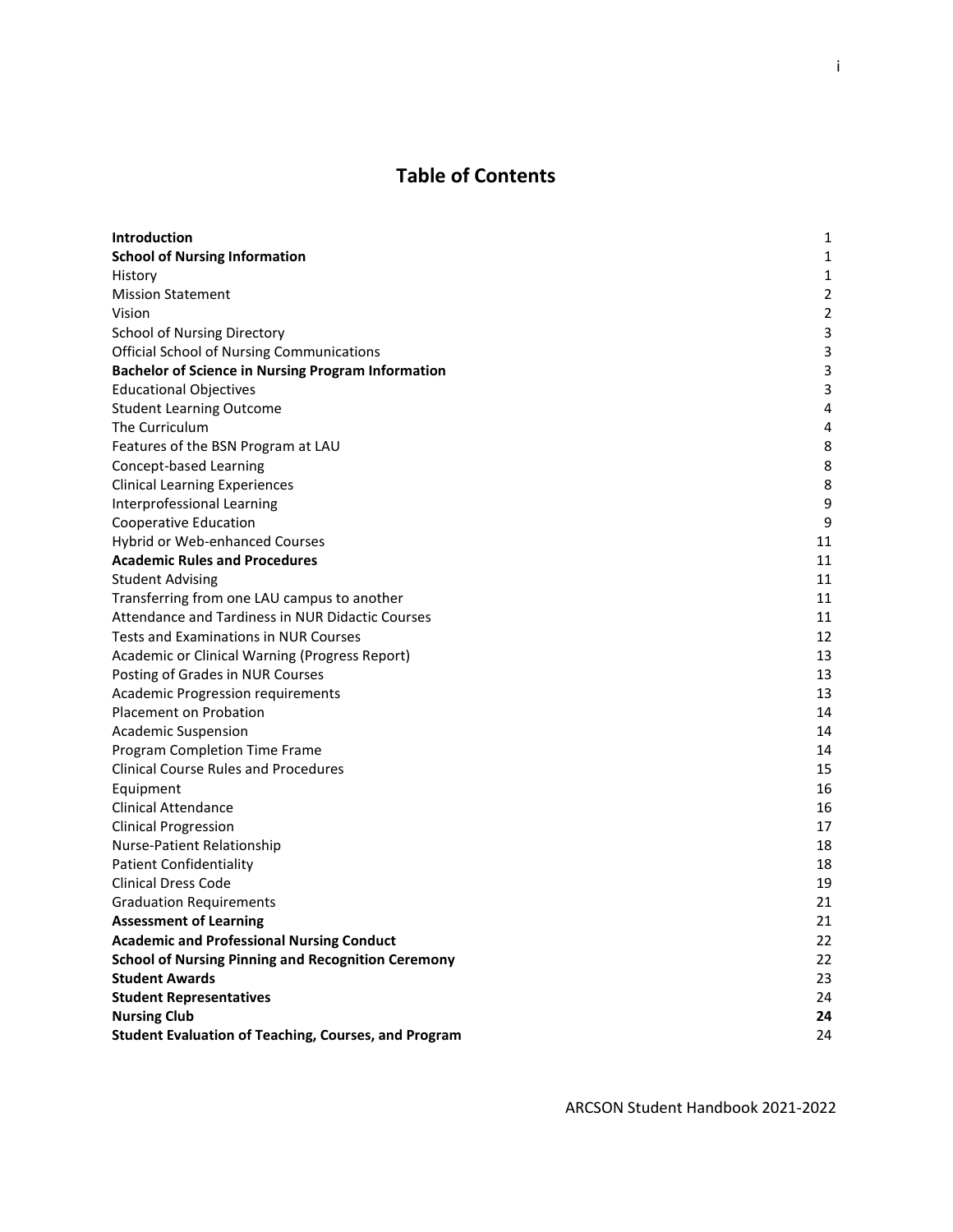| <b>Student Rights, Responsibilities, and Disciplinary Proceedings</b> | 25 |
|-----------------------------------------------------------------------|----|
| <b>Financial Aid</b>                                                  | 28 |
| <b>National Colloguium</b>                                            | 28 |
| <b>Appendix A: Bylaws of the Nursing Club</b>                         | 29 |
| Appendix B: Flow Charts for Academic and Non-Academic Problem Solving | 33 |
| <b>Appendix C: Technical Competencies for Nursing Practice</b>        | 37 |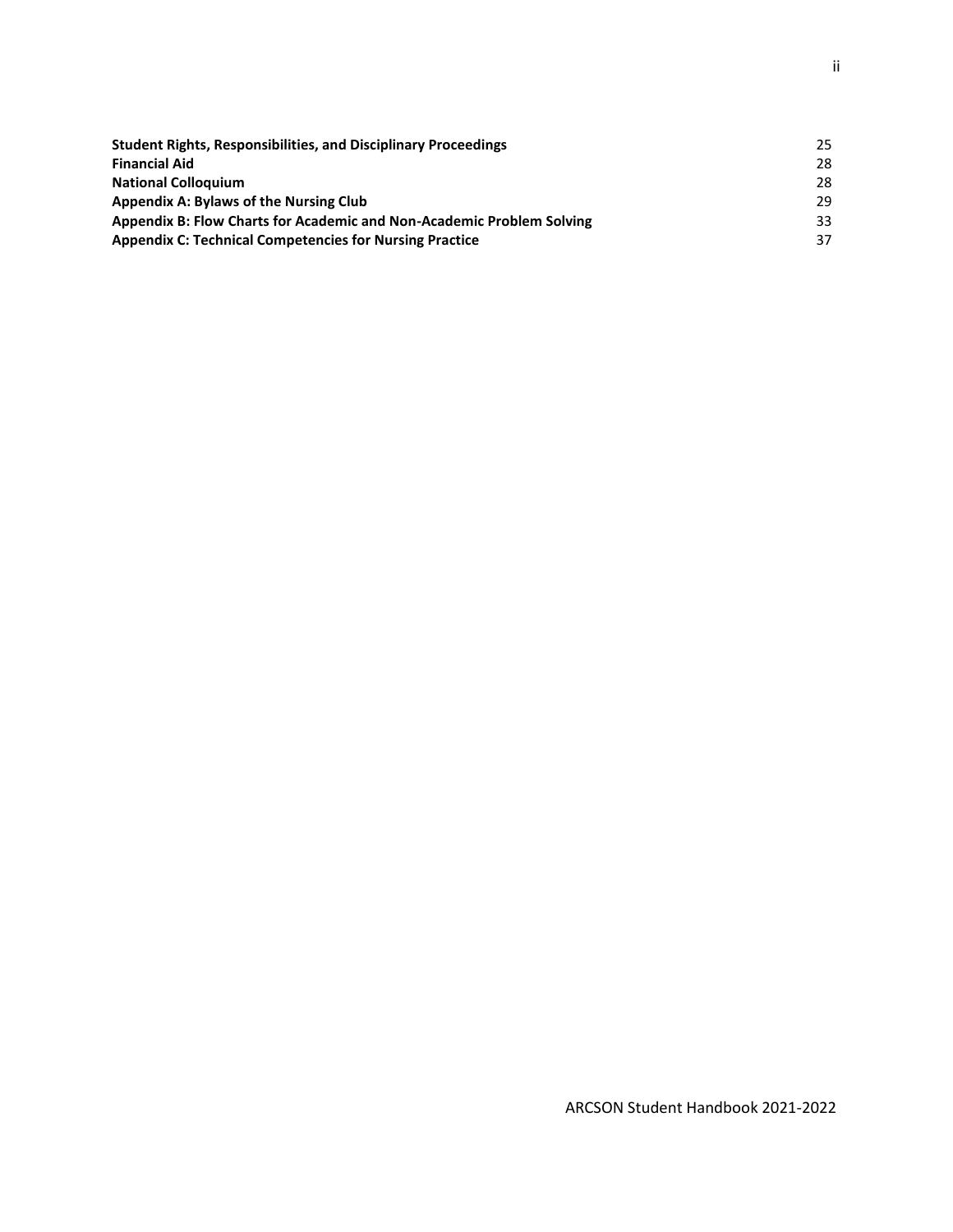# **Alice Ramez Chagoury School of Nursing 2021-2022 Nursing Student Handbook**

Welcome to the Alice Ramez Chagoury School of Nursing (ARCSON) at the Lebanese American University. We are happy you have chosen to study nursing at LAU. Nursing is a profession that offers unlimited career opportunities and rich rewards. The ARCSON faculty and staff are here to assist and support your learning while you are at LAU. We hope your educational experience will be the foundation for life-long pursuit of knowledge and excellence.

The Nursing Student Handbook provides information regarding policies, procedures, available resources and issues of concern specific to nursing students' academic life. It outlines the rights and responsibilities of nursing students and academic and nonacademic policies and procedures of the School. Use it when questions arise about nursing-specific rules, policies, and procedures. You are responsible for:

- Reading the Nursing Student Handbook in its entirety.
- Reviewing and understanding any changes made to this handbook while you are enrolled as a student in ARCSON.
- Recognizing that changes made to policies and procedures may impact you as a student.

In addition to the Nursing Student Handbook, the LAU Academic Catalog [\(https://catalog.lau.edu.lb/2021-2022/](https://catalog.lau.edu.lb/2021-2022/) ) includes the academic policies and procedures that pertain to all undergraduate students at LAU and provides information about University-wide resources for students.

Note that the information in this handbook is updated regularly. Changes may be made during the academic year. These changes will be posted on ARCSON's website and you will be notified of the changes via your LAU e-mail address. The information in the handbook is updated as of September 1, 2021.

#### **School of Nursing Information**

#### **History**

The establishment of the School of Nursing was approved by the LAU Board of Trustees in 2007. A gift from generous benefactors, Gilbert and Rose-Marie Chagoury, led to the School being named to honor Mr. Chagoury's mother, Alice Ramez Chagoury. Planning for the Bachelor of Science in Nursing (B.S.N.) program began in 2009. ARCSON started with a vision for interprofessional education and modern modes of instruction. The school is in the same building as the School of Medicine and the School of Pharmacy, which supports interprofessional learning experiences for nursing, medical and pharmacy students. The B.S.N. program of the Alice Ramez Chagoury School of Nursing at LAU is accredited by the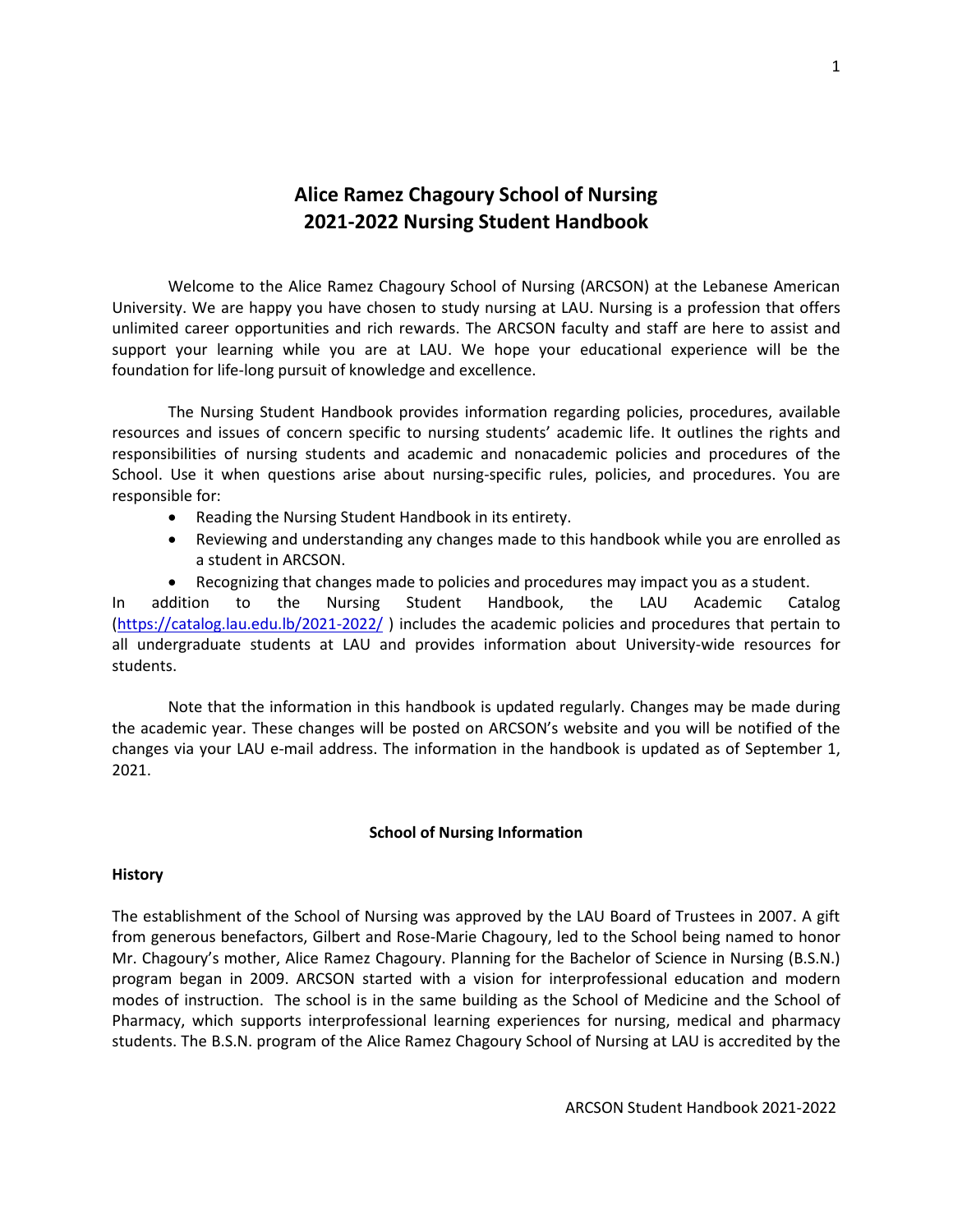Commission on Collegiate Nursing Education (CCNE) [\(http://www.ccneaccreditation.org/\)](http://www.ccneaccreditation.org/) and registered by the Department of Education of New York State, HEGIS code 1203.10.

#### **Mission Statement**

ARCSON is dedicated to improving the health of the people of Lebanon and the Middle East region by educating professional nurses and contributing to advances in health care through innovative research, scholarship and service. To ensure academic excellence the curriculum is built on a liberal arts foundation and complements nursing science with knowledge from the biomedical and social sciences. Through an interprofessional educational process we engage students as whole persons, preparing them to be empathic, competent and ethical clinicians and future leaders in healthcare.

#### **Vision**

To be the pioneering school of nursing in Lebanon and the Middle East region through interprofessional education of knowledgeable, skilled and conscientious professional nurses and the generation of new nursing knowledge to address contemporary health care needs.

| Name & Title                                                                              | <b>Office</b>      | e-mail                          | Phone<br>09/547 262 |
|-------------------------------------------------------------------------------------------|--------------------|---------------------------------|---------------------|
| Costantine Daher, PhD,<br>Interim Dean & Professor                                        | <b>CHSC 5201</b>   | cdaher@lau.edu.lb               | 2337                |
| Rita Doumit, PhD, MPH, RN<br>Nursing Program Director & Associate<br>Professor            | <b>CHSC 5300 C</b> | rita.doumit@lau.edu.lb          | 2495                |
| Myrna Doumit, PhD, RN, FAAN<br>Associate Professor                                        | <b>CHSC 5300 F</b> | myrna.doumit@lau.edu.lb         | 2493                |
| Ola Sukkarieh-Haraty, PhD, MPH, RN<br>Associate Professor                                 | <b>CHSC 5300 D</b> | ola.sukkarieh@lau.edu.lb        | 2496                |
| Mira Abi Saad Youssef, MSN, RN<br>Clinical Instructor                                     | <b>CHSC 5300 E</b> | mira.abisaad@lau.edu.lb         | 2490                |
| Maha Habre, DNP, MSN, RN, CEN<br><b>Assistant Clinical Professor</b>                      | <b>CHSC 5300 B</b> | maha.habre@lau.edu.lb           | 2498                |
| Abed Al Wahab Al Firikh, MSN, RN, CNRN<br>Clinical Instructor                             | <b>CHSC 5300 A</b> | abedalwahab.alfirikh@lau.edu.lb | 2426                |
| Zeina Al Jordi, MSN, RN<br>Clinical Instructor                                            | <b>CHSC 5202 A</b> | zeina.eljordi@lau.edu.lb        | 2497                |
| Joseph Abou Rjeily, MSN, RN<br>Clinical Instructor/Director of Peri-Operative<br>Services | LAUMC-RH           | joseph.abourjeily@laumcrh.com   | 5157                |

#### **School of Nursing Directory**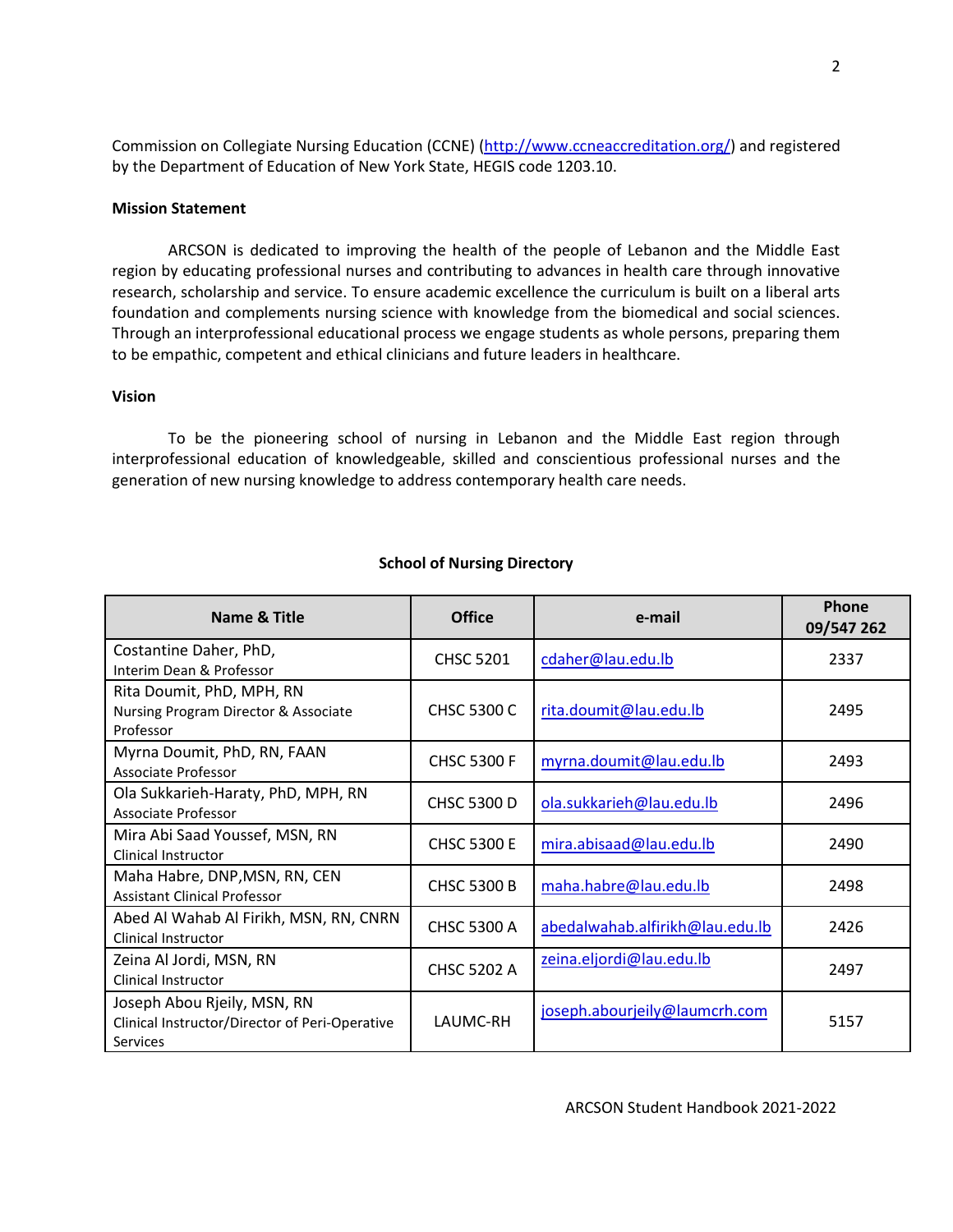| Name & Title                                       | <b>Office</b>                    | e-mail                    | Phone<br>09/547 262 |
|----------------------------------------------------|----------------------------------|---------------------------|---------------------|
| Corinne W. Dargham, MS<br>Lead Executive Assistant | <b>CHSC 5200</b>                 | corinne.waked@lau.edu.lb  | 2494                |
| Patricia Habib<br>Academic Assistant               | <b>CHSC 5300 G</b>               | patricia.habib@lau.edu.lb | 2452                |
| Nursing Faculty Office, LAUMC-RH                   | Saint Charles<br><b>Building</b> | N/A                       | 5381                |
| Nursing Faculty Office, Beirut Campus              | 320 Orme Gray                    | N/A                       | 1841                |

## **Official School of Nursing Communications**

Each student is assigned an LAU e-mail address when admitted to LAU. ARCSON uses the LAU email address to communicate with you electronically. We consider e-mail via your LAU e-mail address as the official means of communication between the School of Nursing and nursing students. When asked to provide your e-mail address for class or other School purposes, please provide us with your LAU email. You are expected to adhere to LAU policies related to proper use of the LAU e-mail system. You can learn how to set your email account on the following link <https://it.lau.edu.lb/services/webmail.php> .

You will be assigned an LAU mail box where you will receive all official mail. It is important that you check your mailbox regularly.

## **Bachelor of Science in Nursing Program Information**

The nursing faculty is committed to providing a high quality education and a learning environment that promotes personal development, scholarly thinking and competent practitioners who are skilled in the caring art and science of nursing. Graduates of the B.S.N. program are prepared for entry into nursing practice as generalist nurses and also have the foundation required to pursue graduate education in nursing.

## **Educational Objectives**

The purpose of the Bachelor of Science in nursing program is to:

- 1. Offer a curriculum that has depth in the biomedical and nursing sciences and a broad base in liberal arts and sciences.
- 2. Provide interprofessional learning experiences in the classroom, clinical laboratory, and health care settings.
- 3. Foster in students an appreciation for the values that are the foundation of professional nursing practice.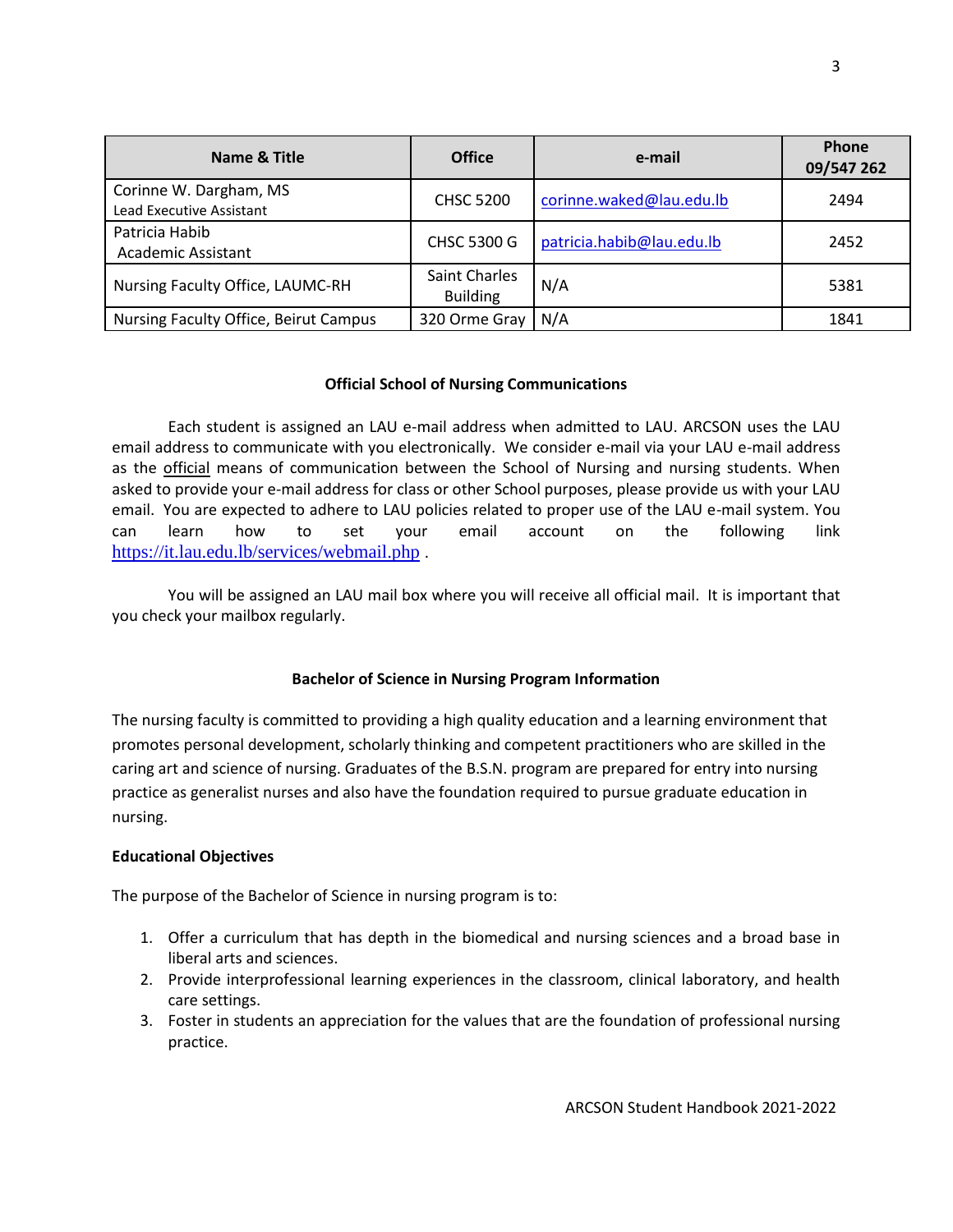- 4. Use innovative pedagogical approaches that enable students to integrate knowledge, skilled know-how, and ethical comportment to plan, provide, and evaluate patient care.
- 5. Prepare students to practice in a rapidly changing and complex health care environment.
- 6. Promote the skills of scholarly inquiry and research to lay the foundation for life-long learning and graduate education in nursing.

## **Student Learning Outcomes**

Graduates of the Bachelor of Science in nursing program will be able to:

- 1. Combine knowledge from liberal arts and sciences with knowledge of nursing and biomedical sciences to care for individuals, families, communities and populations.
- 2. Provide holistic, evidence-based nursing care to promote the health and well-being of individuals, families, communities and populations.
- 3. Base practice on the fundamental nursing values of accountability, advocacy, altruism, autonomy, human dignity, integrity and social justice.
- 4. Provide care that is respectful and sensitive to diversity in patients' cultural traditions, religion, age, gender and socioeconomic circumstances.
- 5. Use biomedical and information technologies to deliver high quality care, support clinical decision making, communicate and mitigate error.
- 6. Show leadership through involvement in patient safety and quality improvement initiatives.
- 7. Partner with patients and members of the interprofessional team to achieve optimal outcomes of care.
- 8. Practice nursing with an awareness of the influence that economics, policy, regulation and changes in the environment have on the delivery of care and the nursing profession.
- 9. Assume responsibility for life-long learning and professional development.

# **The Curriculum**

The B.S.N. program is a 3-year, 103-credit program for students who have earned the Lebanese Baccalaureate II and enroll as sophomore students. Freshman and students in other majors at LAU can also enroll in the program through the petition process. The curriculum includes two summers of study and cooperative learning experiences. Courses are taken in the School of Arts and Sciences, as well as in Nursing. Many learning experiences will be integrated with the Schools of Medicine, Pharmacy, Nutrition and Social Work programs.

Table 1 outlines a typical program plan for full-time students enrolled in the B.S.N. program. Nursing course descriptions are available in the School of Nursing section of the Academic Catalog <https://catalog.lau.edu.lb/2021-2022/undergraduate/programs/bs-nursing.php> .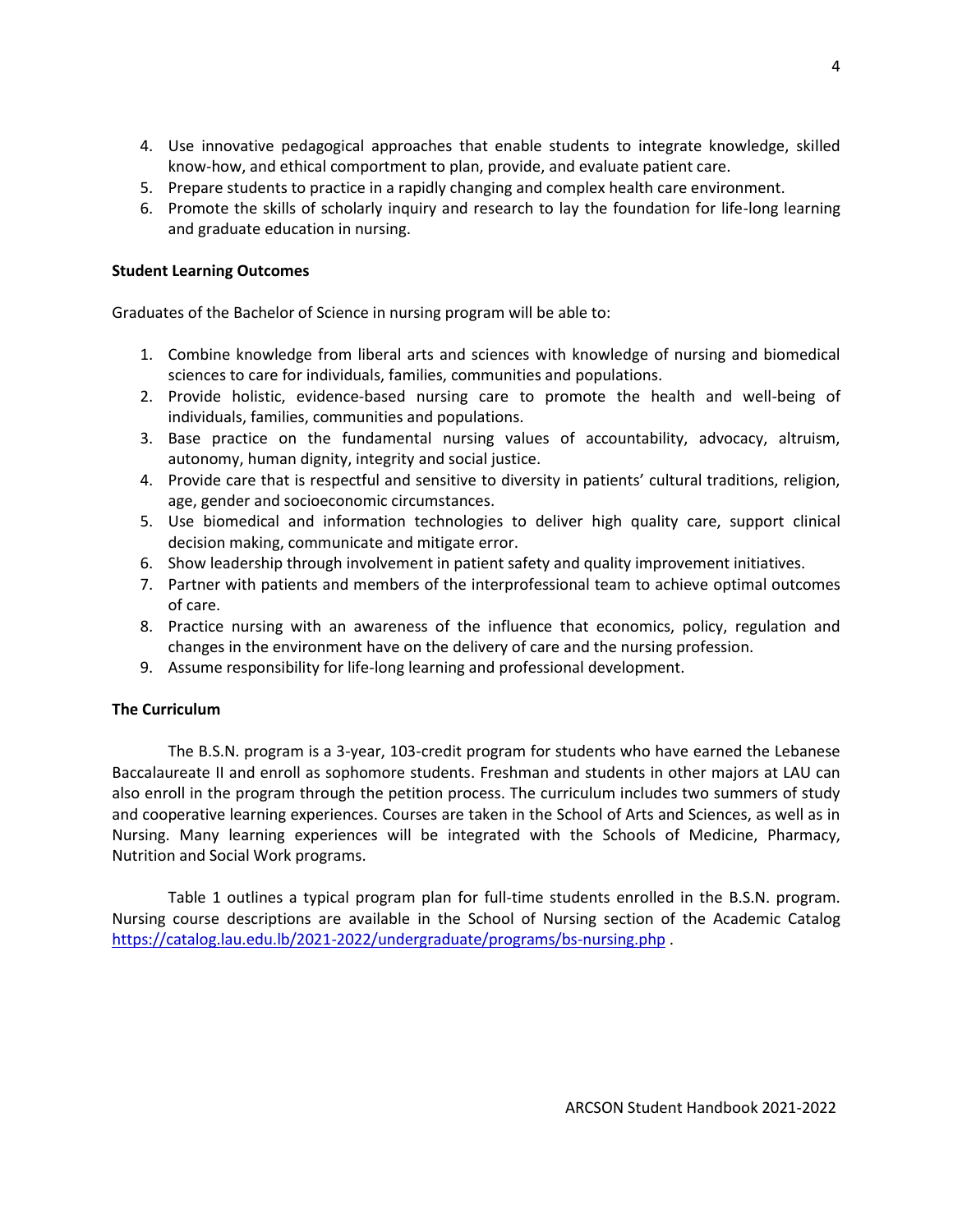## Table 1. Typical Program Plan for the B.S.N. Major

| <b>BSN I (sophomore) Year</b><br>Fall Semester (12 credits) |                                                  |              |
|-------------------------------------------------------------|--------------------------------------------------|--------------|
| <b>CHM200</b>                                               | <b>Essentials of Chemistry</b>                   | 3            |
| <b>BIO200</b>                                               | <b>Basic Biology</b>                             | 3            |
| <b>NUT201</b>                                               | <b>Fundamentals of Human Nutrition</b>           | 3            |
| <b>PSY201</b>                                               | Introduction to Psychology                       | 3            |
|                                                             | Spring Semester (17 credits)                     |              |
| <b>ENG202</b>                                               | <b>Advanced Academic English</b>                 | 3            |
| <b>PSY234</b>                                               | Development across the Lifespan                  | 3            |
| <b>BIO222</b>                                               | Microbiology, A Human Perspective                | 3            |
| <b>NUR201</b>                                               | Fundamentals of Nursing and Health Assessment    | 4            |
| BIO260/261                                                  | Human Anatomy and Physiology/Lab                 | 4            |
|                                                             | Summer Semester (6 credits)                      |              |
| COM203                                                      | <b>Fundamentals of Oral Communication</b>        | 3            |
| <b>NUR210</b>                                               | <b>Professional Nursing Concepts I</b>           | 3            |
| <b>NUR230</b>                                               | <b>Nursing Cooperative Experience I</b>          | 0            |
| <b>BSN II (junior) Year</b>                                 |                                                  |              |
| Fall Semester (17 credits)                                  |                                                  |              |
| <b>NUR310</b>                                               | Pathophysiology for Nursing Practice             | 4            |
| <b>NUR312</b>                                               | <b>Pharmacology for Nursing Practice</b>         | 3            |
| <b>NUR320</b>                                               | <b>Health and Illness Concepts I</b>             | 4            |
| <b>NUR340</b>                                               | <b>Core Nursing Practicum I</b>                  | 3            |
|                                                             | <b>LAC Arts &amp; Humanities</b>                 | 3            |
|                                                             | Spring Semester (16 credits)                     |              |
| <b>STA205</b>                                               | <b>Biostatistics</b>                             | 3            |
|                                                             | <b>LAC Social Sciences</b>                       | 3            |
| <b>NUR321</b>                                               | Health and Illness Concepts II                   | 4            |
| <b>NUR341</b>                                               | <b>Core Nursing Practicum II</b>                 | 3            |
| <b>NUR342</b>                                               | <b>Core Nursing Practicum III</b>                | 3            |
|                                                             | Summer Semester (4 credits)                      |              |
| <b>NUR315</b>                                               | Health Care Research and Evidence-based Practice | 3            |
| <b>NUR330</b>                                               | <b>Nursing Cooperative Experience II</b>         | $\mathbf{1}$ |

**BSN III (senior) Year**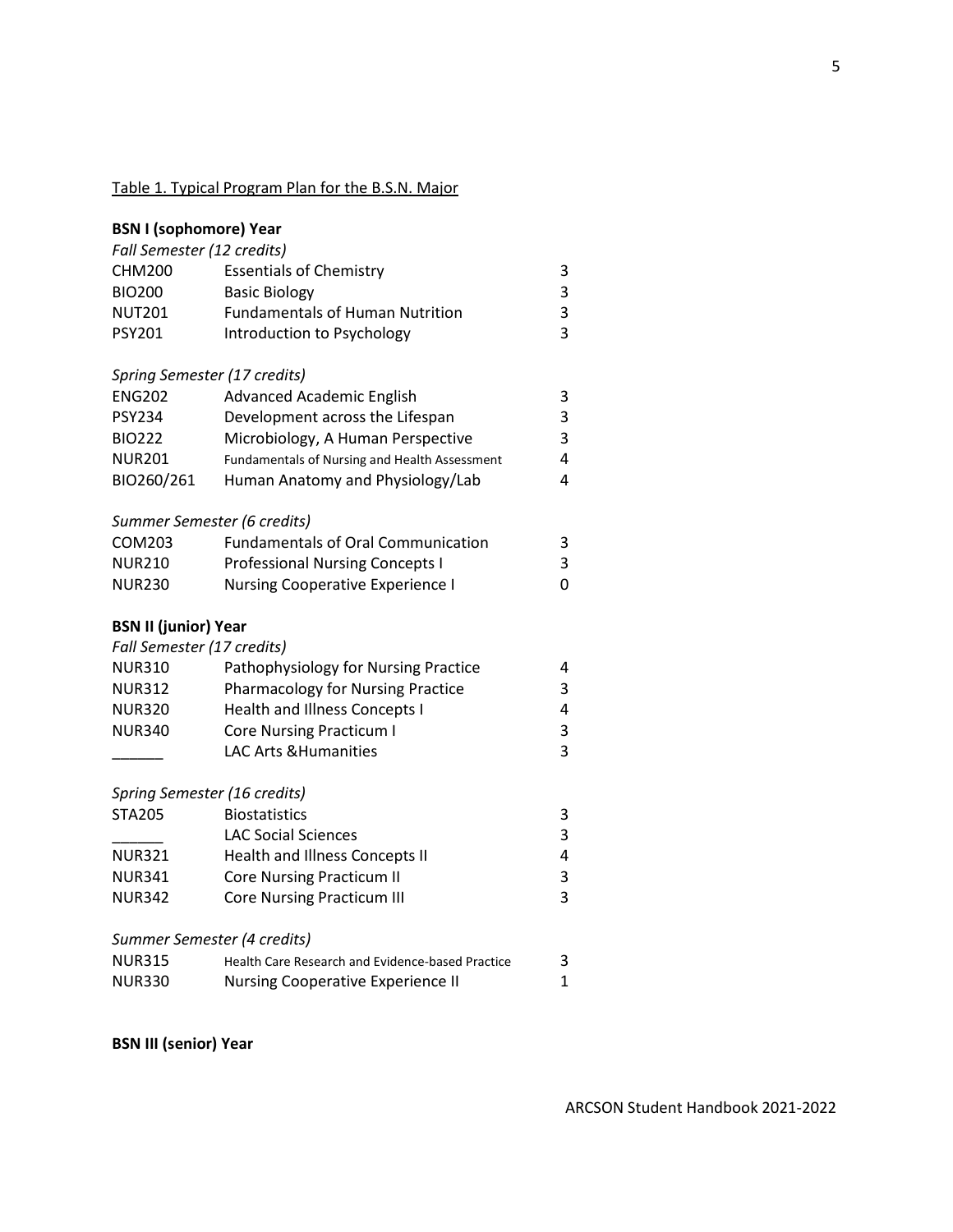#### *Fall Semester (16 credits)*

|                              | <b>LAC Arts and Humanities</b>                     | 3 |
|------------------------------|----------------------------------------------------|---|
| <b>NUR410</b>                | <b>Professional Nursing Concepts II</b>            | 3 |
| <b>NUR420</b>                | Health and Illness Concepts III                    | 4 |
| <b>NUR441</b>                | Mental Health Clinical Intensive                   | 3 |
| <b>NUR443</b>                | Promotion of Healthy Lifestyles Clinical Intensive | З |
| Spring Semester (15 credits) |                                                    |   |
|                              | LAC                                                | 3 |
| <b>NUR411</b>                | <b>Professional Nursing Concepts III</b>           | 3 |
| <b>NUR444</b>                | <b>High Acuity Nursing Clinical Intensive</b>      | 3 |
| <b>NUR475</b>                | <b>Nursing Synthesis</b>                           | 2 |
| <b>NUR480</b>                | <b>Clinical Capstone</b>                           | 4 |

The curriculum is organized in three levels, each reflecting a stage of development of nursing knowledge and skills. You must complete each level successfully before proceeding to the next level.

The focus of **Level 1** is learning to participate in health care. Students are introduced to the fundamental nursing techniques, health assessment and professional nursing concepts. Clinical experiences introduce students to inpatient settings. Level 1 learning outcomes are:

- 1. Demonstrate appropriate assessment skills and techniques.
- 2. Exhibit beginning fundamental nursing skills for patient care.
- 3. Demonstrate cultural sensitivity when providing nursing care to different populations.
- 4. Explore the influence of human diversity when providing health care.
- 5. Use appropriate communication skills with patients, colleagues, mentors and faculty.
- 6. Exhibit responsibility for professional development and presentation of self as a professional nurse.

Level 1 nursing courses are: NUR201 Fundamentals of Nursing and Health Assessment – BSN I spring NUR210 Professional Nursing Concepts I – BSN I summer NUR230 Nursing Cooperative Experience I – BSN I summer

The focus of **Level 2** is planning, delivering and analyzing patient care in inpatient and community settings, building on the fundamental knowledge learned in Level 1. Students study and apply health and illness concepts to care for patients in healthcare settings and gain experiences working with other members of the interprofessional team. Students also are introduced to research and evidence-based practice. Level 2 learning outcomes are:

- 1. Use clinical reasoning, clinical judgment and the nursing process to plan, deliver, document, and evaluate safe nursing care.
- 2. Analyze the impact of bio-physiologic, psychosocial and human diversity factors on selected health and illness concepts.
- 3. Establish rapport with patients and their families through use of therapeutic communication.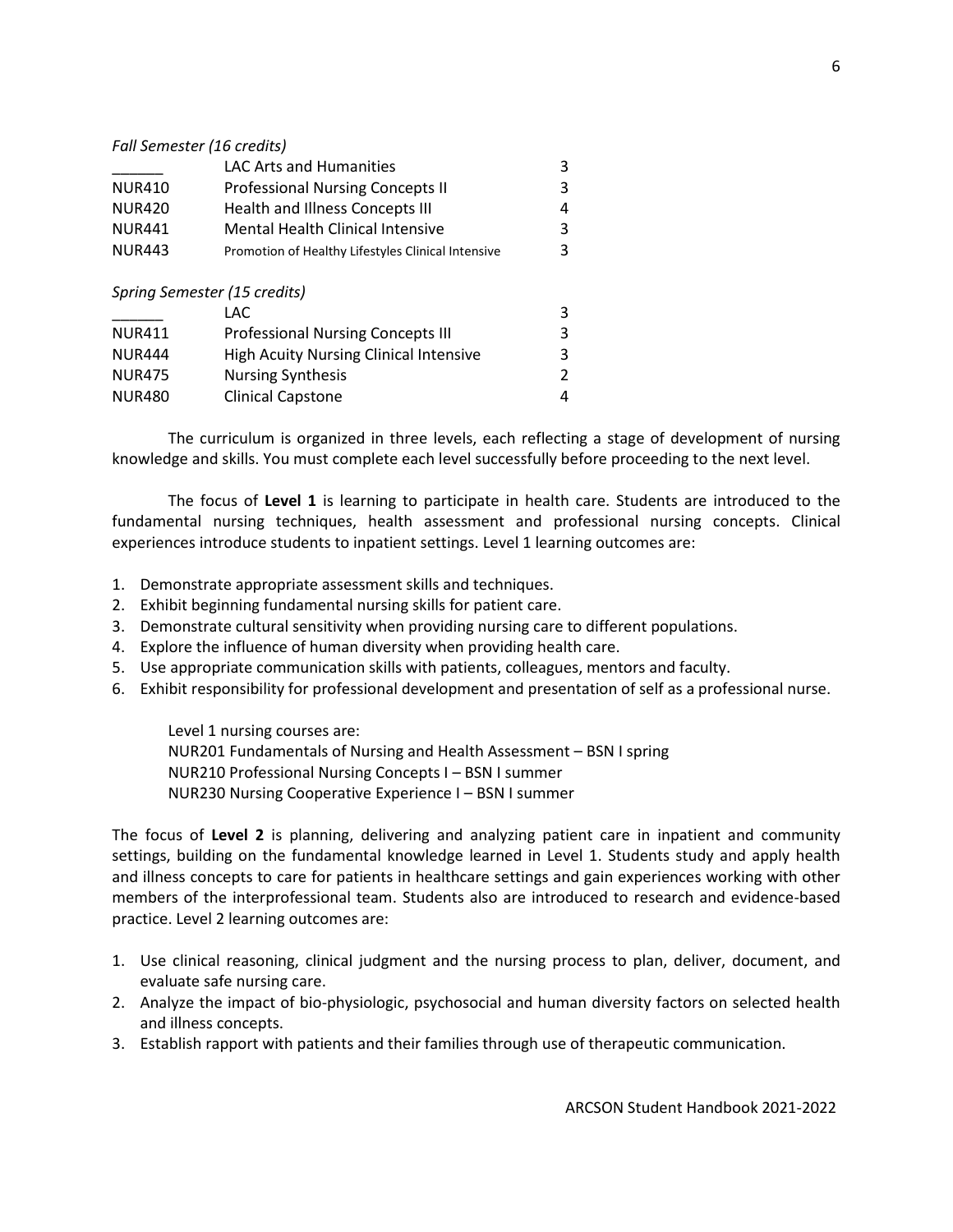- 4. Implement primary, secondary and tertiary prevention in working with patients in both inpatient and outpatient settings.
- 5. Collaborate and develop working relationships with members of the interprofessional team to plan and provide evidence-based care.
- 6. Exhibit responsibility for professional development and presentation of self as a novice professional nurse.

Level 2 nursing courses are: NUR310 Pathophysiology for Nursing Practice – BSN II fall NUR312 Pharmacology for Nursing Practice – BSN II fall NUR320 Health and Illness Concepts I – BSN II fall NUR340 Core Nursing Practicum I – full semester – BSN II fall NUR321 Health and Illness Concepts II – BSN II spring NUR341 Core Nursing Practicum II – 7 weeks, BSN II spring NUR342 Core Nursing Practicum III – 7 weeks, BSN II spring NUR315 Health Care Research and Evidenced-Based Care – BSN II summer NUR330 Nursing Cooperative Experience II – BSN II summer

The focus of **Level 3** is analysis, evaluation, and synthesis of professional nursing practice within the health care system. Clinical and classroom courses provide a wide array of learning activities that enable students to integrate the knowledge, professional skills and attitudes they have gained since the beginning of their studies. In this level they select clinical experiences consistent with their learning needs, interests and career goals. Level 3 learning outcomes are:

- 1. Synthesize knowledge, skills, and research findings to provide therapeutic interventions for selected patient populations.
- 2. Describe ethical and legal considerations related to the scope of professional practice.
- 3. Evaluate the influence of policy, regulation and economics on the delivery of health care.
- 4. Delegate and supervise nursing care given by others while retaining accountability for the safety and quality of care provided.
- 5. Explain how quality improvement processes enhance patient outcomes.
- 6. Demonstrate competence and leadership in managing and evaluating patient care in a selected health care setting.
- 7. Understand the impact of current issues and trends in Lebanon and the global environment on the nursing profession.
- 8. Exhibit responsibility and accountability for life-long learning, professional development and presentation of self as a professional nurse.

Level 3 nursing courses are: NUR410 Professional Nursing Concepts II – BSN III fall NUR420 Health and Illness Concepts III – BSN III fall NUR441, NUR443 and NUR444 Clinical Intensives – each 7 weeks long, student enrolls in 2 for BSN III fall, and a third for BSN III spring NUR411 Professional Nursing Concepts III – BSN III spring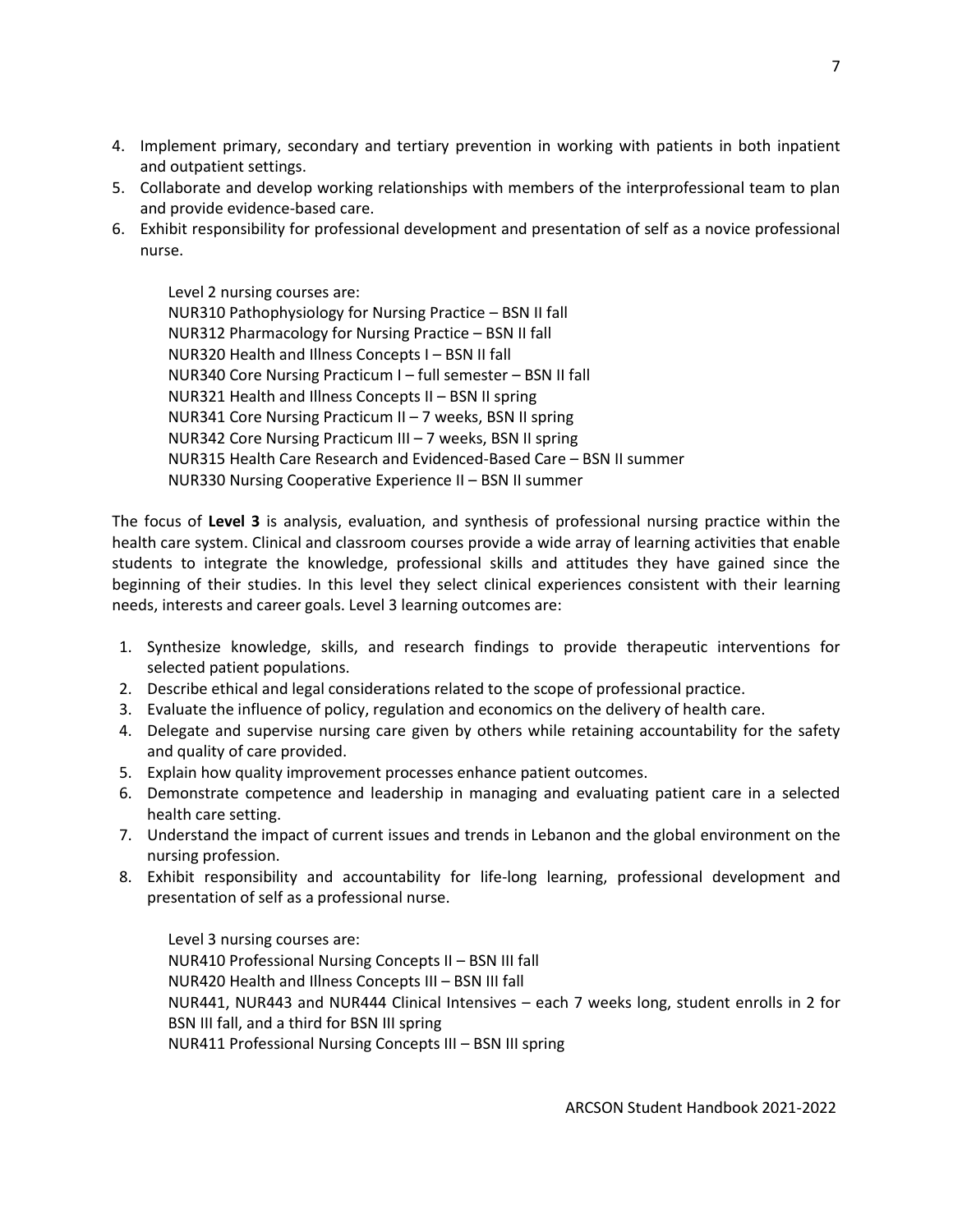NUR475 Nursing Synthesis – BSN III spring NUR480 Clinical Capstone – 7 weeks – BSN III spring

#### **Features of the B.S.N. Program**

The B.S.N. program at Lebanese American University offers innovative features that distinguish it from other nursing programs and that will prepare you to work in today's fast-paced health care settings as well as lay the foundation for graduate study in nursing or related fields. The uniqueness of the program includes but is not limited to the following:

**Concept-based learning.** The ARCSON uses a concept-based curriculum that fosters in-depth understanding and helps students apply the knowledge essential for today's professional nurse. Concept-based learning moves the student beyond memorization of facts about a topic to integration and application of knowledge. The aim of the concept-based curriculum is to enable students analyze facts and patient data, actively engage in learning and realize the relevance of what students learn to the care they provide to patients. The concepts students learn in the program will be applicable as a nursing student, and as a professional nurse. Concept-based learning will provide you with foundational knowledge of health, illness, and professional nursing, and will also help you develop the skills needed to be a life-long learner.

While studying at ARCSON, students will learn health and illness concepts for the most common health problems that occur in Lebanon and elsewhere in the world. Students will learn to apply this knowledge through activities in the classroom, Clinical Simulation Center, and hospitals and community health settings. These concepts address topics across the life span, the health continuum (i.e. health and illness) and in an environment of diverse settings.

Students continue to learn professional nursing concepts, which pertain to the values, roles and responsibilities of professional nurses and the health care system. These concepts address topics related to the individual nurse, the teams of care providers, and the organization of the health care system. As with the health and illness concepts, professional nursing concepts will be taught in the classroom setting, and students will learn to apply them in the classroom, Clinical Simulation Center and clinical practice settings.

**Clinical learning experiences.** "Practicum" and "clinical" courses refer to learning experiences in hospitals and other health care agencies. In clinical you will apply concepts learned in the classroom and laboratory setting to the care of patients. You also begin to apply clinical leadership skills.

The main clinical sites for ARCSON are the Lebanese American University Medical Center –-Rizk Hospital (LAUMC-Rizk Hospital) in Beirut and LAUMC-St John Hospital in Jounieh. Other hospitals, community health agencies and Non-Governmental Organizations in Lebanon are used for clinical experiences. Using a variety of agencies helps ensure that students have experiences with various patient populations, are able to examine differences and similarities in health care delivery systems and have the opportunity to interact with and learn from a wide variety of nursing and health care providers.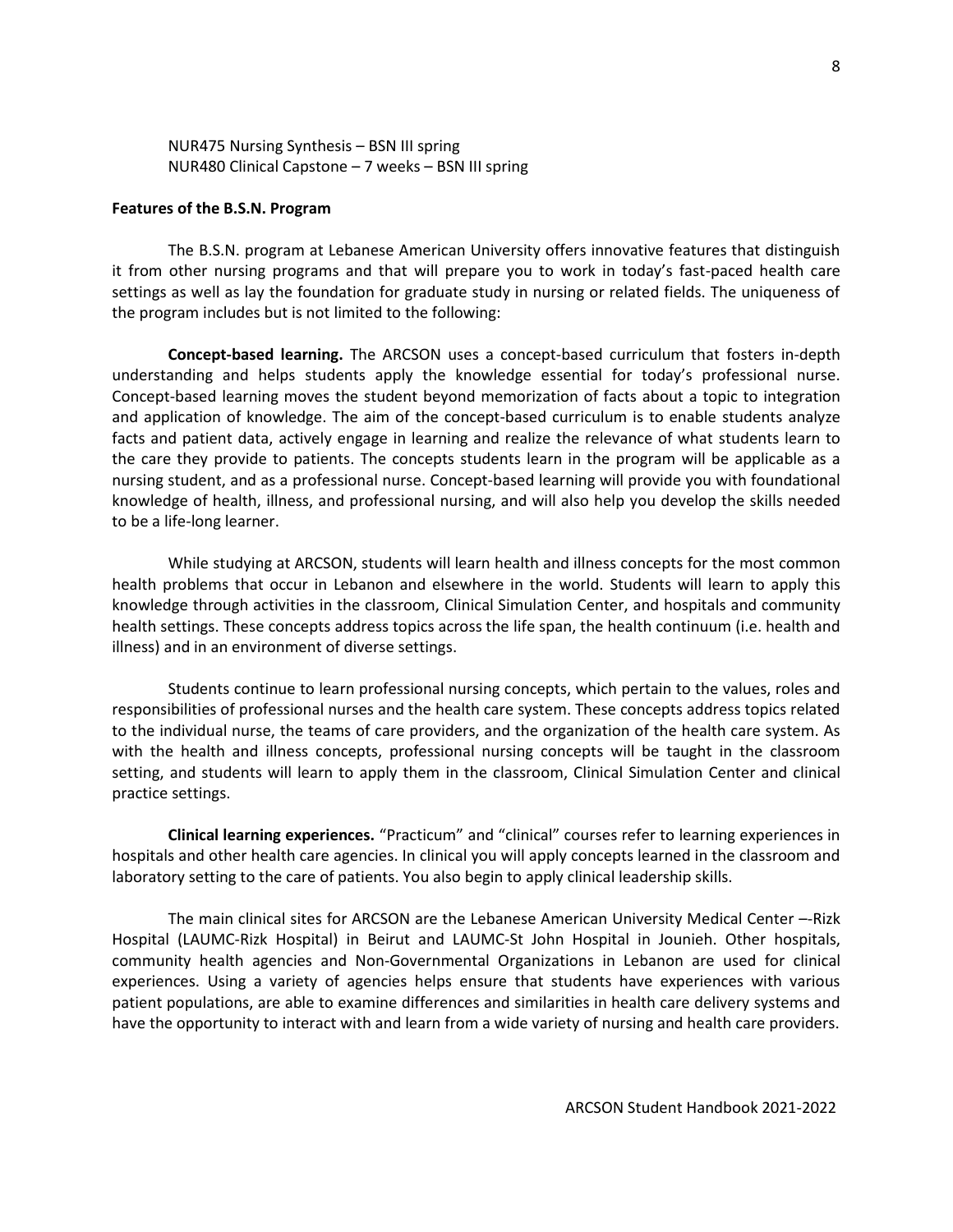**Interprofessional learning.** All professional nurses work as members of health care teams. Research reports indicate that collaboration leads to improved patient outcomes and reduced errors. At LAU, we have designed innovative experiences in interprofessional education (IPE) for students enrolled in our health professions programs: medicine, nursing, nutrition, pharmacy and social work. These experiences include IPE Days, participation in interdisciplinary simulation activities, working together to care for patients in the clinical setting, community learning activities and more. As a result, when students graduate they will feel confident functioning as an equal partner of the health care team to plan, deliver and evaluate patient care. IPE activities are incorporated throughout the nursing curriculum.

**Cooperative education experiences.** Cooperative education (co-op) is practice-based learning in which students alternate periods of classroom study with planned, career-related work experiences. During co-op experiences, students are supervised and evaluated by the employer. The nursing curriculum at LAU includes two required cooperative learning experiences: NUR230 Nursing Cooperative Experience I, and NUR330 Nursing Cooperative Experience II. Through these experiences, students will grow professionally and personally in all three domains of learning: cognitive, affective and psychomotor. The learning that takes place complements but does not replace or duplicate the learning that occurs in the student's clinical coursework. Students will complete co-ops during the summer terms.

Co-op entails three phases: preparation, activity, and reflection. During co-op *preparation,* students will work with faculty to identify a potential co-op site and prepare for the experience. During this phase students prepare a professional resume and get ready to interview for a co-op position. The result of the preparation activities is a plan that supports the student's professional development. Each student has an opportunity for a different but equally valuable co-op experience.

In the *activity* phase of co-op students will be working at the co-op site. Your role as a student employee during co-op is different from your role as a student in school, even though clinical practice and co-op experiences may seem similar. See Table 2 for a comparison.

| <b>Co-operative Experiences</b>                                                                                                                                      | <b>Clinical Courses</b>                                                                                                                 |
|----------------------------------------------------------------------------------------------------------------------------------------------------------------------|-----------------------------------------------------------------------------------------------------------------------------------------|
| Student is a provider of a service (patient care).                                                                                                                   | Student is a consumer of a service (education).                                                                                         |
| Student is an employee.                                                                                                                                              | Student is a learner.                                                                                                                   |
| Learning is incidental to work.                                                                                                                                      | Work is incidental to learning.                                                                                                         |
| Job descriptions are designed by the employer in<br>consultation with SON faculty to meet staffing<br>needs of the employer (and the learning needs of<br>students). | Courses are designed by nursing faculty to meet<br>objectives of the nursing curriculum<br>and<br>professional accreditation standards. |
| Co-op experiences are planned by students in<br>consultation with SON faculty.                                                                                       | Clinical experiences are planned by nursing faculty.                                                                                    |

## Table 2. Differences between Clinical Nursing Courses and Co-op Experiences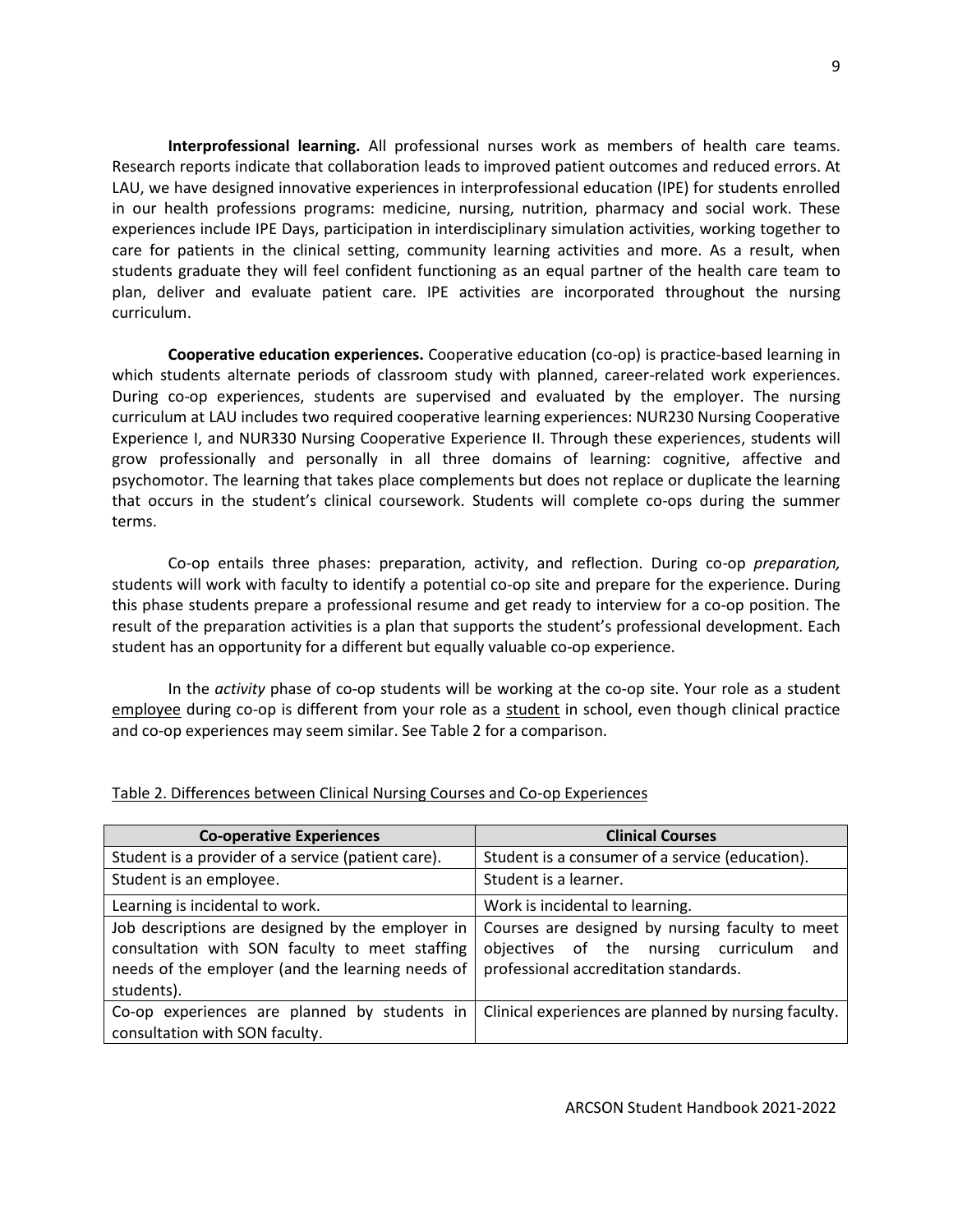| <b>Co-operative Experiences</b>                    | <b>Clinical Courses</b>                                |
|----------------------------------------------------|--------------------------------------------------------|
| Co-op activities are assigned<br>supervising<br>by | Clinical activities are assigned by nursing faculty or |
| nursing staff.                                     | nursing staff in consultation with nursing faculty.    |
| Co-op activities are part of a job description.    | Clinical activities are part of a nursing course.      |
| Student is referred for job interviews by the SON  | Student is assigned to course and clinical practice    |
| and is hired by the employer.                      | area by nursing faculty.                               |
| Student is supervised by nursing staff.            | Student is supervised by nursing faculty or nursing    |
|                                                    | staff in consultation with nursing faculty.            |
| Student's work performance is evaluated by         | Student's clinical performance is evaluated<br>bv      |
| nursing staff, through self-evaluation, through    | nursing faculty.                                       |
| collaboration with faculty.                        |                                                        |
| Student must fulfill the expectations of the job   | Student must meet the objectives of a nursing          |
| description.                                       | course.                                                |
| Student earns a Pass - No Pass grade for co-op     | Student earns a letter grade for a nursing course.     |
| experience.                                        |                                                        |

Students working as co-op are employed as assistants to practical nurses and registered nurses. The hospital Department of Nursing, in consultation with ARCSON, determines the co-op job description within the guidelines of the Lebanese Order of Nurses and the hospital's institutional policies. Co-op students must work under the supervision of a registered nurse when providing nursing care. Nursing responsibilities are delegated to co-op students by the supervising RN and may vary according to institutional policy, clinical unit routine, academic level, experience, and qualifications of the student. If students have questions at any time about what they may or may not do during co-op, they should contact their RN supervisor or ARCSON.

During co-op, students will have opportunities to improve their basic nursing skills and perform a variety of nursing procedures. Co-op positions include some functions similar to those carried out by practical nurses. Through the co-op students can improve their observation, assessment, teaching/coaching, reporting and documentation skills, as well as their organizational, priority-setting and communication skills. Finally, by completing two co-op experiences students will be able to explore different nursing work settings.

The third phase of co-op is *reflection*, which involves review, contemplation and self-evaluation of your work as a co-op student. Reflection helps students integrate their learning between school and work. It begins during co-op and continues when students are back on campus. Each summer students will be enrolled in one nursing course with the co-op. Some assignments in the course will help them reflect on their work and observations at the hospital. Another part of the reflection phase is evaluation. The student and their work supervisor will complete a formal evaluation of student's work, which will help them reflect on what they learned about nursing, patient care, the health care system and themselves as a nurse. This will also be reviewed with the faculty. The co-op evaluation will be used by faculty to determine the co-op grade  $(P - NP)$ .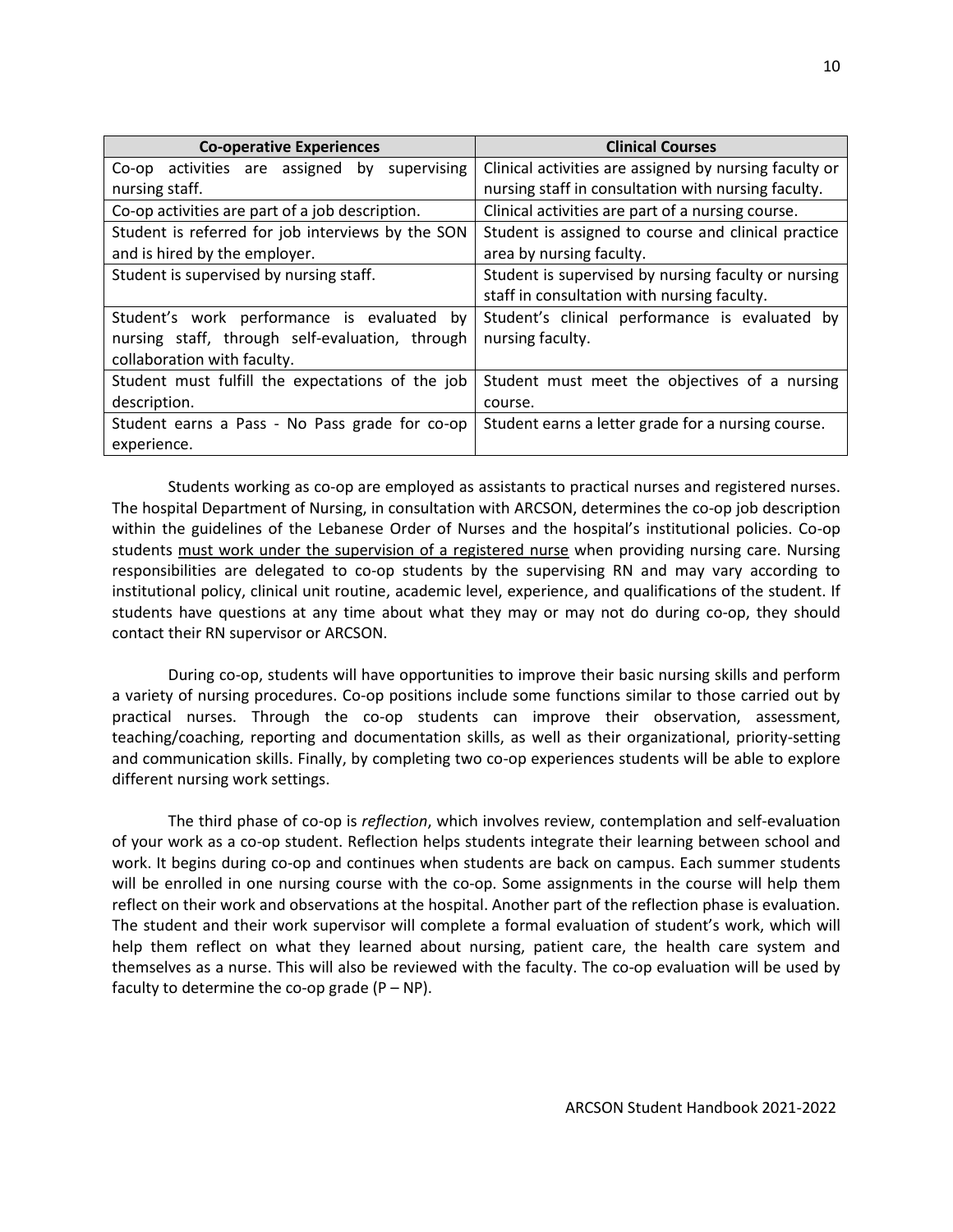**Hybrid or web-enhanced courses.** ARCSON faculty use Blackboard Learn™, a learning management system, to support student learning, access to course materials and communication about the course. Materials including the course syllabus, class announcements, handouts, homework, assignments and other resources are made available to students on Blackboard Learn™.

The nursing courses offered in summer terms are "hybrid" or "web-enhanced" courses. This means that some of the content will be offered in the traditional classroom setting, on the Byblos campus. Other learning activities will be offered via Blackboard Learn™. Students will participate in online class discussions and learning activities instead of coming to campus for class.

#### **Academic Policies and Procedures**

This section of the Nursing Handbook outlines the policies and procedures specific to the B.S.N. program. In some situations the School of Nursing policies and procedures differ from those of the LAU Academic Catalog. When there is a difference, the School of Nursing policies and procedures supersede the University policies and procedures.

#### **Student Advising**

Student advising is essential for student progress in the program. All B.S.N. students will be assigned a nursing faculty advisor. The faculty advisor provides guidance to the student in planning the program, monitors student's progress, facilitates solutions to academic problems, and helps student access ARCSON and University resources, including use of learning resources or counseling services. The student's advisor will be available during the office hours posted on his/her office door, by appointment, and by email. Students are required to meet with their faculty advisor at least once a semester to register for enrollment in the following academic term. In addition, students meet with their advisor to:

- Make a change in their academic program
- Add or drop a course after the Drop/Add deadline
- Complete academic petitions
- Discuss academic difficulties student may encounter
- Seek an exception to a School or University regulation
- Discuss future career plans, work opportunities, and graduate studies

## **Transferring from One LAU Campus to Another**

Students can enroll on the Beirut campus for the fall semester of the sophomore year (BSN I). However, students will be required to declare their intent to transfer to the Byblos campus for the spring semester of the sophomore year. To do this, they need to fill out a Transfer Form and submit it to the Registrar's office by the specified deadline.

## **Attendance and Tardiness in Nursing (NUR) Didactic Courses**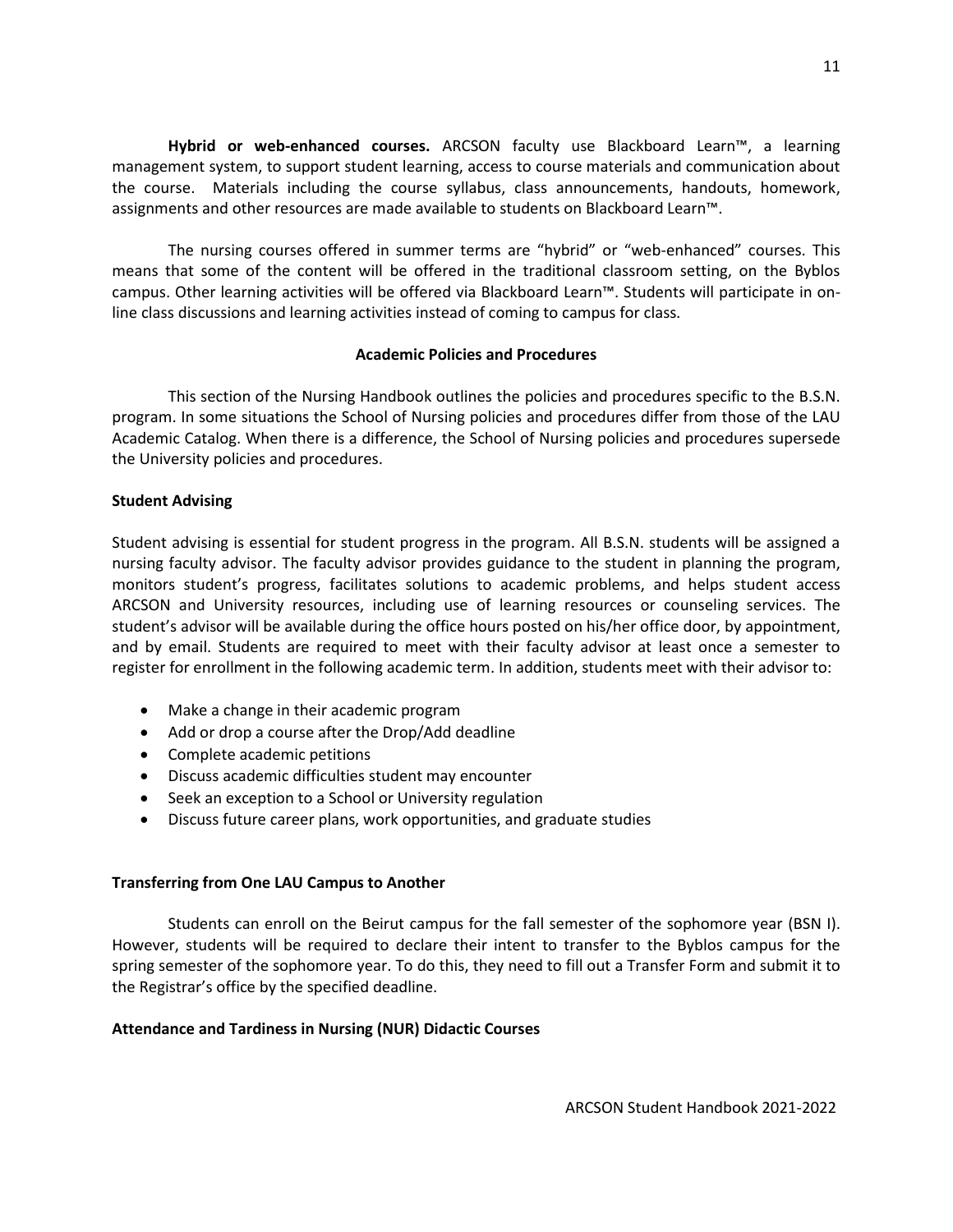- All nursing classes are held as scheduled during the Add/Drop period at the beginning of each semester.
- Students are expected to arrive to class on time. Students may be considered absent if they are more than 5 minutes late to class.
- If the instructor is late to class, students are required to wait 15 minutes before leaving and the instructor is required to make up the session at a time convenient for students.
- Students are expected to attend all classes and laboratories. **An absence does not excuse students from learning the material presented in the classroom**. Makeup work and exams, if any, will be completed according to the procedure spelled out in the course syllabus. The number of absences allowed is no more than the equivalent of two weeks of classroom instruction, including the Drop/Add period. However, instructors have the right to impose more rigid attendance regulations in their courses.
- Exception to the above is absence from clinical courses, which is outlined in the "Clinical Course Rules and Procedures" section below.
- Any prolonged or unexplained absence will be reported by the course professor to the Nursing Program Director.
- If students exceed the allowed number of absences or do not attend class although registered, they must withdraw from the course. If they do not withdraw within the time period specified by the University the course grade will be recorded as "F." In exceptional cases students may be given permission by the Assistant Dean to continue in the course.

## **Tests and Examinations in Nursing (NUR) Courses**

Policies specific to the ARCSON are the following:

- If a student misses an examination he/she must notify the course professor within 24 hours of a valid excuse, then submit a written request to take the exam at another date; the request must be submitted to the course professor within 72 hours of the missed exam. A valid excuse is either a medical illness confirmed by a physician or requiring hospitalization, or death of a direct family member (e.g. parent, sibling, spouse, child, grandparent, aunt, uncle or first cousin).
- Conduct during exams
- $\circ$  Students are expected to abide by the Student Code of Conduct during all examinations. For more details on conduct during examinations refer to the Code of Conduct on the LAU main website. [\(https://www.lau.edu.lb/about/policies/code\\_of\\_ethics.pdf\)](https://www.lau.edu.lb/about/policies/code_of_ethics.pdf) and [\(https://www.lau.edu.lb/about/policies/student\\_code\\_of\\_conduct.pdf\)](https://www.lau.edu.lb/about/policies/student_code_of_conduct.pdf)
	- $\circ$  If a student is caught cheating during an exam they will receive a "0" on the exam. A "0" on an exam will be calculated in the course grade and cannot be removed. If a student is caught cheating a second time in the same course he/she will fail the course.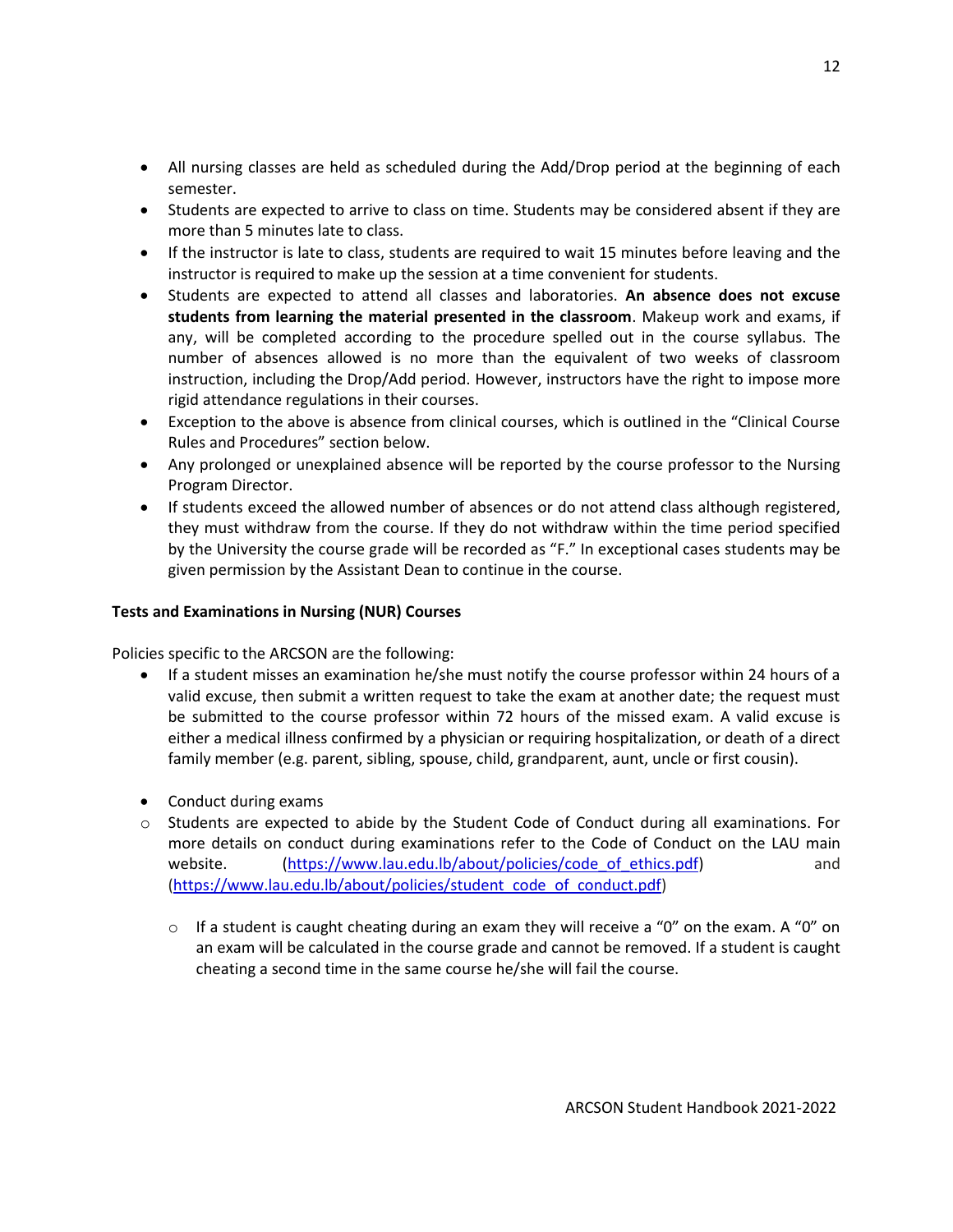- o Talking during the exam, looking at cell phones, smart watches, smart pens or other electronic devices and leaving the classroom unattended are not allowed and can result in a grade of "0."
- $\circ$  In order to improve the effectiveness of the educational process, all students are expected to submit their course evaluations by the last day of classes. Students who fail to complete the evaluation of all registered courses by the set deadline: 1.will not be able to access their course grades from Banner or Portal until two weeks after the end of the final exams period; and 2. will not be able to request transcripts. The anonymity of the process and the students will be maintained at all times."

## **Academic or Clinical Warning (Progress Report)**

 If a student has an NUR course grade that is below a C average in the midterm, he/she will receive a written academic or clinical warning from the course instructor. The purpose of the warning is to alert the student to the risk of course failure and encourage the student to meet with the course professor to discuss ways to address the problem. The warning will be shared with the nursing advisor and placed in the student's ARCSON student file. Course warnings in semester long courses will be issued in the  $8<sup>th</sup>$  week, in 7-week courses they will be issued in the  $4^{\text{th}}$  week, and in the 5-week summer modules they will be issued in the 3<sup>rd</sup> week.

## **Posting of Grades in NUR courses**

- Grades for homework, assignments and exams will be posted on the course Blackboard Learn™ site within one week of the exam date or due date of the assignment. The final grade for the course is due 72 hours after the final exam.
- All exams will be reviewed by both the student and the instructor.
- Exams will be kept in the instructor's office for one year after the exam is taken.

## **Academic Progression Requirements**

For progression in the B.S.N. program students must:

- Maintain a minimum cumulative grade point average (CGPA) of 2.00. Students will not be placed on academic probation until they have 20 or more credits counted in the CGPA.
- All classroom and clinical courses designated with NUR must be completed with a grade of C or higher to meet requirements for graduation. The following required NUR courses are the professional courses in the nursing curriculum: NUR201, NUR210, NUR310, NUR312, NUR315, NUR320, NUR321, NUR340, NUR341, NUR342, NUR410, NUR411, NUR420, NUR441, NUR443, NUR444, NUR475 and NUR480.
- If students earn less than a C grade in an NUR course (listed above) he/she will be required to repeat the course and will be given two opportunities to repeat that course. Withdrawal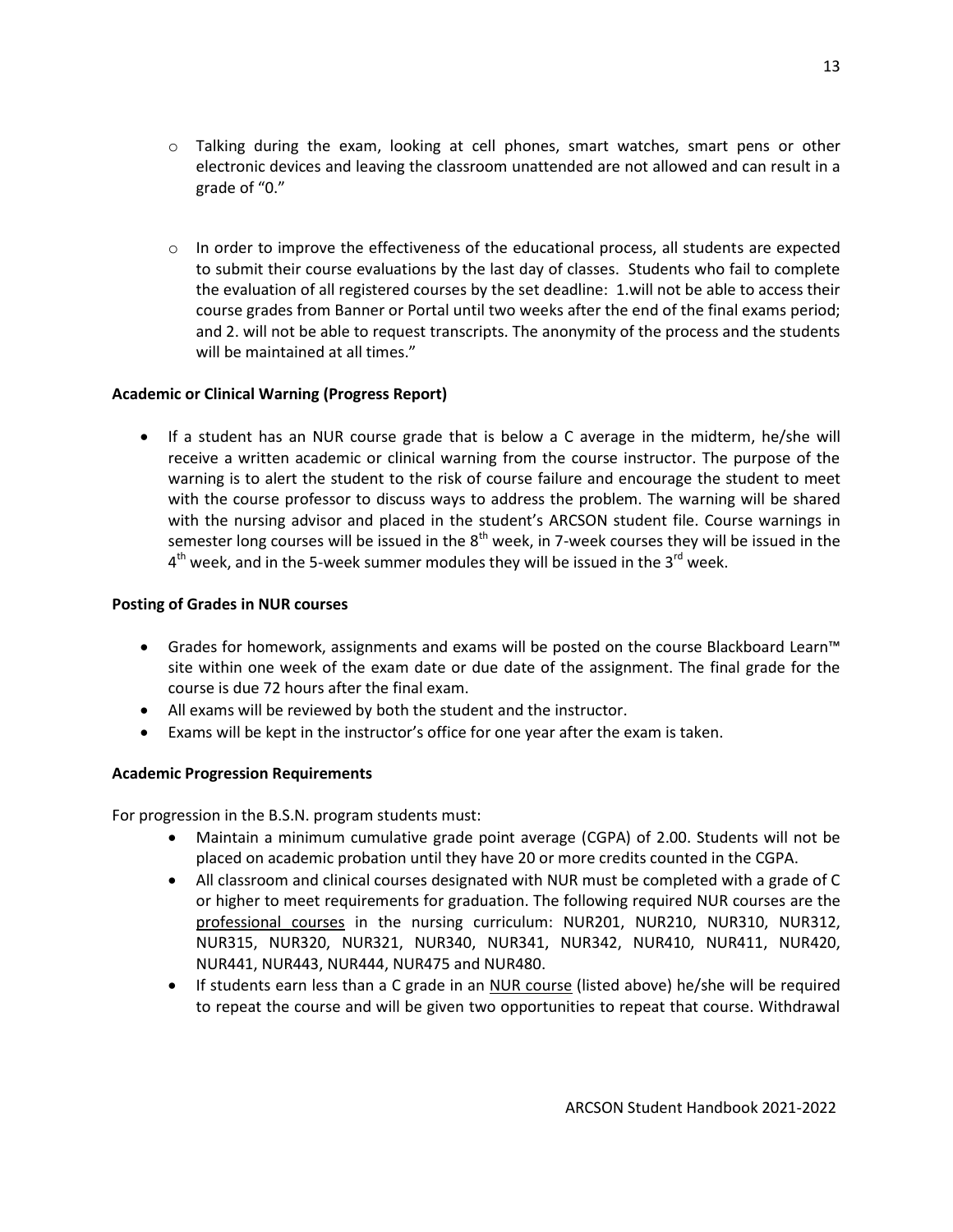from a course counts as a repeat. If a student must repeat a course he/she must meet with your faculty advisor to prepare a revised program plan.

- If a student is required to repeat an NUR course and do not achieve a minimum grade of C on the third attempt he/she will be asked to change major immediately. If the third failure in a clinical course is at the end of the first 7-week rotation in a semester, the student will not be allowed to begin a new clinical course in the second 7-week rotation. The student may complete semester-long non-nursing courses currently in progress.
- A course grade of incomplete (I) may be assigned only to a student who has a passing grade on the completed material throughout the course and has not exceeded the allowed number of absences. The (I) grade must be negotiated with the faculty no later than the last week of class. All incomplete grades must have a specific plan that outlines the remaining work to be completed.

## **Placement on Probation**

- Students will be placed on LAU academic probation when their course work drops below the satisfactory level (CGPA less than 2.0) and they have 20 or more credits counted in the CGPA, as established in the general LAU rules and regulations.
- If after completing 12 credits in the nursing major (NUR courses), the student's average in the major is less than 2.00, he/she will be placed on nursing (departmental) probation.
	- $\circ$  If a student is placed on nursing probation he/she must meet with the Nursing Program Director to make a remedial plan to address areas of weakness; the remedial plan must be no less than the equivalent of one semester of full-time study (i.e. not less than 12 credits).
	- $\circ$  If a student does not successfully complete the remedial plan (GPA less than 2.0 for the remedial courses) he/she will be asked to change major.
	- $\circ$  Upon successfully completing the remedial plan (GPA of 2.0 or above for the remedial coursework) the student must repeat the NUR courses in which he/she earned a grade of C- or lower.
	- o Students can be placed on nursing probation only once.

# **Academic Suspension**

- Academic suspension and readmission to LAU by nursing students will follow the general LAU regulations and procedures.
- However, a nursing student will be readmitted to ARCSON after a suspension from LAU if she/he has a nursing minimum CGPA of 2.0 or has been placed on only one nursing probation at the time of the suspension. In such cases, students will be required to repeat NUR courses in which they have earned a grade of C- or lower.

# **Program Completion Time Frame**

A student must complete all B.S.N. coursework within seven years from the time he/she first enroll in NUR201. If a student does not graduate within seven years he/she will be dismissed from the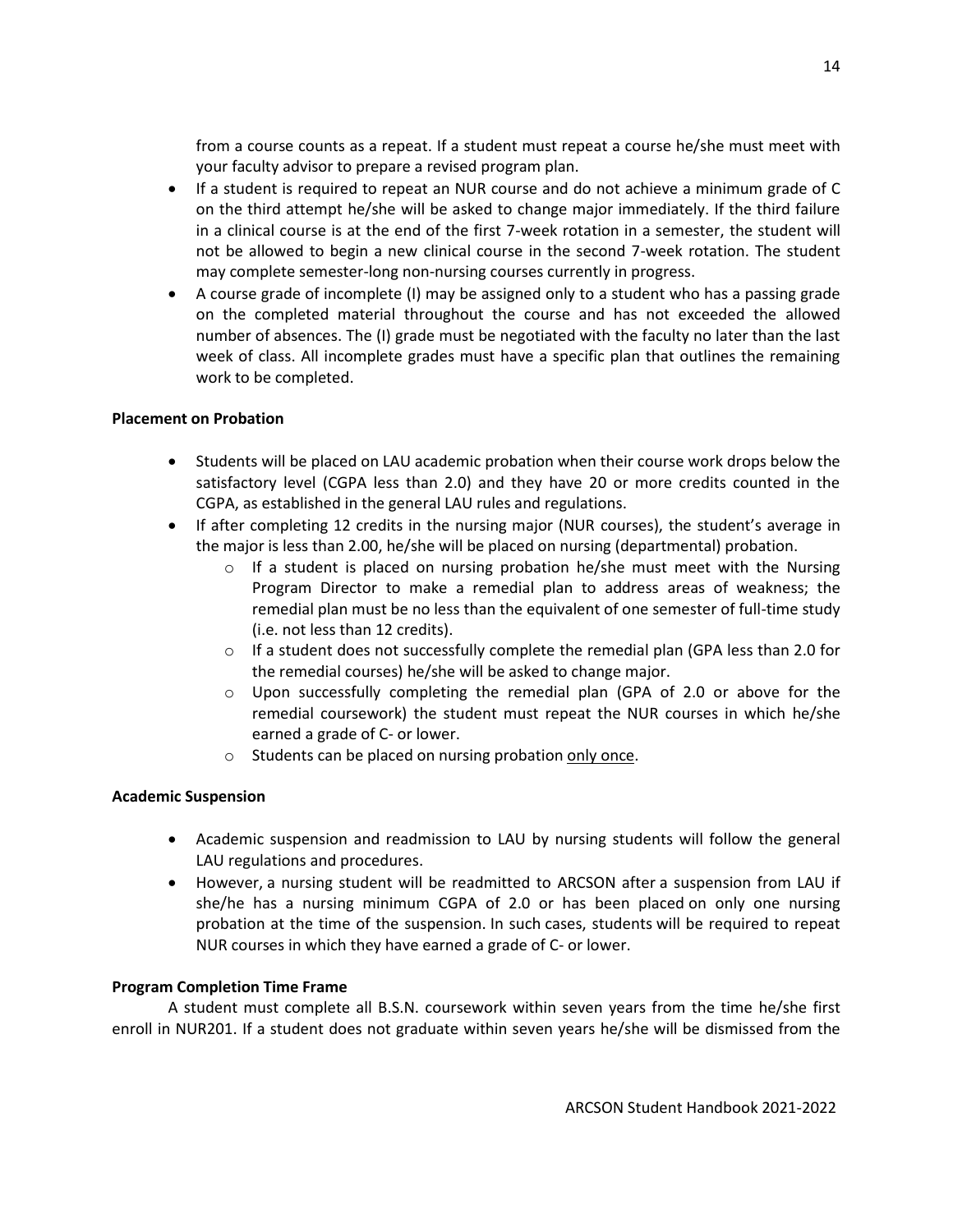major. Under exceptional circumstances a student may petition for an extension to complete the program. The petition should include a specific time request. The student may be required to take additional courses if the curriculum has changed, or repeat courses if it is determined that they require current content or skills. The student may be asked to take a clinical skills test.

## **Clinical Course Rules and Procedures**

- A student will be required to travel to clinical agencies outside campus for clinical and observational experiences. Generally, the School of Nursing provides transportation from Byblos campus to clinical sites in Beirut (and from Beirut campus to clinical sites in Byblos). For all other travels, students are responsible for their own transportation. Students are required to be on time for the transportation and inform Ms. Patricia Habib [\(patricia.habib@lau.edu.lb](mailto:patricia.habib@lau.edu.lb) ext. 2452) if they will be absent or late.
- **Health Clearance**. Students must provide proof of vaccinations and infectious disease testing to the Registered Nurse in the Health Services Office on each campus upon enrollment at LAU. Because all health care professionals must have routine vaccinations to prevent the spread of infectious diseases to the patients for whom they provide care, students' vaccinations will be validated well before they enroll in co-op and clinical experiences. Students will be notified by the campus registered nurse about any immunizations that need to be updated or completed. Students cannot start their co-op and clinical experiences before receiving clearance from the Health Services Office. (Table 3)

| <b>Condition</b>    | <b>Validation Required</b>                                        | <b>Estimated Cost*</b> |
|---------------------|-------------------------------------------------------------------|------------------------|
| Tetanus and         | Completion of the 4-injection immunization series with a tetanus  |                        |
| diphtheria          | booster every 10 years. If it has been more than 10 years since   | According the current  |
|                     | the last tetanus vaccination, the student should have a booster   | market                 |
|                     | dose and present confirming paperwork.                            |                        |
| Measles,            | Completion of the 2-injection immunization. If vaccination cannot |                        |
| Mumps, and          | be validated the student should receive the 2-dose vaccination    | According the current  |
| Rubella (MMR)       | (minimum of 4 weeks between injections) and present               | market                 |
|                     | documentation.                                                    |                        |
| <b>Hepatitis B</b>  | Completion of HBV vaccination according to Centers for Disease    |                        |
|                     | Control and Prevention standards. Validation of adequate          | Provided by LAU        |
|                     | immunity will be verified through Hepatitis B antibody titer and  |                        |
|                     | booster provided if necessary.                                    |                        |
| <b>Hepatitis A</b>  | Completion of 2-dose immunization or proven past history of       | According the current  |
|                     | Hepatitis A infection.                                            | market                 |
|                     |                                                                   |                        |
| Varicella zoster    | Completion of 2-dose immunization or proven past infection with   | According the current  |
|                     | chicken pox.                                                      | market                 |
| <b>Tuberculosis</b> | PPD testing at LAUMC-RH. If positive, chest x-ray at LAUMC-RH     |                        |
|                     | may be required.                                                  | Provided by LAU        |

## Table 3. Health Clearance Requirements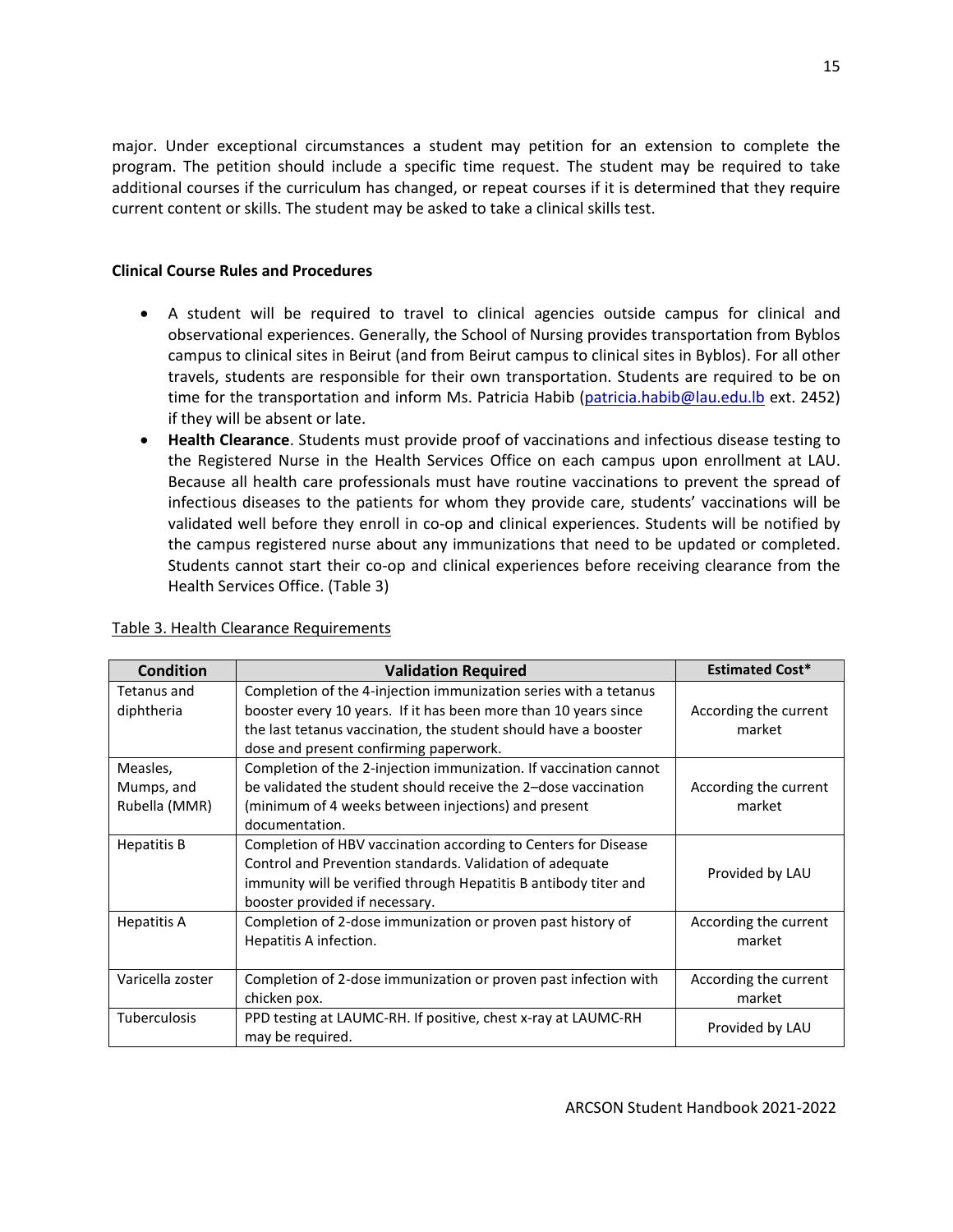| <b>Condition</b> | <b>Validation Required</b>                                            | <b>Estimated Cost*</b> |
|------------------|-----------------------------------------------------------------------|------------------------|
| Seasonal flu     | Yearly vaccination in fall for students enrolled in clinical courses. | Provided by LAU        |
| <b>Bacterial</b> | Completion of the meningococcal vaccine if prior vaccination          |                        |
| meningitis       | cannot be validated. For students who have received the               | According the current  |
|                  | meningococcal vaccine before the age of 16 years, a booster will      | market                 |
|                  | be required.                                                          |                        |

*\*The cost is per dose of vaccine.*

## **Equipment**

You are required to purchase the following equipment before you enroll in NUR201:

| Item                                                           | <b>Description</b>                                                                                                       | <b>Estimated Cost</b> |
|----------------------------------------------------------------|--------------------------------------------------------------------------------------------------------------------------|-----------------------|
| Watch                                                          | The watch should be with a second                                                                                        | 10-20 USD (any watch  |
|                                                                | hand                                                                                                                     | with a second works)  |
| Penlight                                                       | A good quality pen light                                                                                                 | 5-10 USD              |
| <b>Stethoscope</b>                                             | A good stethoscope is one with a<br>bell and diaphragm and rubber<br>tubing (not plastic)*                               | 30-50 USD             |
| One or Two<br>uniforms (see<br>below "Clinical<br>Dress Code") | SON uniforms. You will be emailed<br>details about how to acquire these.                                                 | 10 -15 USD / uniform  |
| Lab coat                                                       | SON lab coat or any lab coat you<br>already have. You will be emailed<br>details about how to acquire a SON<br>lab coat. | 10 -20 USD/ lab coat  |

## **Clinical Attendance**

- o All clinical hours are mandatory. All missed clinical hours, even excused absences, must be made up.
	- It is the student's responsibility to promptly inform the clinical faculty in the event of an absence or illness. If a student cannot reach a faculty member in a clinical course, he/she should call the nurse in charge of the unit to which they are assigned, at least one hour (or earlier, if possible) before the scheduled clinical day. When calling the clinical unit to report an absence due to illness, a student should give the nurse in charge the following information:
		- **EXECUTE:** Student's name
		- **Class (i.e. junior or senior)**
		- **Scheduled time for clinical experience**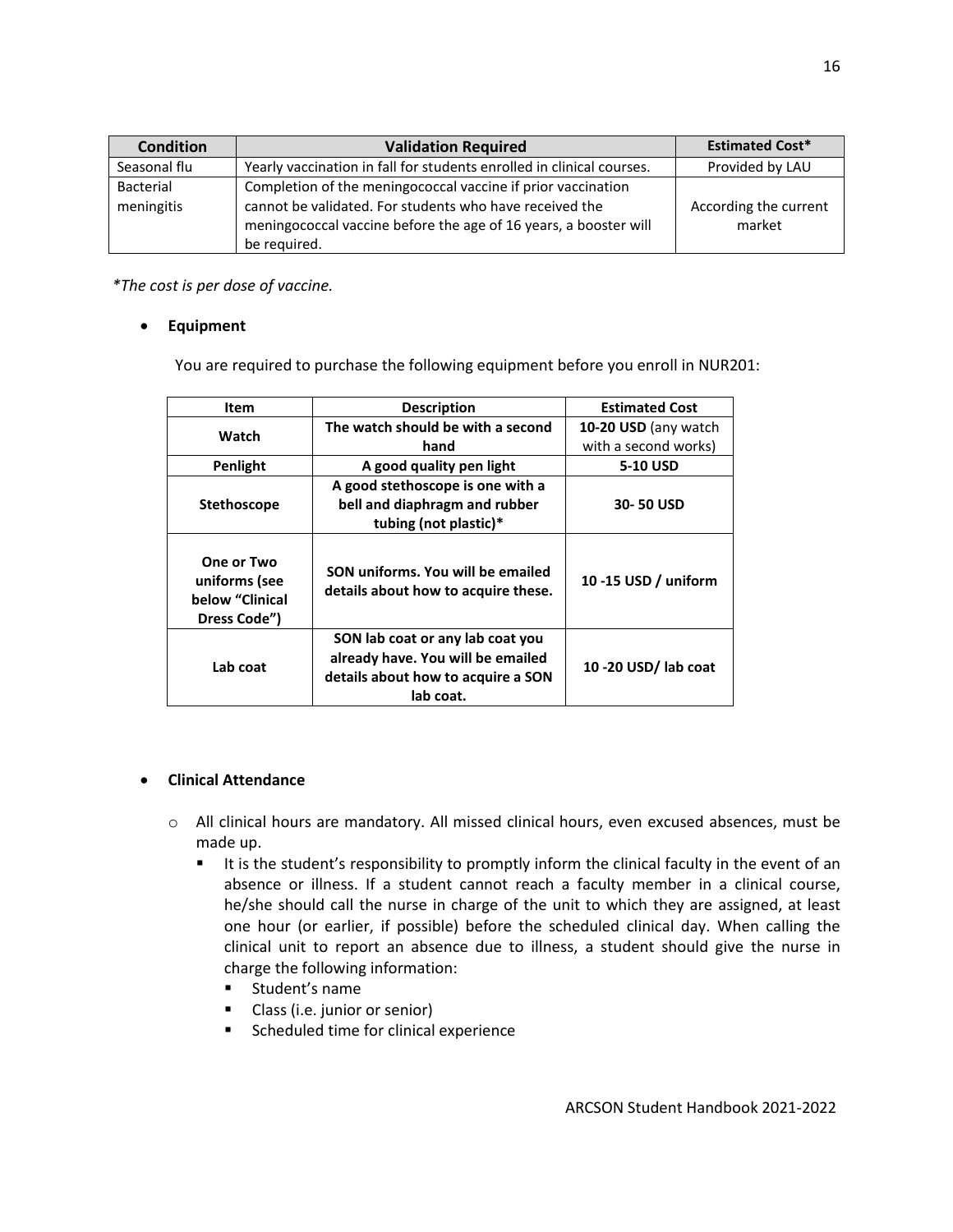- Name of clinical instructor to whom the message should be given
- Nature of illness
- Anticipated duration of the illness
- o An excused clinical absence for reasons such as hospitalization, hospital/clinic visit or death in the family, requires permission of the instructor. All excused absences require appropriate documentation, such as a medical report (from LAUMC-RH if the student resides in Beirut or from or LAUMC-St John if the student resides in Byblos) or evidence of death of the immediate member (e.g. parent, sibling, spouse, child, grandparent, aunt, uncle or first cousin). If the student is in good standing (i.e. above average performance) and has an excused absence, he/she may be allowed by the instructor to make up the missed clinical with an alternative learning experience, and transportation to the clinical agency will be provided by the School of Nursing as per the above rules Excused absences do not result in lowering the final grade.
- o An unexcused clinical absence is absence from the scheduled clinical activity without permission of the instructor. Examples of this include:
	- Not calling in advance of an absence
	- **Not showing up for clinical**
	- **Taking personal vacations**
	- **Taking a day off to study**
	- Sickness without submitting an appropriate medical report
	- Death of a family member without proper documentation
- $\circ$  Unexcused clinical absences must be made up, however, the School of Nursing will not provide transportation to the clinical agency
	- One unexcused clinical absence will result in lowering the final grade for the course by one step, e.g., B becomes B-. Two unexcused clinical absences will result in failure of the course.
- $\circ$  If a student misses two clinical days or 15% of the required clinical time for any reason, the Nursing Program Director will be notified. The Nursing Program Director will review the circumstance to determine whether the student will be allowed to complete the course or be required to withdraw from the course. This decision will be made on a case-by-case basis considering factors such as nature and centrality of the missed experiences, opportunity to make up the experience/clinical hours, current standing in the course and projected length of absence.
- $\circ$  Students are responsible for informing the clinical instructor of all anticipated prolonged illness, situations resulting in an interruption of the program, and situations involving convalescence at home. Anticipated absences of more than 2 days are reviewed by the Nursing Program Director to determine your ability to complete the course based on factors listed above.
- o Determining absences includes those that occur in the Add/Drop period.
- **Clinical Progression**
	- $\circ$  If there is doubt about the student's ability to meet the clinical course requirements, a failing grade may be assigned at any point during the term.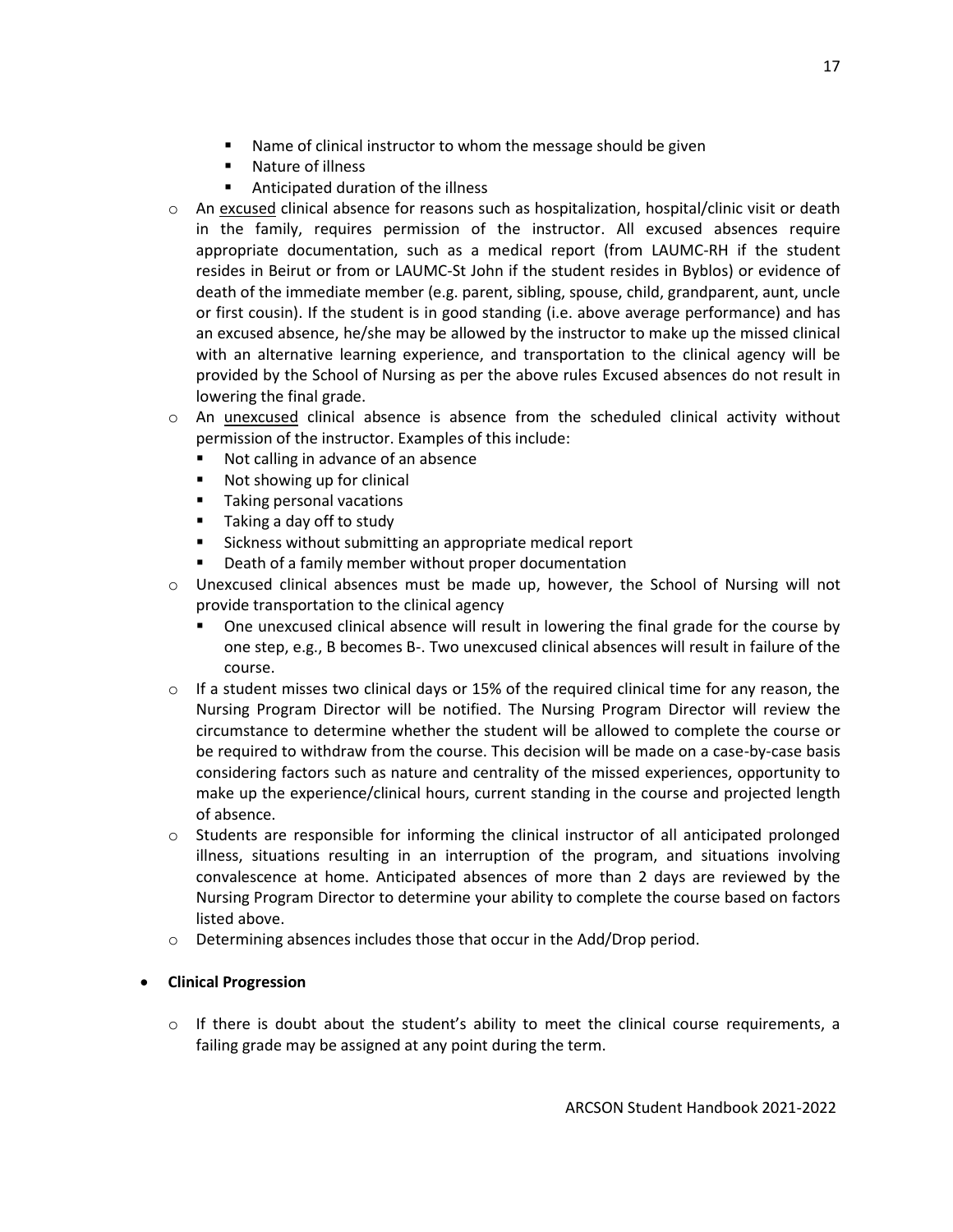- o Failure in a clinical course occurs if a student's performance in the clinical setting does not meet the course learning outcomes, shows lack of good judgment, significant issues related to patient safety, unsafe clinical practice, unprofessional behavior, or two (2) unexcused absences as indicated above.
- o An Incomplete (I) grade will only be assigned at the discretion of the course faculty or Nursing Program Director.
- $\circ$  The work to remove an incomplete grade must be completed by 4 weeks into the following semester for a 7-week clinical course (NUR341, NUR342, NUR441, NUR443, NUR444, and NUR480) and by 8 weeks into the following semester for a semester-long clinical course (NUR340).
- $\circ$  When a student is required to repeat a clinical course the instructor will decide on the most appropriate clinical setting; this will be based, in part, on availability. The student should confer with the Nursing Program Director to discuss plans for repeating a clinical course.

## **Nurse-Patient Relationship**

- o Students are expected to demonstrate behavior appropriate to the nursing profession. Students must assume personal responsibility for being in physical and mental condition to give safe nursing care and for the knowledge and skills necessary to give this care.
- o Unacceptable behavior includes, but is not limited to, the following:
	- **Providing unsafe nursing care.**
	- Carrying out a procedure without competence or without the guidance of a qualified nurse or other health professional.
	- Intentionally doing physical and/or mental harm to a patient.
	- Exhibiting careless or negligent behavior when giving care to a patient.
	- **EXECT** Refusing to perform the assigned and necessary care for a patient and failing to inform the instructor immediately so that an alternative means for providing the care can be found.
	- Falsifying patient records or fabricating patient data or documentation of patient care.
	- Failing to report that the student did not give care that was ordered for the patient.
	- **Failing to report an error in treatment or medication administration.**
	- **Stealing any patient/ hospital/ staff or colleagues' property.**
	- Using prescribed or over-the-counter medications in a manner that impairs one's judgment or performance as a nursing student. Illegally using, selling, possessing or distributing drugs or alcohol, or using, possessing, selling or distributing illicit drugs is cause for disciplinary action.

## **Patient Confidentiality**

Students are required to respect the confidentiality of patient information and patient records to which they have access, including, but not limited to diagnostic tests performed, medical history, and medications prescribed.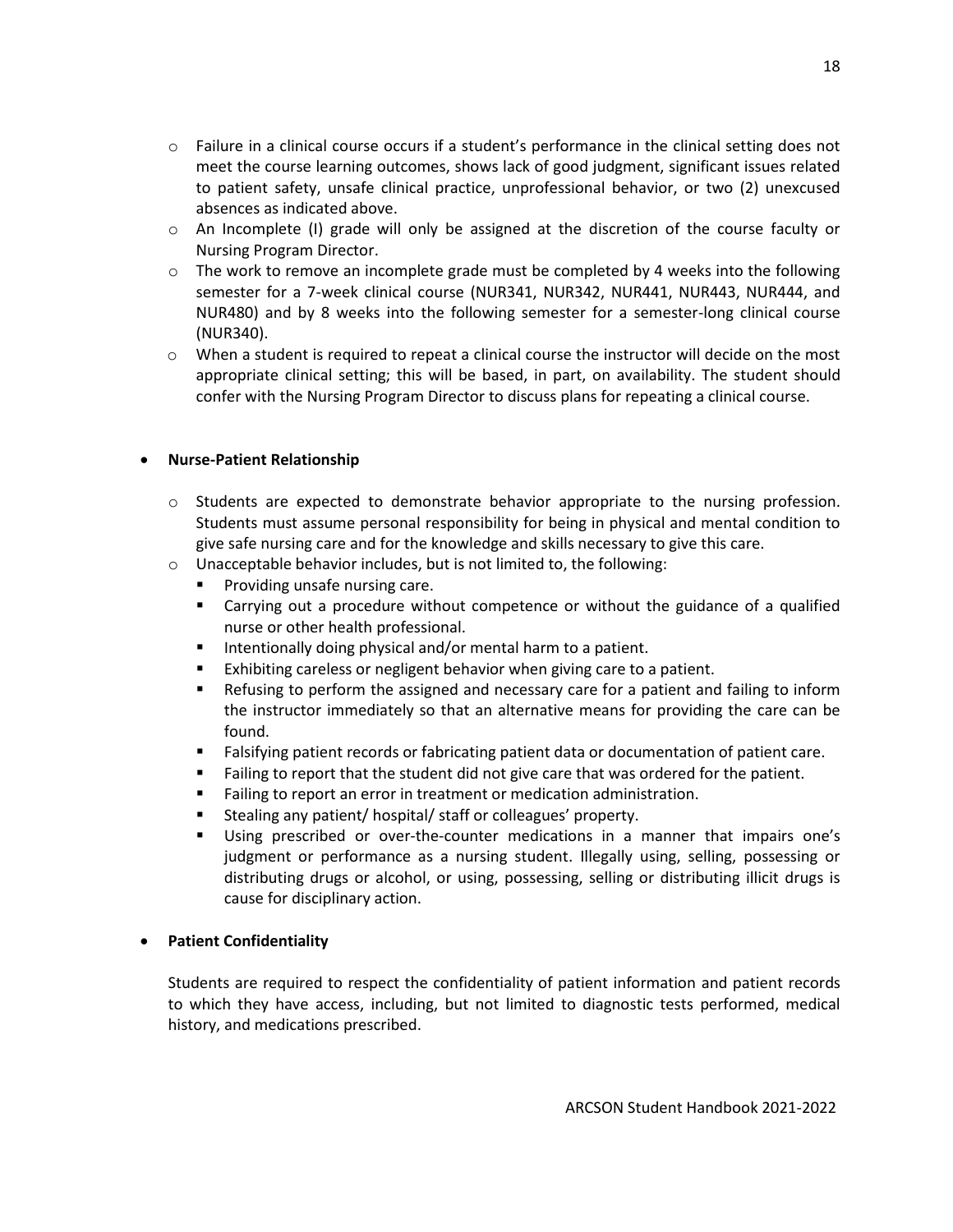- o All patient information and patient medical records (paper or electronic) are considered confidential and must be managed accordingly by students.
- $\circ$  Students must follow the clinical agency's policy regarding use of and access to medical records.
- $\circ$  Disrespecting the privacy of a patient, such as using the full name of a patient in written assignments or patient data of any sort is not allowed.
- o Removing computer generated forms that include the patient's name or identification number from the clinical area is not allowed.
- o Discussing confidential information in inappropriate areas, such as hospital elevators, hospital cafeteria and other public areas. Discussing confidential information about a patient with anyone without the patient's permission.
- Storage of personal belongings and valuables in clinical settings: In all cases we recommend that valuables be kept at home. Clinical agencies will have space for the students to store necessary personal belongings while at the hospital for clinical experiences.
- Occasionally, students will have special health concerns that could affect their ability to safely provide patient care or that would jeopardize the student's health and safety. Students are required to report any type of health problem affecting patient care or their performance. Examples include unstable diabetes, seizures, contagious infections, or conditions that impair immunity. Student's ability to have a safe experience is determined by ARCSON, the student's health care provider and the hospital or clinical agency requirements and policies.
- If students are injured during a clinical experience (e.g. accidental needle stick) they must immediately contact the clinical instructor or the nurse in charge of the unit. Students may be sent to the emergency room for a serious injury. The incident must be reported appropriately to the hospital/institution at which the incident occurred.
- Students are required to be able to accurately calculate medication dosages for patients across the lifespan. A medication calculation exam will be given at each level of the curriculum. To pass the exam at Level I you must earn a score of 90%. To pass the exam at Levels II and III students must earn a score of 100%. A student cannot pass a course if he/she fails the medication exam. Students are required to re-take the medication exam until they pass it. Students are not allowed to give medication unless they have passed the medication exam.

# **Clinical Dress Code**

A clinical dress code has been established because the mode of dress affects a nurse's rapport and working relationship with patients, families and colleagues. It is also important for infection control.

 $\circ$  Always wear your student uniform when giving nursing care, including giving care in the simulation lab, unless a different policy is defined for the clinical setting (e.g. psychiatry setting or community setting).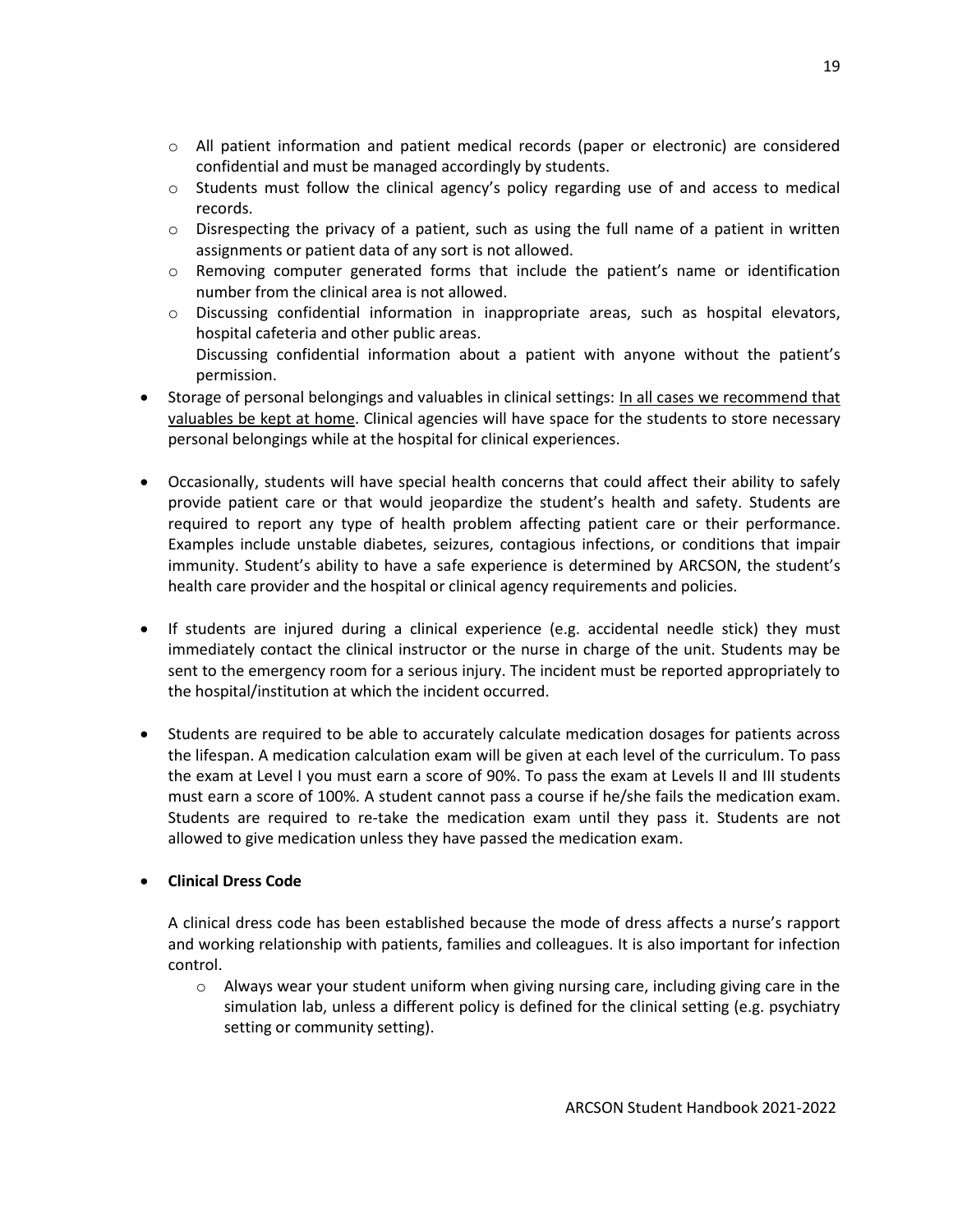- o Students will be informed where to purchase the uniform.
- $\circ$  When students go to a clinical agency and will not be giving patient care, they may wear the lab coat over business casual attire.
- o Veils and wrist-length tops worn under the uniform must be white.
- o White comfortable shoes, clogs, or all-white athletic shoes, with white or neutral color stockings are required.
- o White or navy blue washable sweater (if desired).
- o All clothing should be clean and in good repair.
- o An ARCSON clinical ID must be worn anytime you are in the clinical setting, whether in uniform or wearing a lab coat.
- $\circ$  Clear or pale nail polish only. Artificial nails, visible tattoos and any visible body piercing (except for one piercing in each ear) are not allowed.
- o Hair below collar length should be tied back.
- o Males must be clean shaven.
- $\circ$  Make-up should be moderate and perfumes/fragrance should be minimal.
- $\circ$  Cleanliness is of utmost importance. Students should take all necessary measures to prevent body odor.
- $\circ$  Students will wear their clothes to the clinical site and arrive with enough time before their shift to change into the clean uniform they have brought with them.
- $\circ$  Inappropriate attire, including t-shirts, tank tops, jeans, shorts, skirts above the knee, tight fitting or suggestive clothing, flip flops, sneakers, sandals, athletic wear, leggings, bare midriffs and low-cut garments (low-cut necklines or low-rise pants), should not be worn to any clinical setting.
- $\circ$  Students must follow the dress code of the agency when the agency has more restrictions than the ARCSON dress code.
- $\circ$  Students will be asked to leave the clinical site if faculty or agency has determined that your attire is not appropriate.
- LAU learning experiences offered at affiliated hospitals or health care facilities involve contractual agreements. Students are expected to adhere to the rules and regulations of the facilities at which they have clinical experiences. Failure to adhere to these rules may result in dismissal from that facility. Students should also be aware that while participating in clinical learning experiences off-campus, they continue to be under the jurisdiction of the Student Code of Ethics & Student Code of Conduct found on the LAU web site [\(https://www.lau.edu.lb/about/policies/code\\_of\\_ethics.pdf\)](https://www.lau.edu.lb/about/policies/code_of_ethics.pdf) and [\(https://www.lau.edu.lb/about/policies/student\\_code\\_of\\_conduct.pdf\)](https://www.lau.edu.lb/about/policies/student_code_of_conduct.pdf). Any breaches in conduct committed by a student in a clinical setting will be considered a cause for disciplinary action as if the student were on campus.
- Students are expected not to engage in any political or religious discussion in the clinical setting. Failure to adhere to this rule will be considered a cause for disciplinary action as stated in the student code of conduct.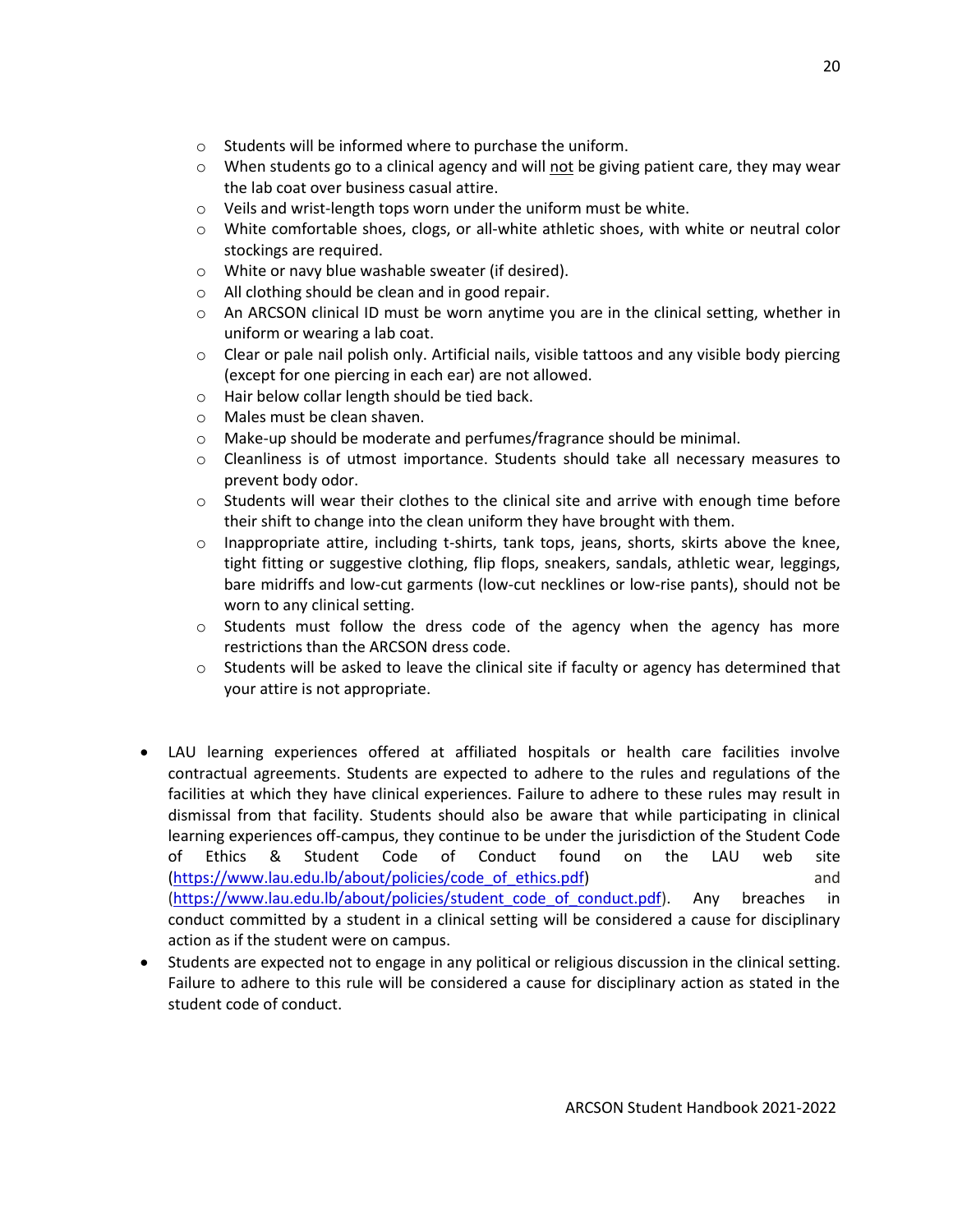Any damage committed by a student either by negligence or on purpose to equipment or a patient's belongings in a clinical setting will be fully reimbursed by the student at the actual currency rate.

## **Graduation Requirements**

To qualify for the Bachelor of Science in Nursing (B.S.N.) degree, a student must:

- Earn at least 103 credits of which basic undergraduates must take 52 credit hours in residence. Transfer students must take 30 credit hours in residence.
- Successfully complete all requirements including liberal arts courses, professional courses and prerequisite courses.
- Earn a grade point average of at least 2.0 in all professional courses.
- Earn a cumulative grade point average of at least 2.0.
- Earn P (pass) grades in the cooperative education experiences.
- Complete the required courses within seven years from the time of first enrollment in NUR201.

## **Assessment of Learning**

Student learning in the B.S.N. program will be assessed as follows:

- Didactic courses: For didactic courses your learning will be assessed based on written assignments, presentations and examinations. Although each course will have a variety of assessment methods based on the instructor and course syllabus, the grading methods will be uniform (see Table 4). **The methods of assessment in the course syllabus are considered to be a contract between faculty and students**.
- Clinical courses: Assessment of student learning in clinical settings will be based on specific outcomes and skills with the idea that you will progress in your skills and the application of theory from basic, dependent learning to committed, independent learning. The clinical instructor and preceptors will assess your learning in the various clinical settings using the Summative Evaluation Form.
- Self-evaluation: The purpose of self-evaluation is to allow the student to assess his/her own learning and to participate in planning how to address areas in need of further development. Self-evaluation will be based on the expected learning outcomes for each course.
- Nursing Co-operative Experiences: During each co-op experience the student learning will be assessed by his/her clinical partner. The evaluations will be reviewed by your co-op faculty to determine the grade (P or NP).

# Table 4. University and ARCSON Grading System Numerical Equivalence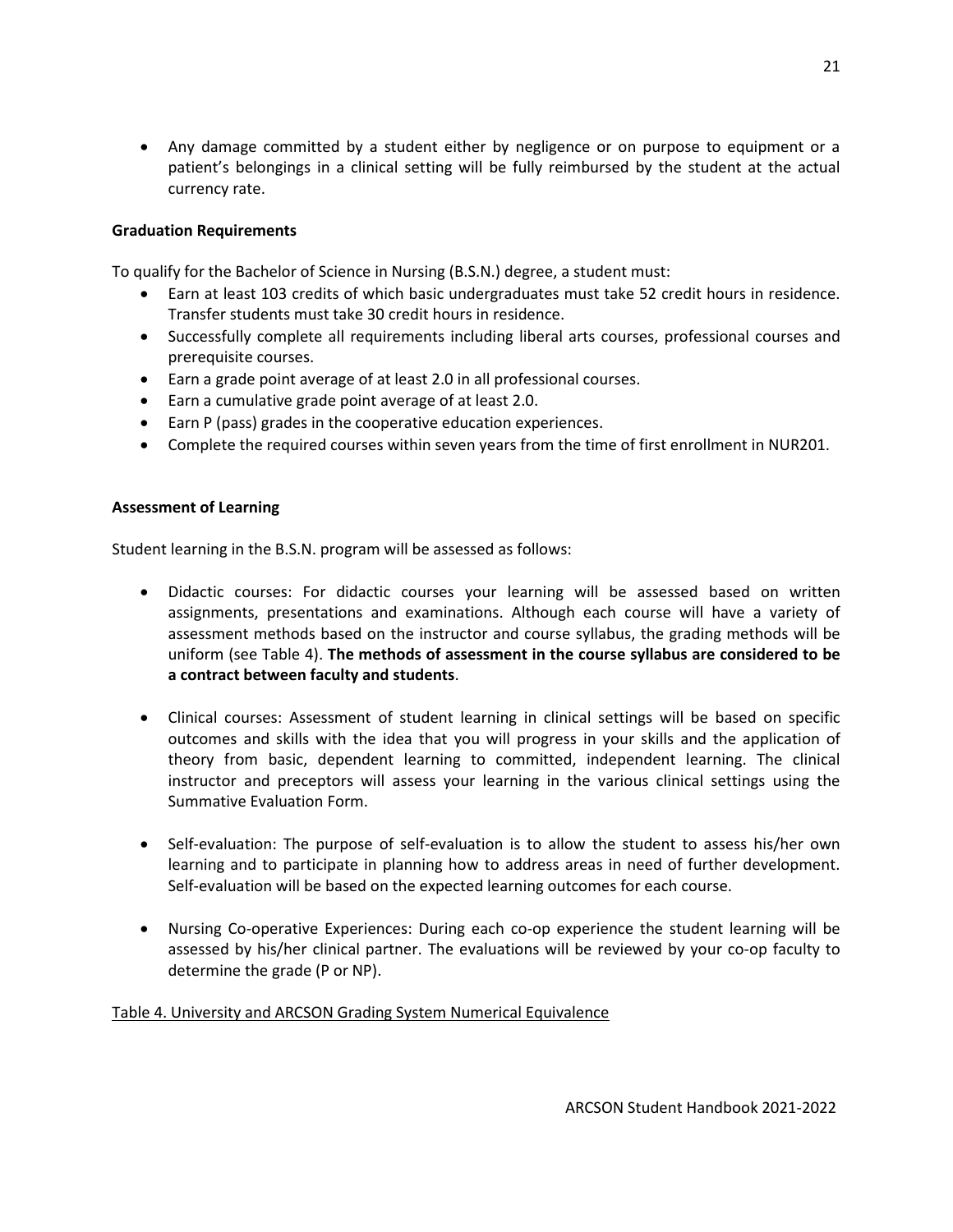| <b>Letter Grade</b> | <b>Numerical Grade</b> | <b>GPA</b> |
|---------------------|------------------------|------------|
| A                   | 290                    | 4.00       |
| А-                  | 87-89                  | 3.67       |
| B+                  | 83-86                  | 3.33       |
| B                   | 80-82                  | 3.00       |
| B-                  | 77-79                  | 2.67       |
| $C+$                | 73-76                  | 2.33       |
| C                   | 70-72                  | 2.00       |
| C-                  | 67-69                  | 1.67       |
| D+                  | 63-66                  | 1.33       |
| D                   | 60-62                  | 1.00       |
| F                   | $\leq$ 59              |            |

#### **Academic and Professional Nursing Conduct**

LAU has a Student Code of Ethics and a Student Code of Conduct. You are expected to adhere to these codes that can be found in the link: <https://www.lau.edu.lb/about/policies.php> . These codes apply to academic integrity, your rights and responsibilities, cheating and plagiarism, disciplinary proceedings and grievances. Any questions regarding the Codes should be addressed immediately to relevant faculty, the Nursing Program Director, or the Dean of Students Office. Students must also abide by the LAU Clinical Simulation Center policies & procedures found in the Participants Manual <https://csc.lau.edu.lb/files/policies-procedures-manual-for-participants.pdf>

In addition to the above, you will be expected to adhere to the International Council of Nurses Code of Ethics for Nurses [https://www.icn.ch/sites/default/files/inline](https://www.icn.ch/sites/default/files/inline-files/2012_ICN_Codeofethicsfornurses_%20eng.pdf)files/2012 ICN Codeofethicsfornurses %20eng.pdf . You will be introduced to the Code of Ethics for Nurses in your nursing courses and will be expected to provide nursing care that is consistent with the Code.

Students suspected of using, manufacturing, possessing, exchanging, trafficking, or distributing alcoholic beverages, narcotics or any controlled substance in the clinical setting will be removed from the clinical setting immediately and will be subject to LAU disciplinary policies.

#### **School of Nursing Pinning and Recognition Ceremony**

ARCSON holds a ceremony each spring to recognize graduating students and present them with the ARCSON Nursing Pin. Awards are also presented at the ceremony. This ceremony is in addition to the main LAU graduation ceremony. Students who expect to complete their course work in the following Summer or Fall term may participate in the Recognition Ceremony. Students must have completed the application for graduation by the deadline announced by the University in order to participate in the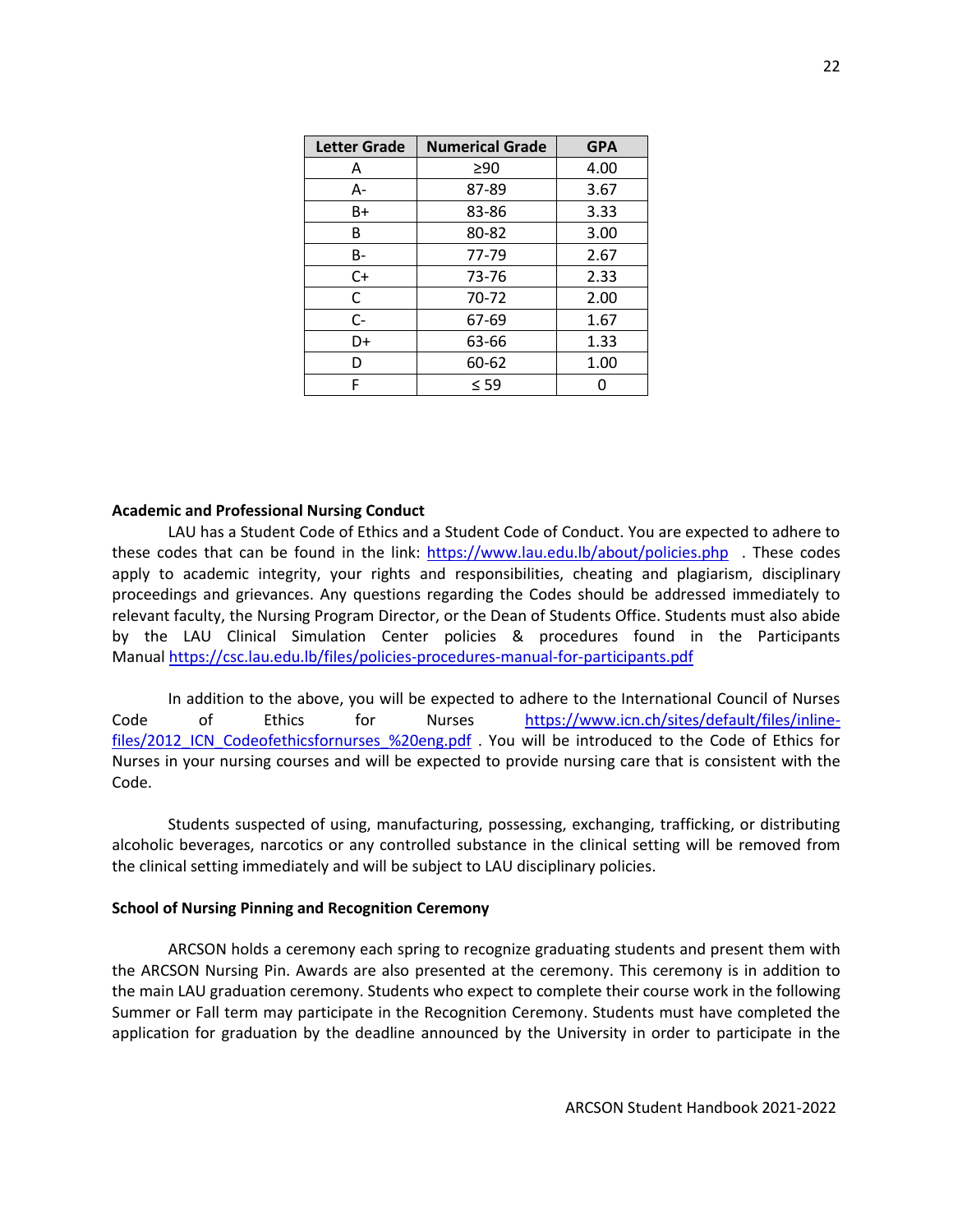University's annual graduation ceremony. Students who complete their course work in summer or fall may attend the spring graduation that occurs after the completion of their coursework.

## **Student Awards**

Nursing students can be nominated for any University-wide award if they meet the eligibility criteria. The ARCSON offers a number of nursing awards also. At present these include:

## **University Awards:**

- Rhoda Orme Award (one female per campus)
- President's Award (one student per campus)
- Riyad Nassar Leadership Award (one student per campus)
- Torch Award (one student per school)

# **ARCSON Awards (To be updated in Spring semester):**

- President's Circle Award given to a graduating student in recognition of professional presentation, delivery of patient-centered nursing care and strong academics.
- Dean's Award for a BSN II student: This award undergraduate is sponsored by the Dean of the ARCSON and awarded to one BSNII student who demonstrates compassion to nursing profession and promote the image of LAU through service activities.
- Research Award (Dean's award BSN III student): The Undergraduate Research Award is sponsored by the Dean of ARCSON. It is awarded to one graduating student who demonstrates promise or potential to contribute to nursing research.
- The Chady Wehbe and Hiba Yazbeck Wehbe Award for a Graduating student: This award is given in recognition of spirit and practice of volunteerism, as well as caring and compassionate manner.
- The Chady Wehbe and Hiba Yazbeck Wehbe Award for a BSN II student: This award is given in recognition of spirit and practice of volunteerism, as well as caring and compassionate manner.
- The Badre Shaheen Award for a Nursing Student is given to a graduating student to recognize nursing professionalism and advocacy.
- The Inspirational Nursing student award: This award is given to a student for his/her exceptional dedication to the profession and outstanding work as president of the nursing club.
- Sheké Ketefian Award for a Graduating Student given in recognition of excellent academics, patient-centered care delivery and strong leadership potential.
- Shaké Ketefian Award for a BSN II Student given to recognize a student who shows strong compassion, caring, effective communication and sound clinical judgment when delivering patient care.
- The Dean's Recruitment award is given for a graduating student who helped in recruiting students into the nursing program.

Each spring ARCSON nominates a BSN II student for the Lions Club Nursing Award, which is given to one student from each school in recognition of high academic achievement and leadership.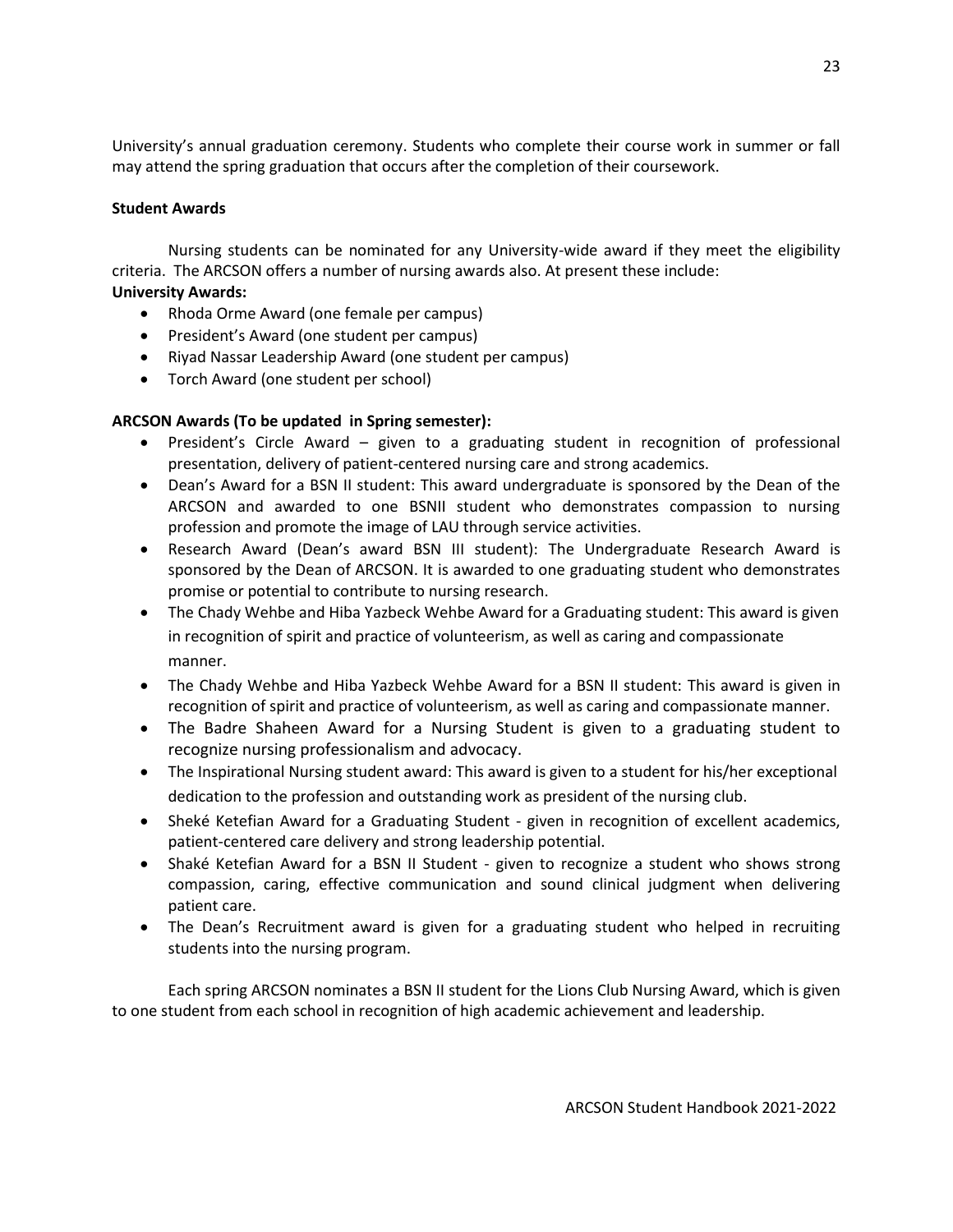#### **Student Representatives**

Students have representatives on two School of Nursing faculty committees: Curriculum and Academic Council and Student Affairs Council. Your representatives will be elected by student vote. ARCSON Faculty By-Laws outline the role and voting privileges of student representatives on the committees. In general, student members of ARCSON faculty committees will collaborate with faculty by making suggestions for the development or revision of policies, curriculum, and operating procedures. They present relevant student concerns to the respective committee.

One student will be elected by each B.S.N. class to serve as class representative. The class representative serves as a liaison between the nursing students and the nursing faculty and administration. The class representative and student representatives on faculty committees will help communicate actions of the faculty and the committees to their fellow students.

The Nursing Program Director holds periodic Town Meetings with each class to share updates about the School and B.S.N. program and solicit student feedback. Class representatives can request Town Meetings for their class to address an issue pertaining to the nursing program.

Nursing students are encouraged to participate in university-wide student governance activities. Nursing students elect one representative to serve on the Byblos campus Student Council. Information about how to get involved in the University Student Council (USC) can be found at the following site: <https://www.lau.edu.lb/experience/student-councils.php> .

#### **Nursing Club**

The Nursing Club at the Alice Ramez Chagoury School of Nursing was founded in 2012. Through the club students organize activities on campus to raise awareness about health related topics and participate in off-campus events to promote the nursing profession within the community. The club also organizes lectures and presentations on topics of interest to its members. (Appendix A: Nursing Club Bylaws).

#### **Student Evaluation of Teaching, Courses, and Program**

Evaluation is necessary to ensure that the B.S.N. program meets student needs, program objectives and accreditation standards. Evaluation data are collected from nursing students and reviewed regularly by the SON faculty and administration. Some of the specific ways that feedback will be obtained are the following:

 At the end of each classroom and clinical course students are invited to evaluate the course, faculty teaching, and clinical sites (when applicable) using an on-line course evaluation system. The purpose of the evaluation is to identify areas of strength and areas in which the course and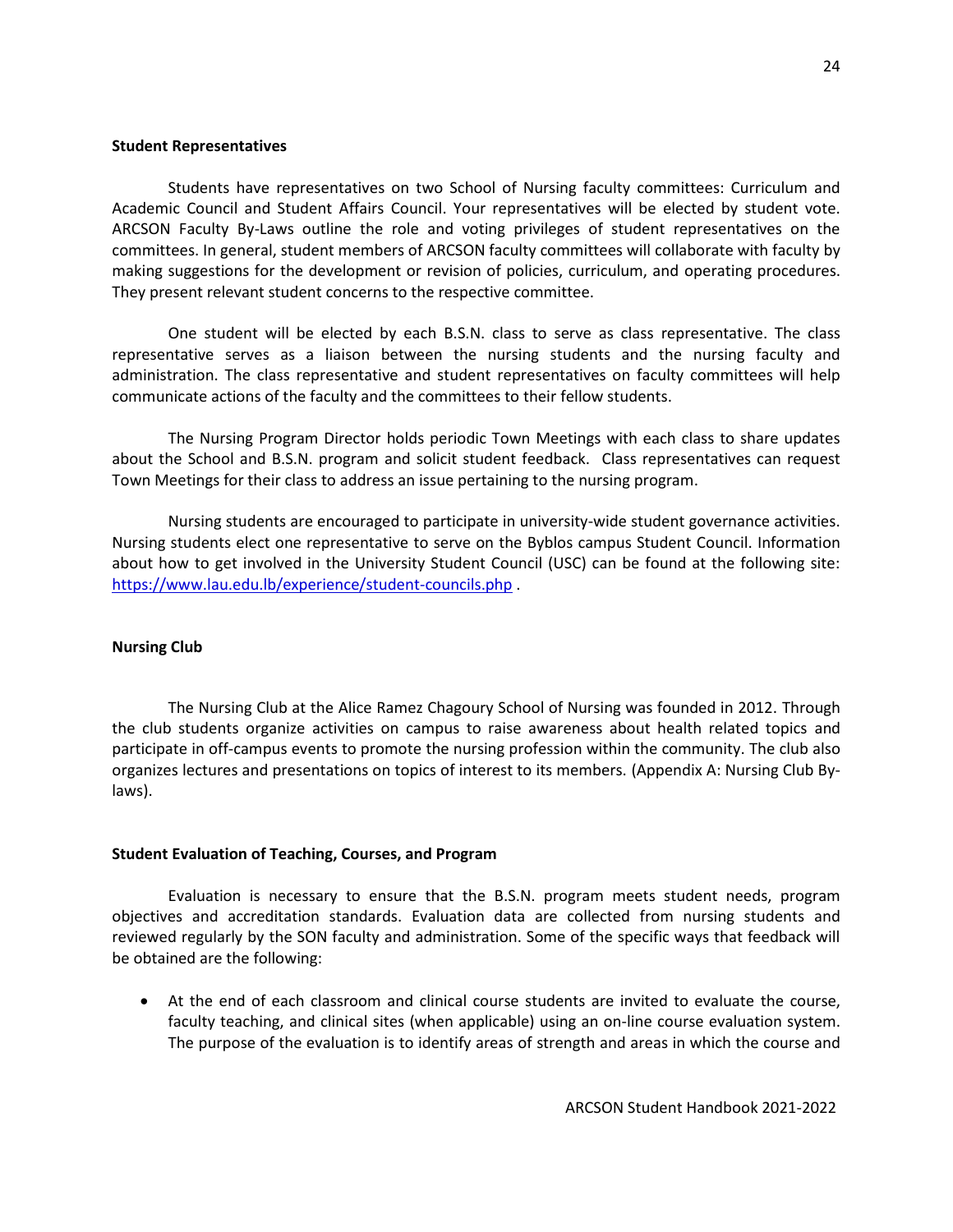the quality of teaching can be improved. All evaluation data for each course are compiled into a composite report so that each student's feedback is anonymous. We encourage students to take the evaluation process seriously and professionally by completing the evaluation for each course you take each semester. The data are used to improve your learning experiences, so the students' honest and helpful feedback is desired.

- Students may be invited to provide feedback to the School faculty and administration about the program and related school services at various times during their enrollment. These evaluation data may be obtained by meetings with students, through paper and pencil forms, or through on-line forms.
- Shortly before graduation, students will be asked to complete an on-line evaluation called the Skyfactor<sup>™</sup> survey. This is a very important survey that gathers information from students about their perceptions of the B.S.N. program in its entirety and their experience at LAU. This is a survey that is completed by many other American nursing programs so it allows us to compare our progress from year to year and to compare our school with other B.S.N. programs.

#### **Students Rights, Responsibilities & Disciplinary Proceedings**

As a student at ARCSON you have both rights and responsibilities. Table 5 outlines students' general rights and responsibilities. There are several University policies that pertain to students. They can be found on the LAU website:<https://www.lau.edu.lb/about/policies.php> . Particular policies and procedures that students may find helpful in clarifying their rights and responsibilities and procedures for problem solving are listed below:

- Student Grievance Procedures
- Student and University Policy
- Student Code of Conduct
- Student Code of Ethics
- **•** Harassment Policy

When a student has a specific concern about an academic matter related to a nursing course the process outlined below should be used to address the concern (see the flow chart in Appendix B).

- 1. The first step is to talk with the course instructor about the concern.
- 2. If the concern is not addressed in a manner satisfactory to the student, the student may bring the concern to the attention of the course coordinator.
- 3. If not resolved after discussion with the course coordinator (or if the course does not have a course coordinator), the student may file a petition to the SON Curriculum and Academic Council, using the petition form available on the Registrar's web site: <https://www.lau.edu.lb/registrar/> .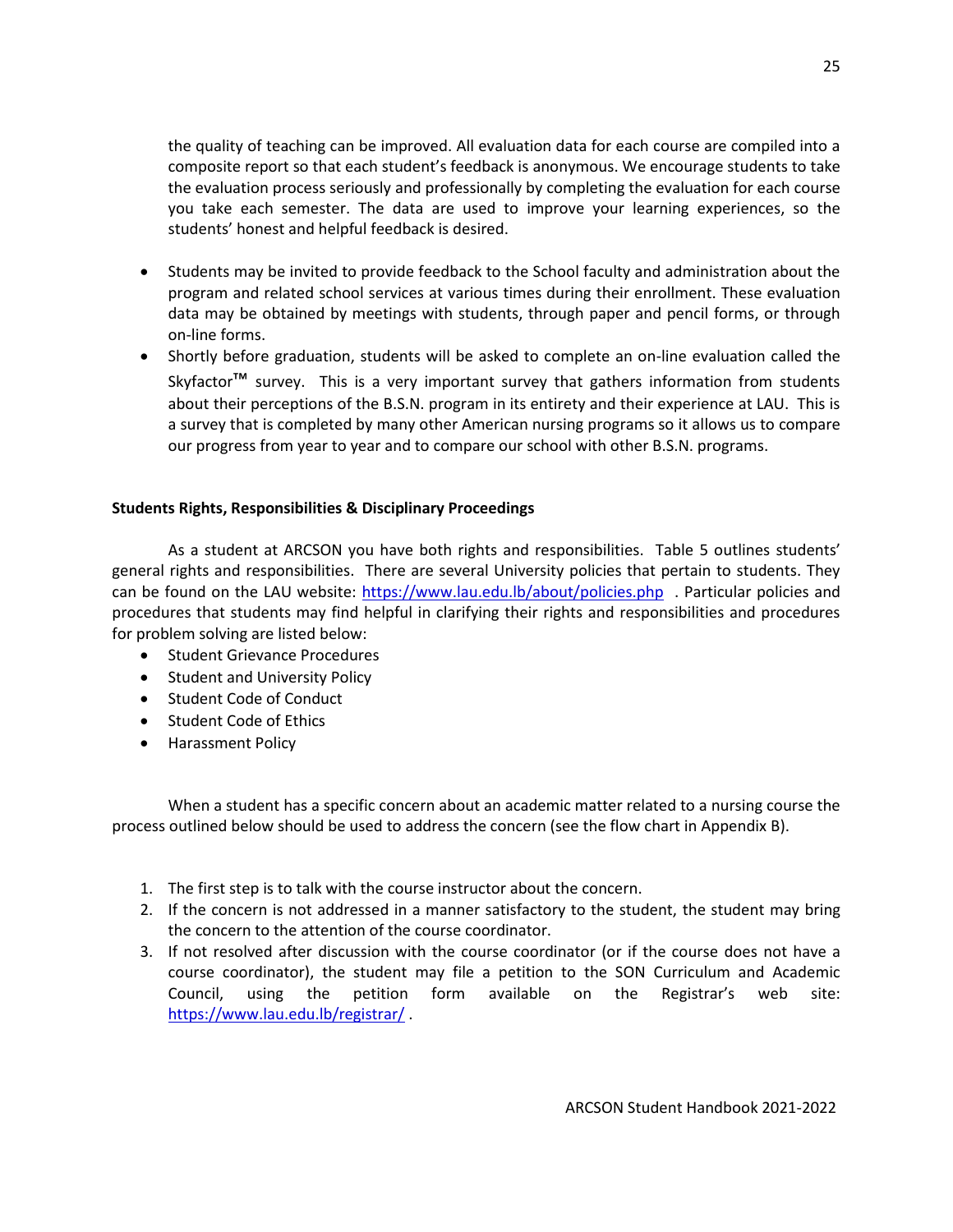- 4. A student who feels the concern is not resolved at the Curriculum and Academic Council level may submit an appeal to the Nursing Program Director.
- 5. If not resolved after discussion with the program director, the student may submit an appeal to the Dean of Nursing.
- 6. If the student still has a concern after appealing to the Dean of Nursing, an appeal can be submitted to the Council of Deans, via the Byblos campus Provost's Office.

When a student has a non-academic concern, i.e. one that is not related to a nursing course, the student should follow the steps listed below to address it (see flow chart in Appendix B).

- 1. First, the student should talk with his/her nursing faculty advisor about the concern.
- 2. If the concern is not addressed to the student's satisfaction by talking with the advisor, a petition may be submitted to the SON Student Affairs Council, using the petition form that is available on the Registrar's web site: <https://www.lau.edu.lb/registrar/>. The petition is submitted to the chair of the Student Affairs Council.
- 3. A student who feels the concern is not resolved through this process may submit an appeal to the Nursing Program Director.
- 4. If the student still has a concern after appealing to the program director, an appeal may be made to the Dean of Nursing.
- 5. If the student still has a concern after appealing to the dean of Nursing, an appeal may be made to the campus Dean of Students.

| The student has the RIGHT to                                                                                                                                                            | The student has the RESPONSIBILITY to                                                                                                                                                                                                                                                                                                                                                                                                                                  |
|-----------------------------------------------------------------------------------------------------------------------------------------------------------------------------------------|------------------------------------------------------------------------------------------------------------------------------------------------------------------------------------------------------------------------------------------------------------------------------------------------------------------------------------------------------------------------------------------------------------------------------------------------------------------------|
| • Be treated with respect and professionalism by<br>his/her peers, instructors, and School of<br>Nursing staff.                                                                         | • Interact with instructors, School of Nursing<br>staff, and peers in a respectful, professional,<br>and constructive manner.                                                                                                                                                                                                                                                                                                                                          |
| • Receive clear communications from his/her<br>objectives,<br>about<br><i>instructors</i><br>course<br>assignments, grading guidelines, and general<br>policies regarding student work. | • Read the course syllabus, comply with its<br>guidelines for the course performance, and ask<br>questions if anything in the syllabus or course is<br>unclear or perceived as unreasonable.<br>• Stay informed of School and course information<br>up with<br>emails,<br>in-class<br>keeping<br>bv<br>announcements, and Blackboard<br>$Learn^{\pi M}$<br>postings.<br>• Obtain and maintain an LAU e-mail account. E-<br>mail is the official means of communication |

# Table 5: Nursing Student Rights and Responsibilities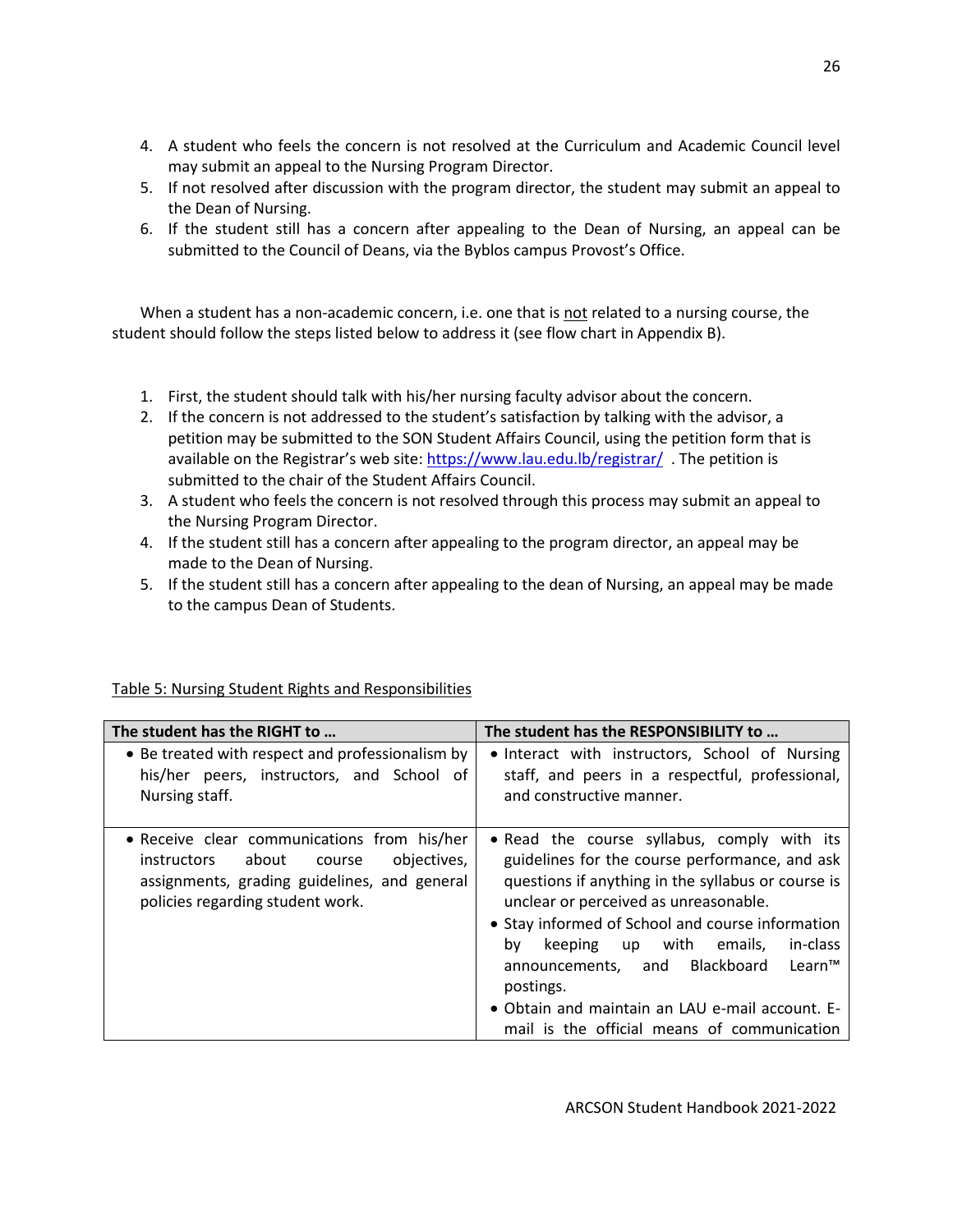| The student has the RIGHT to                                                                                                                                | The student has the RESPONSIBILITY to                                                                                                                                                                                                                                                                                                                                   |
|-------------------------------------------------------------------------------------------------------------------------------------------------------------|-------------------------------------------------------------------------------------------------------------------------------------------------------------------------------------------------------------------------------------------------------------------------------------------------------------------------------------------------------------------------|
|                                                                                                                                                             | from the School of Nursing to nursing students.<br>• Contact the IT office at LAU for any difficulties<br>in accessing email or Blackboard Learn™.                                                                                                                                                                                                                      |
| • Grading of his/her work that upholds the<br>importance of excellence and is consistently<br>applied to all students.                                      | . Work diligently to fulfill assignment guidelines<br>and grading criteria.<br>• Complete and submit assigned course work on<br>time.<br>. Use available resources to improve the quality<br>of your work.<br>• Respond to the evaluation of your work in a civil<br>manner, even if you do not agree.                                                                  |
| • A learning environment that is conductive to<br>his/her learning, comfort, and safety.                                                                    | · Contribute to a positive classroom learning<br>environment by:<br>Silencing mobile phones and pagers during<br>$\circ$<br>class meetings (if you must respond to a<br>page or call, leave the room)<br>No text messaging during class or exams<br>$\circ$<br>Using class breaks to have personal<br>$\circ$<br>conversations<br>Arriving on time for class<br>$\circ$ |
| • Have faculty be available for appointments at<br>the scheduled time, or be notified by the<br>faculty in advance of the need to cancel an<br>appointment. | • Keep scheduled appointments with faculty and<br>peers, or cancel as soon as you know you<br>cannot make it.                                                                                                                                                                                                                                                           |
| · Receive from faculty a response to his/her<br>email message within 2 working days unless<br>otherwise notified about changes in faculty<br>availability.  | . Include clear contact information with student's<br>messages.                                                                                                                                                                                                                                                                                                         |
| • An appeals process, consistent with LAU policy<br>as outlined above.                                                                                      | · Behave in a professional and constructive<br>manner when informing instructors that the<br>student would like them to reconsider a<br>decision they have made.                                                                                                                                                                                                        |
| . Work in an environment free of intimidation,<br>bullying or inappropriate foul language                                                                   | • Zero tolerance for bullying, intimidation or use<br>of foul language                                                                                                                                                                                                                                                                                                  |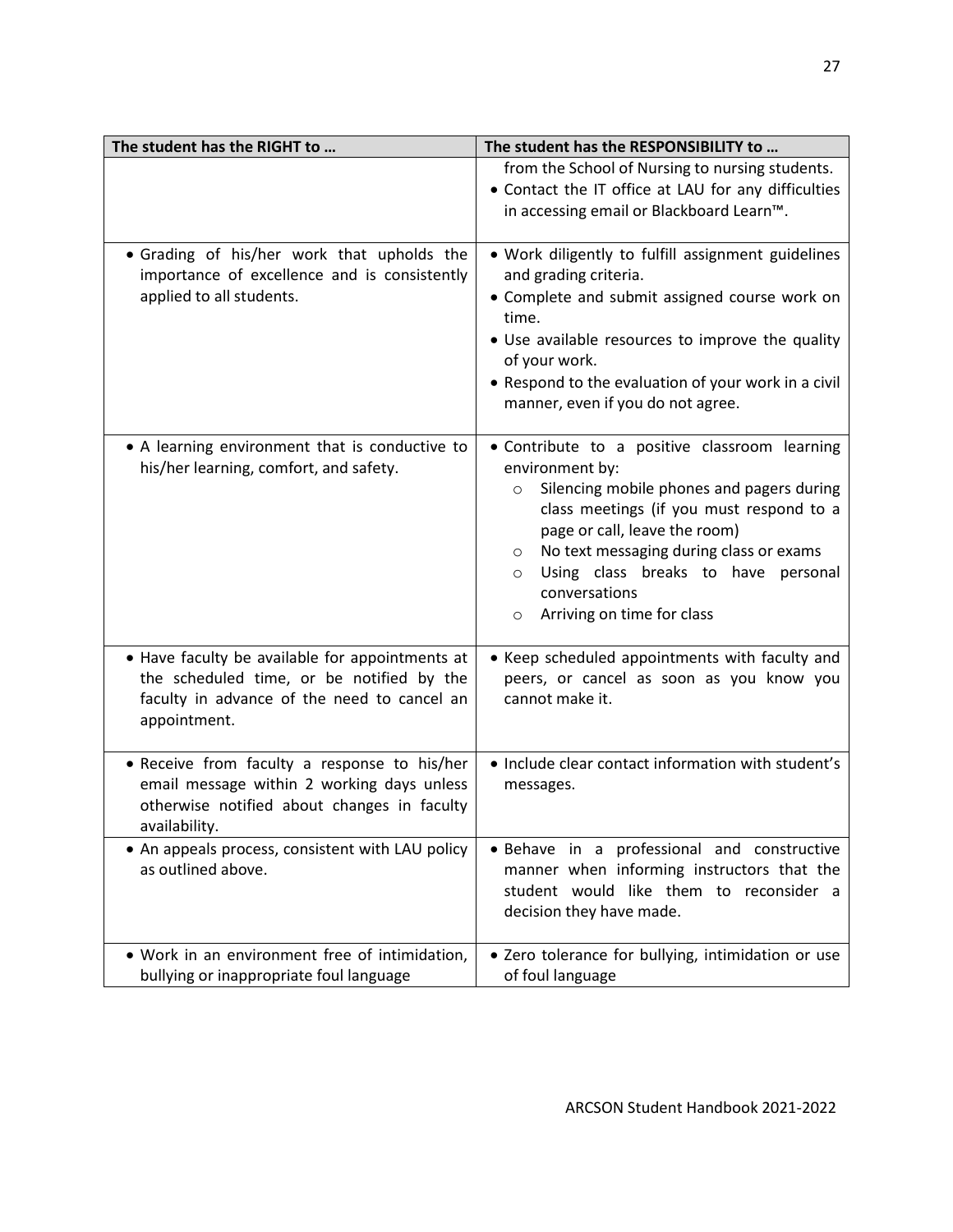#### **Financial Aid**

Various types of financial assistance are available specifically for nursing students. All nursing students are eligible for the Nursing Program Grant from LAU if they complete a financial aid application. Generally, this grant will remain in effect for all 3 years of the program. LAU has some scholarship funds that have been designated by donors for nursing students who meet specific criteria. If you meet the criteria for these scholarships you will be informed of your eligibility as well as any steps you need to take to apply.

Nursing students also may be eligible for University-wide financial assistance and scholarships. Merit-based entrance scholarships are awarded to newly admitted students based on SAT I scores and high school grades. Continuing students may be eligible for merit-based scholarships if they maintain a CGPA of 3.50 or above. New and continuing students may qualify for need-based aid (grants, loans, and work aid) based on family financial status. Further information about tuition and fees and financial aid is available a[t https://www.lau.edu.lb/apply/financial-aid/](https://www.lau.edu.lb/apply/financial-aid/) .

#### **National Colloquium**

Following successful completion of the program of study, the B.S.N. graduate may apply to take the National Examination for Licensure (colloquium) as a registered nurse (RN) in Lebanon. A Certification of Completion from the University is required by the Ministry of Education and Higher Education (MEHE) to register to take the examination. This certification will be submitted by the School representative to the MEHE. This usually occurs between May and June for spring graduates. The list of required documents will be emailed to you in due time. Further information is available at [http://www.higher-edu.gov.lb/.](http://www.higher-edu.gov.lb/)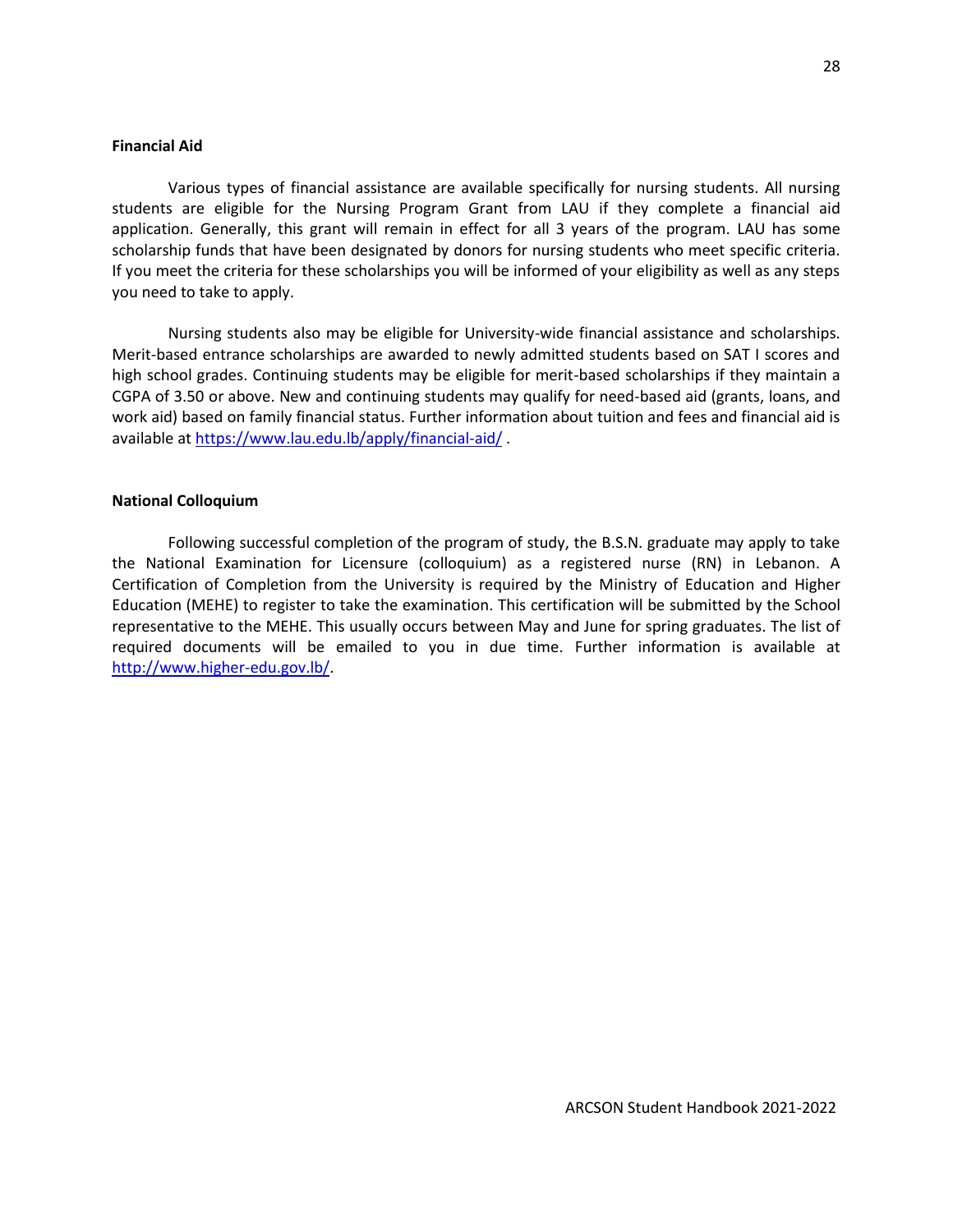#### **APPENDIX A**

#### **BY-LAWS OF THE NURSING CLUB**

#### **Preamble:**

We, the students of the Alice Ramez Chagoury School of Nursing of the Lebanese American University, believing that the student club creates opportunities to exercise individual responsibility and leadership, do establish the following bylaws. It is clear that it will be the responsibility of every student to advance the objectives of the club.

## **Article I – Name**

The name of the organization shall be the Nursing Club of the Lebanese American University.

## **Article II – Objectives**

- Section 1. Organize health awareness and teaching campaigns.
- Section 2. Teach Lebanese American University students about general and recent health issues.
- Section 3. Introduce the concept of Nursing as a discipline to the Lebanese American University community.
- Section 4. Cooperate with and work alongside Lebanese American University's School of Medicine (SoM) and School of Pharmacy (SoP) student organizations.
- Section 5. Gather nursing students with mutual goals and shared mission in one setting.
- Section 6. Engage nursing students in extracurricular activities.
- Section 7. Engage nursing students in scholarly pursuit and advancement through health-related campaigns, seminars, and lectures.
- Section 8. Promote volunteer work to serve the Lebanese community.

## **Article III – Membership**

- Section 1. The Nursing Club is for both Beirut and Byblos Campuses. Students on either campus can join the club and can serve as officers on the cabinet.
- Section 2. All students enrolled full-time at the School of Nursing (Beirut & Byblos) shall be **voting members** of the society. (Voting members are those enrolled in an academic program and who are full-time students carrying not less than 12 credits per semester. Thus, those who are part-time students, carrying less than 12 credits per semester, are nonvoting members. Non-voting members are entitled to participate in activities but have no right to vote.)

## **Article IV – Advisor**

- Section 1. The Nursing Club will have a faculty advisor selected from the faculty of the School of Nursing. The Nursing Club Cabinet shall nominate two non-voting faculty from among its full-time faculty with the rank of clinical instructor and above and recommend them to the dean to serve as Nursing Club Advisor. The final decision of appointing the advisor remains in the hands of the Dean of the School of Nursing.
- Section 2. The Advisor shall attend all Cabinet and general meetings.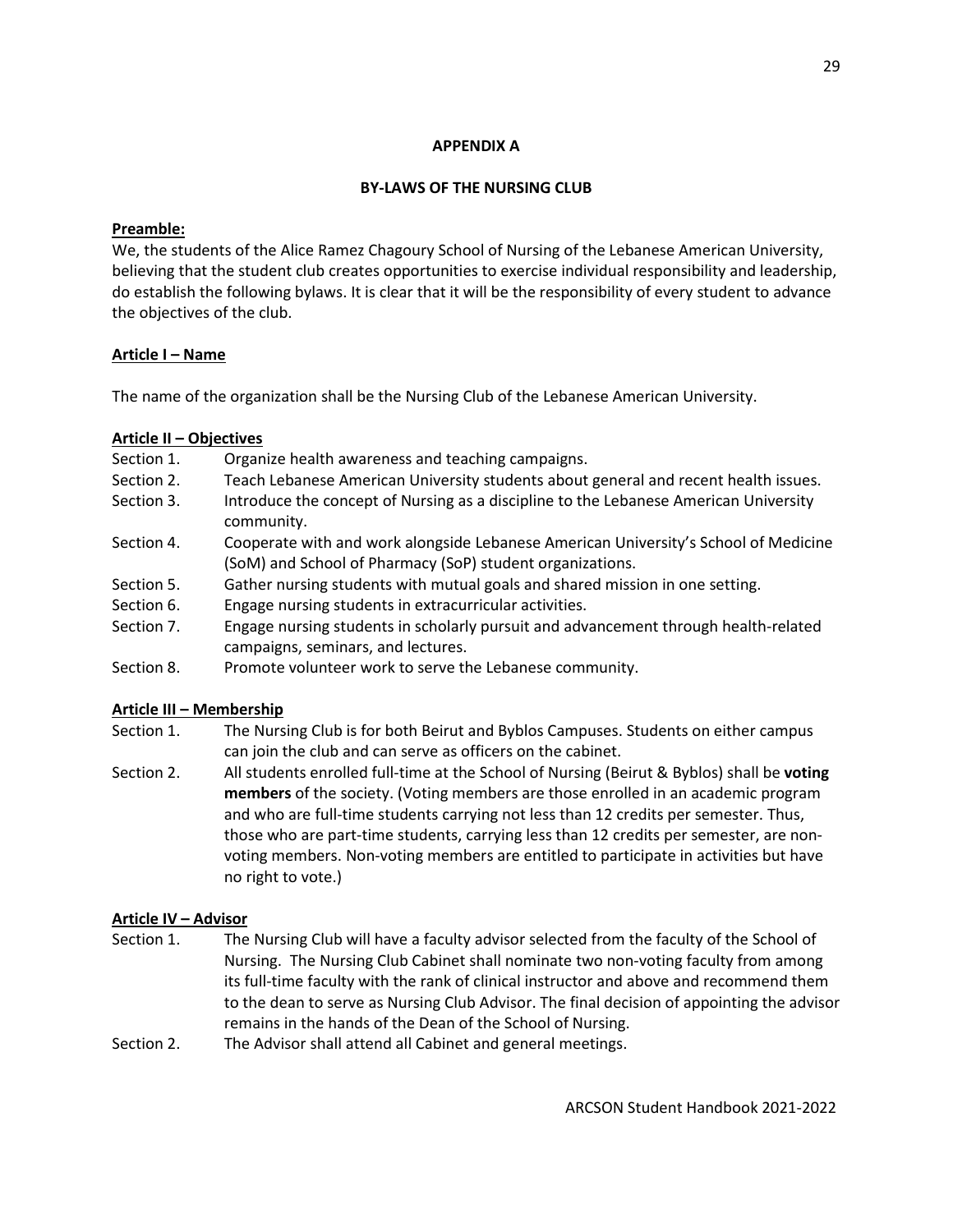- Section 3. The advisor and the Cabinet shall be responsible for the elections of the new Cabinet.
- Section 4. The advisor shall see that the by-laws are followed.
- Section 5. The advisor shall approve the annual report before it is submitted to the Dean of the School and the Office of the Dean of Students.
- Section 6. The advisor shall vote only in the case of a tie of Cabinet members.

# **Article V – Officers**

- Section 1. The Cabinet of the Nursing Club shall consist of: President (BSN III), Vice President (BSN II), Secretary (BSN I), Treasurer (BSN III), and an elected club representative from the classes of BSN I and BSN II.
- Section 2. Club representatives from classes BSN I and BSN II are elected from their respective classes. It is the duty of class members to elect their representatives. Each class must then submit the name of their representative to the President of the Nursing Club.
- Section 3. The Cabinet shall transact all business in the interim and in the general assemblies of the Nursing Club. At least two general assemblies will be held per year: one at the beginning of the year to present the proposals and the other at the end of the year to sum up the achievements for the same year.
- Section 4. The president shall:
	- a. Plan a calendar of meetings for the club and Cabinet;
	- b. Preside over all meetings of the Nursing Club and the Cabinet and shall exercise the role pertaining to that office;
	- c. Dismiss members from meetings, after warning them, if their presence is disrupting the meeting within the rules of order;
	- d. Inform the vice president in advance of his/her absence from a meeting;
	- e. Take leadership in general planning and coordination of activities of the Nursing Club and be its official representative;
	- f. Authenticate by his/her signature all the acts, orders and proceedings of the club;
	- g. Prepare in coordination with the secretary, the agenda for each meeting following consultation with the Cabinet members;
	- h. Sign jointly with the club advisor requests, to order supplies from the Office of the Dean of Students at the Lebanese American University; all requests require approval and signature of the Office of the Dean of Students;
	- i. Submit a report of the activities of the Nursing Club to the Office of the Dean of Students and the Dean of the School of Nursing at the end of the academic year and present it orally in the end of year general assembly.
- Section 5. The vice president shall:
	- a. Assume duties during the president's absence or incapacitation as acting president until the president is able to resume his/her position. Otherwise, the vice president shall remain as acting president until the time of the upcoming annual elections;
	- b. Take minutes in the absence of the secretary.
	- c. Assist the president in general planning and coordination of activities.
	- d. Assist the president in preparing the end of year report.
	- e. Assist in duties delegated by the President.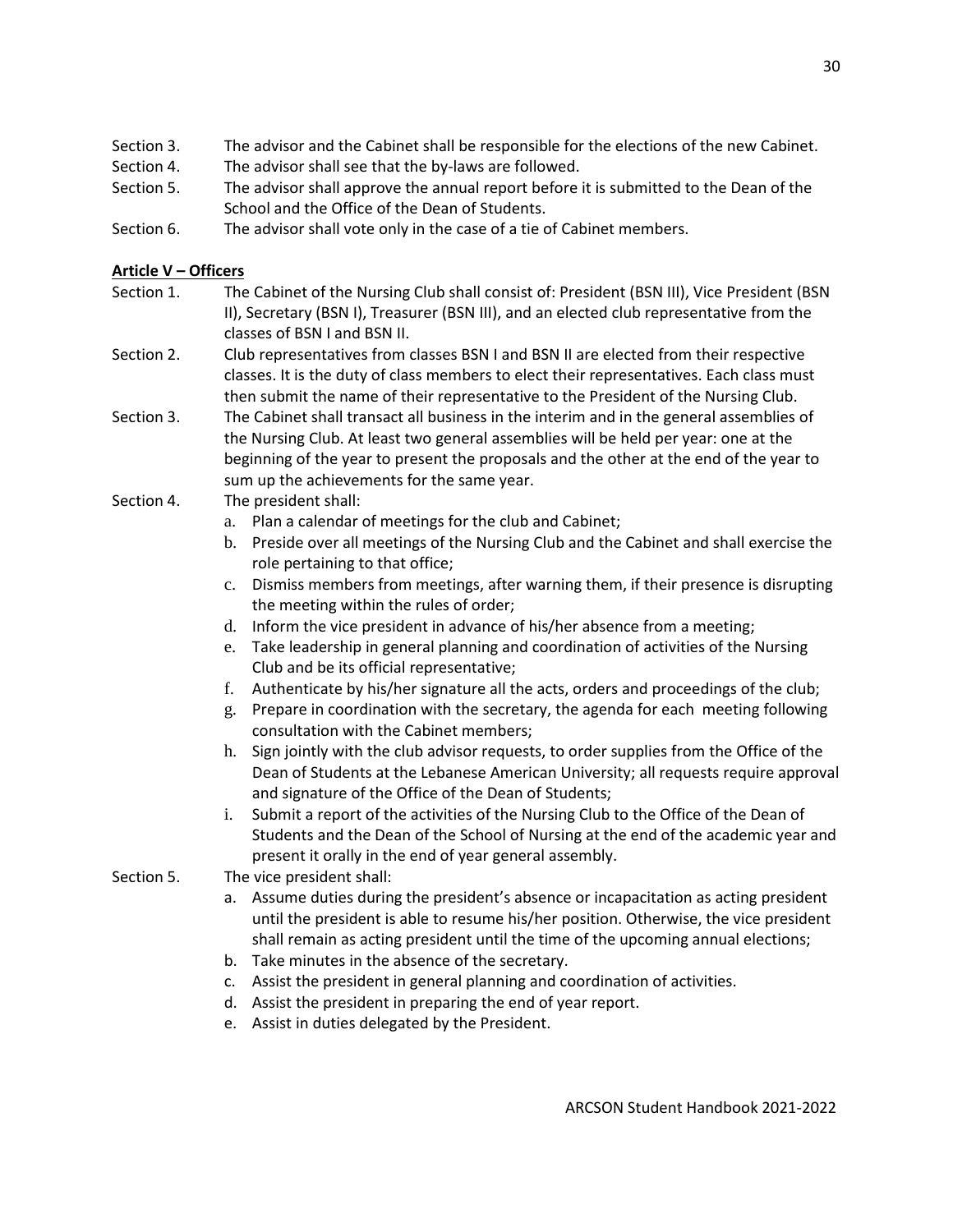## Section 6. The secretary shall:

- a. Record attendance at meetings;
- b. Keep minutes of all Nursing Club and Cabinet meetings and send copies to the Dean of the School, the Nursing Club Advisor, and the Nursing Club President;
- c. Post notices on bulletin boards of all special meetings at least a week in advance;
- d. Handle all correspondence and notifications including proposals, reports, official letters and courtesy notes;
- e. Keep a file of all written or printed material pertaining to the club;
- f. Submit an activities report by the end of each academic year to the Office of the Dean of Students, the President and advisor of the Club, and the Dean of the School of Nursing.
- Section 7. The treasurer shall:
	- a. Prepare the budget along with a financial report for events;
	- b. Submit requests for needed material for each event to the Club President;
	- c. Keep a record of all used supplies;
	- d. Provide the Office of the Dean of Students with upcoming spending plans at least 15 working days prior to an activity/meeting.
- Section 8. The class representative shall (BSN I and BSN II):
	- a. Be the representative for the respective class on the Nursing Club Cabinet;
	- b. Participate in the decision making of the Cabinet;
	- c. Assist in the implementation of the projects;
	- d. Carry out specific projects as requested by the cabinet;
	- e. Channel class issues via the Nursing Club to the School of Nursing.

# **Article VI– Elections**

- Section 1. The president, vice president, secretary and treasurer shall be elected during the month of October on a date decided by the Cabinet.
- Section 2. The nominees shall present their nominations to the Club Advisor two weeks prior to the date of the elections and have two club members supporting the nomination.
- Section 3. The president to be elected shall be a full-time senior student.
- Section 4. The nominees shall possess the academic and professional characteristics recommended by the faculty of the School of Nursing at the time of running.
- Section 5. Withdrawal from candidacy should be submitted in writing to the Advisor one week before the elections.
- Section 6. The Cabinet and its Advisor shall organize and conduct the elections.
- Section 7. Members shall vote for all the positions on the same ballot.
- Section 8. In the event that no quorum is attained at the scheduled election meeting, a second meeting shall be called at a date not earlier than 48 hours nor later than one week from the date of the first elections. Any number of voting members in attendance shall constitute a quorum at this second meeting. However, all nominees shall be present.
- Section 9. After each election, the names of the newly elected Cabinet members together with their positions and LAU e-mail addresses will be announced by the Office of the Dean of Students.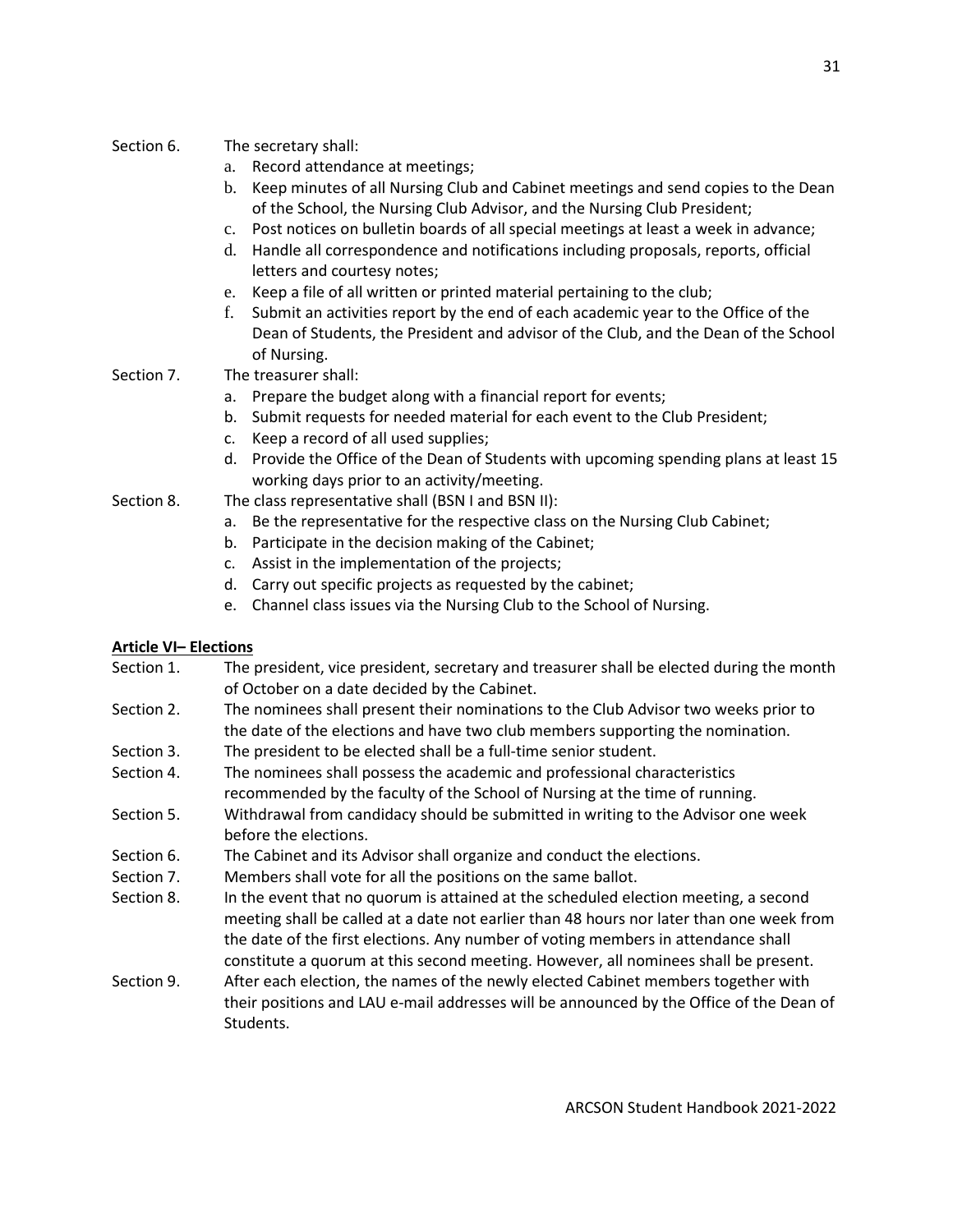Section 10. Students placed on probation or receiving a dean's warning during their term of office will be removed from office.

## **Article VII – Meetings**

- Section 1. Meeting schedule
	- a. General meetings of the club shall be held at least twice per semester according to the schedule posted at the beginning of each semester.
	- b. Cabinet meetings shall be held regularly at least four times per semester according to the schedule posted at the beginning of each semester. A Cabinet member who is absent (without an excuse) more than once will be asked to resign.
	- c. Special meetings for both Cabinet and General Assembly shall be called upon the request of the president, or three or more members of the Cabinet, or one third or more members of the club.
- Section 2. The presence of half plus one of the members at a Cabinet or general meeting shall constitute a quorum. In case a quorum is not reached at a certain meeting, another meeting shall be called for by the President at any laps of time, and the number present shall constitute a quorum.
- Section 3. All meetings shall be governed by Robert's Rule of Order, latest edition.
- Section 4. The minutes of each meeting shall be submitted by the Secretary within 1 week to the Nursing Club Advisor and President for their approval.

## **Article VIII – Organization Policy**

Section 1. The club will abide by the letter and spirit of the University regulations. In all matters not specifically covered by these By-Laws, Robert's Rule of Order (latest edition) shall prevail.

## **Article IX – Modifications**

- Section 1. To amend these By-Laws, the proposals shall be presented in writing to the Cabinet for approval.
- Section 2. A two-third vote of the members present at the general meeting of the Nursing Club shall be required to pass any amendment.
- Section 3. Any amendment shall be presented to the Dean of the School and is placed into effect upon signature.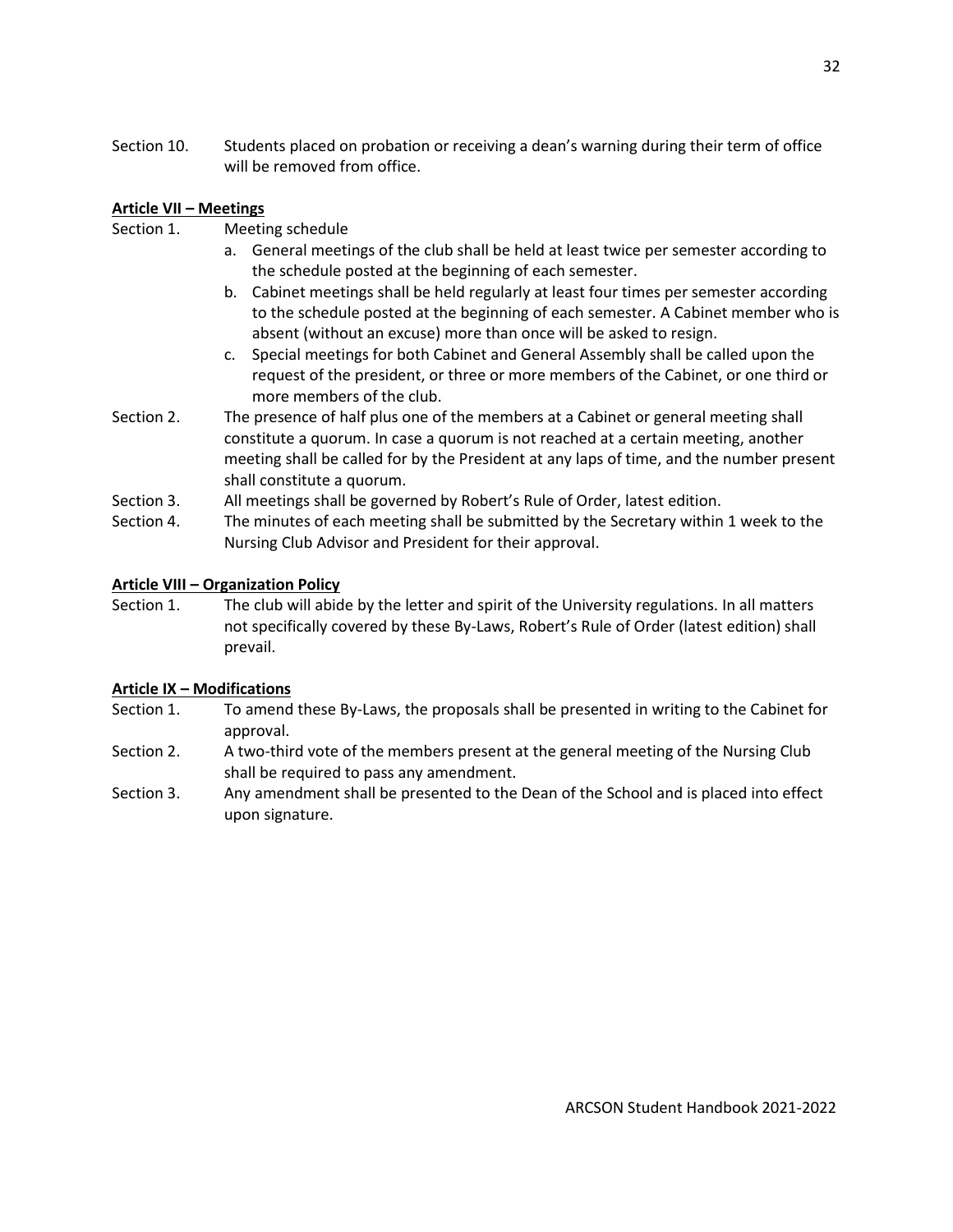**APPENDIX B**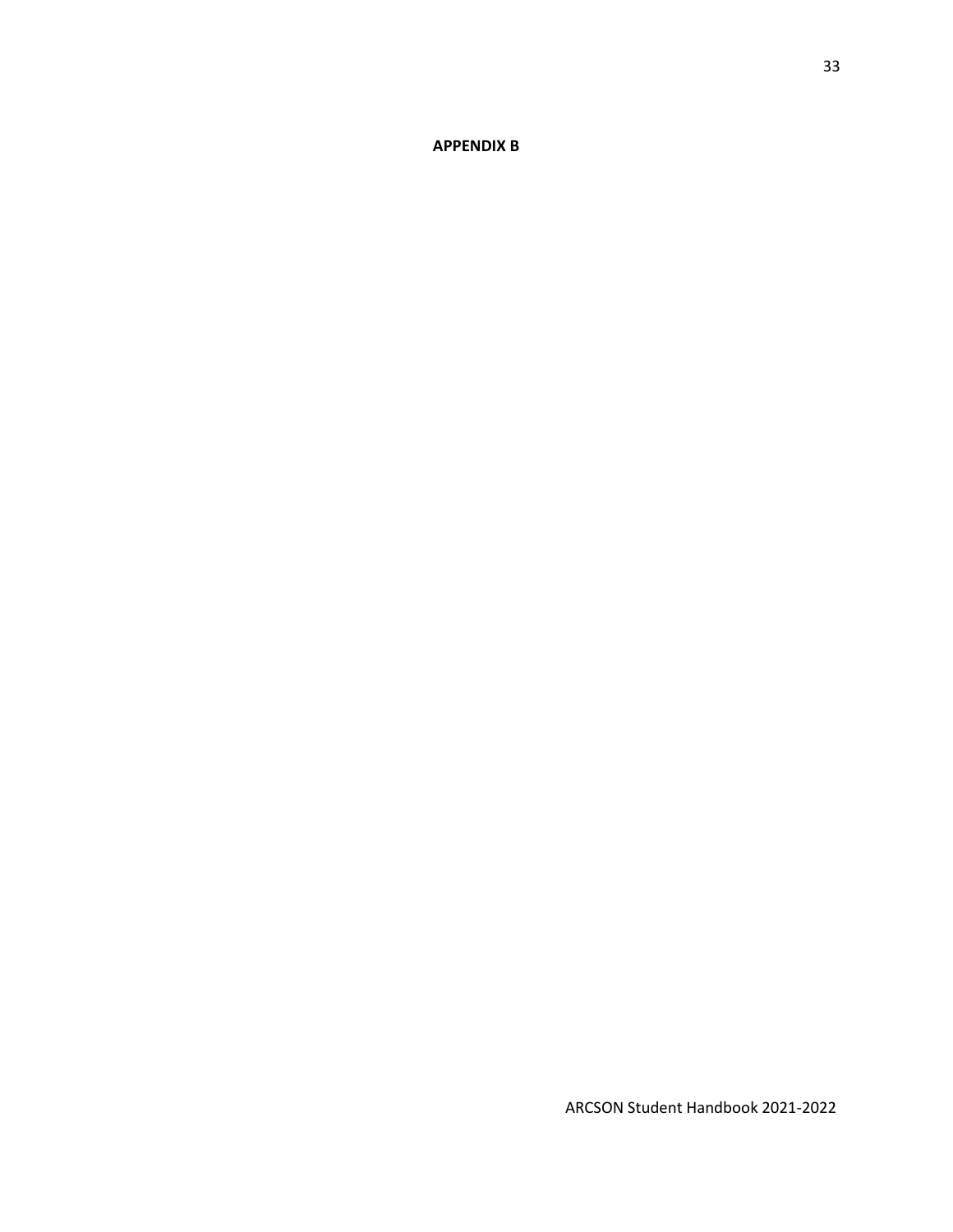**Flow Charts for Academic and Non-Academic Problem Solving**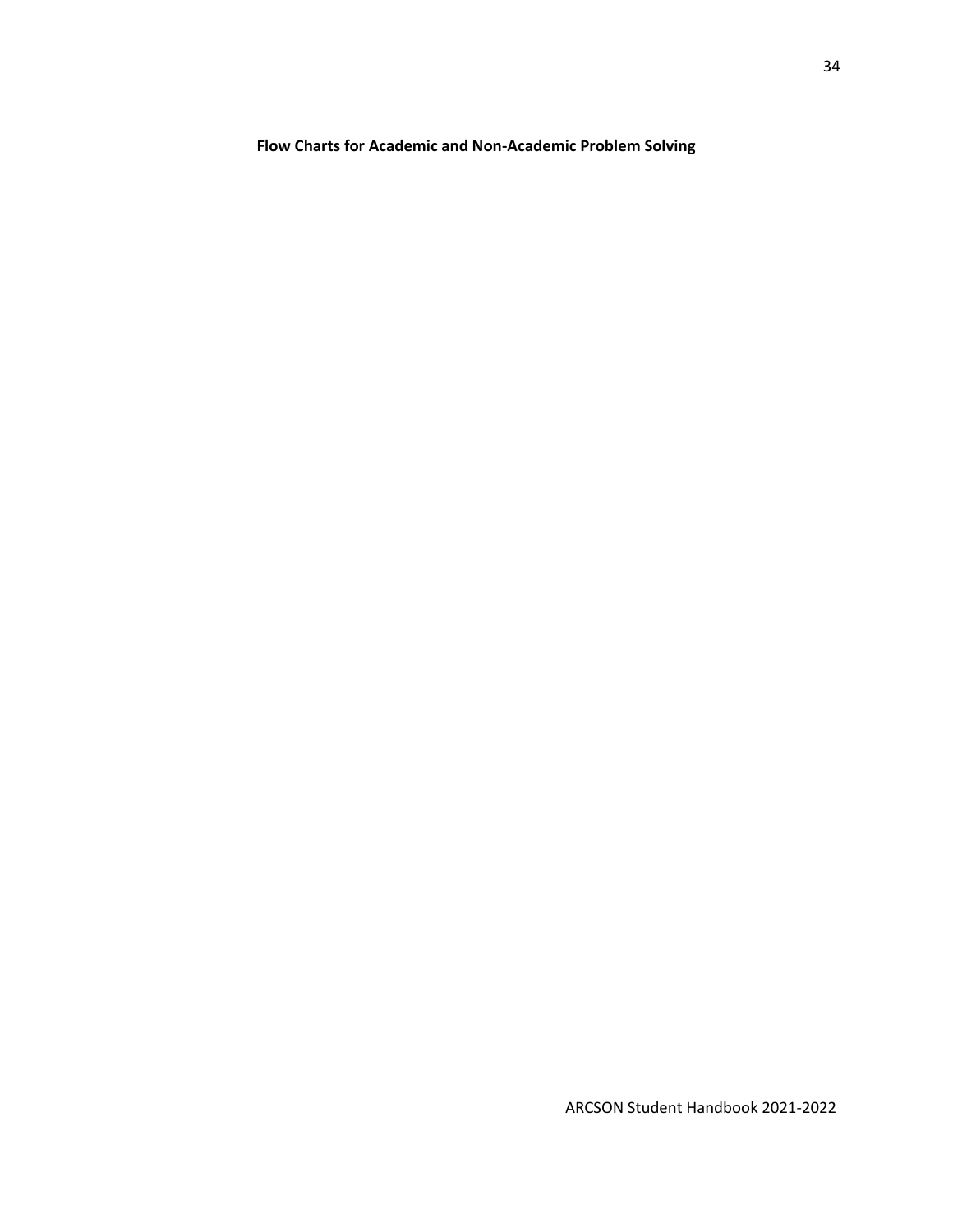

ARCSON Student Handbook 2021-2022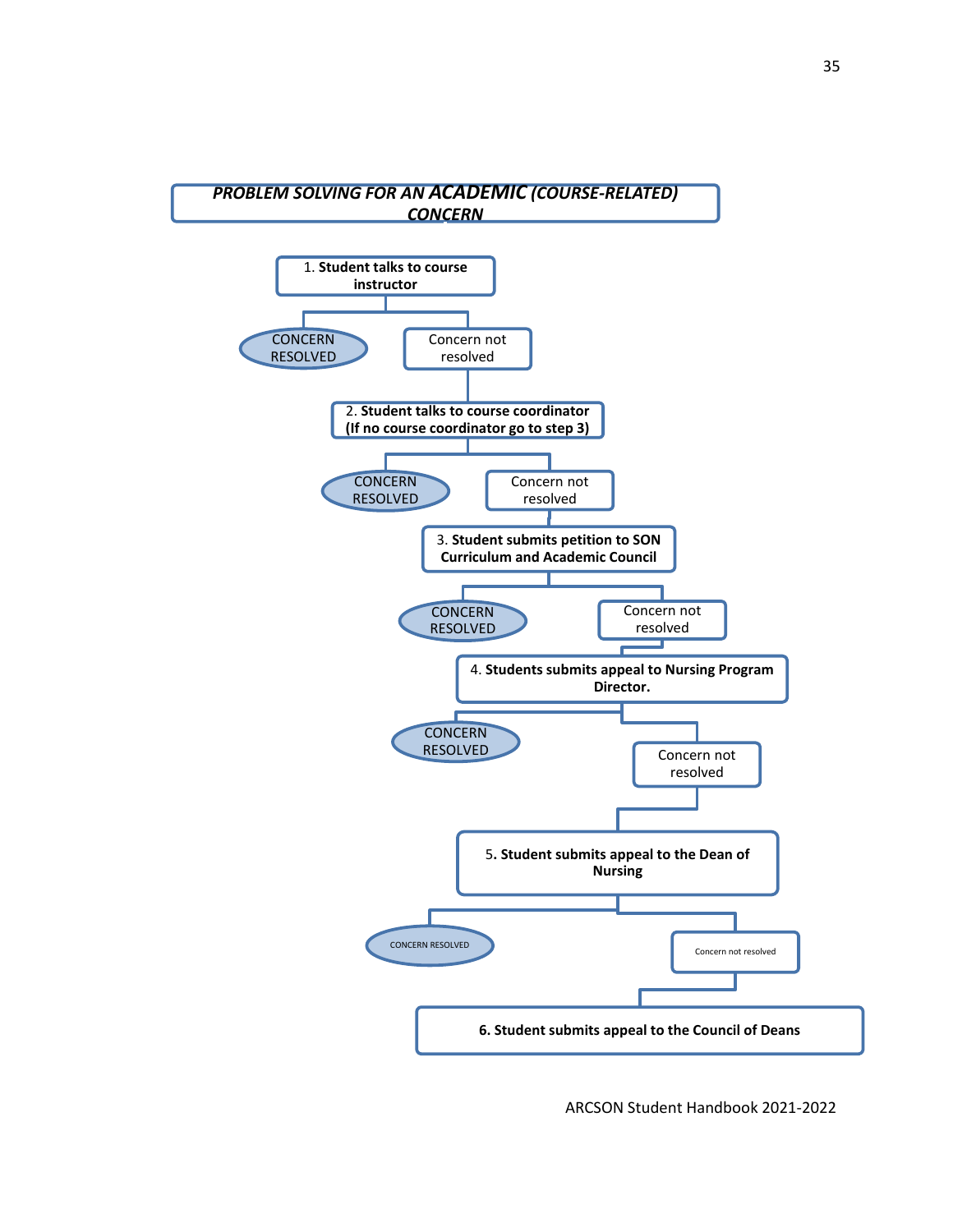# *PROBLEM SOLVING FOR A NON-ACADEMIC CONCERN* 1**. Student talks to faculty advisor** CONCERN<br>RESOLVED Concern not resolved 2. **Student submits petition to SON Student Affairs Council** CONCERN<br>RESOLVED Concern not resolved 3. **Students submits appeal to Nursing Program Director** Concern not resolved 4. **Student submits appeal to the Dean of Nursing** CONCERN RESOLVED 4. **Student submits appeal to the Dean of Students CONCERN** RESOLVED

ARCSON Student Handbook 2021-2022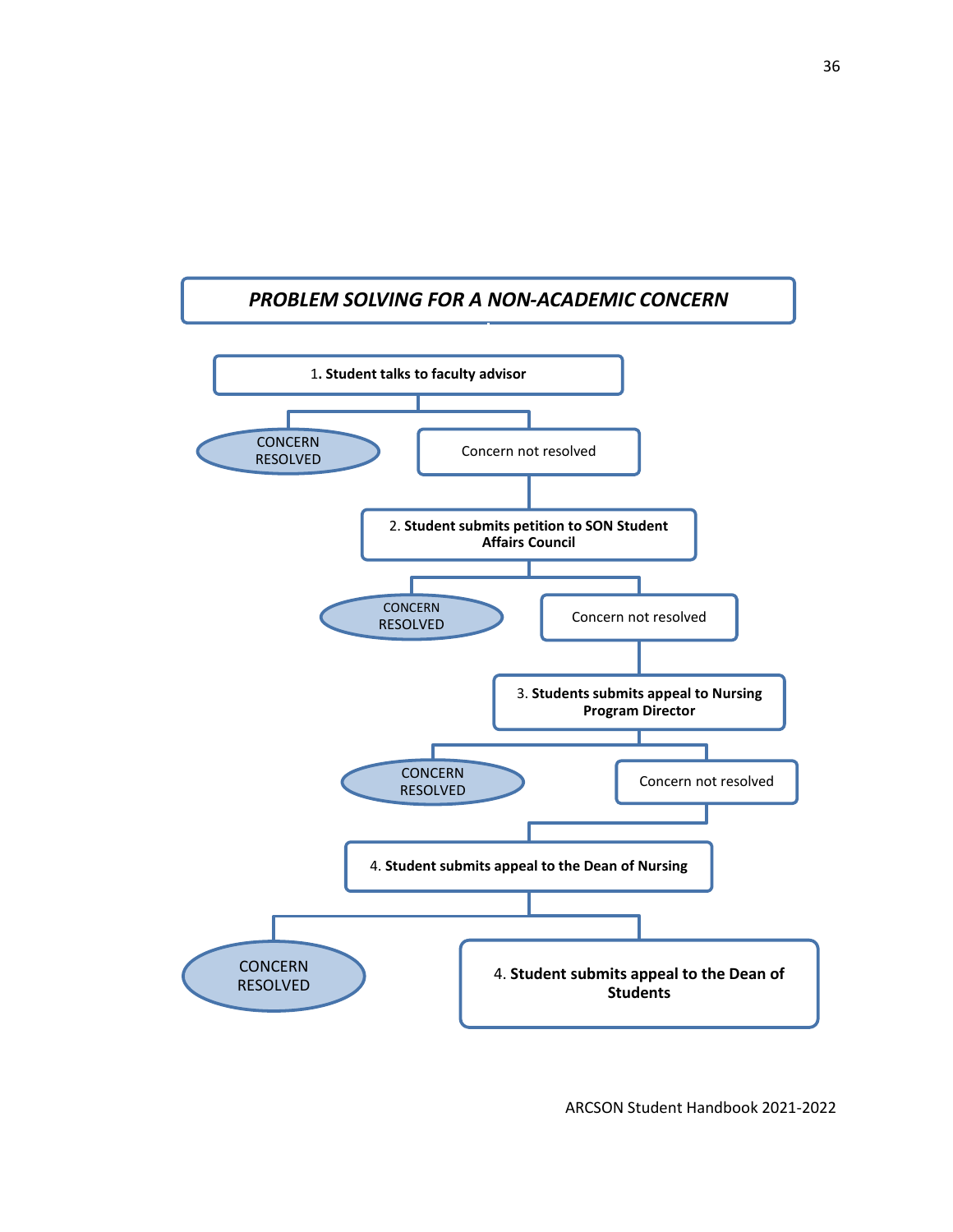#### **Appendix C**



## **Technical Competencies for Nursing Practice**

#### **Introduction**

The BSN degree at the Alice Ramez Chagoury School of Nursing (ARCSON) is a general degree that prepares students to practice as a general nurse in different hospital and community settings. Essential abilities are required from nursing students for the completion of the BSN degree and entering practice as a registered nurse. These abilities include sensory-motor, interpersonal/communication, mental/emotional, and critical thinking abilities.

While ARCSON strives to select applicants who have the potential to become successful nurses in the community, and since the practice of nursing takes places in a variety of settings that may be physically, and emotionally challenging, and require a certain level of knowledge, skills, and professional behavior, it is the responsibility of ARCSON to select and evaluate its students, design curricula, and determine who should be awarded the degree. The purpose of these competencies is to help students make informed decisions regarding their career as a nurse. Students are required to maintain these competencies for their admission, progression and graduation from the nursing program. In order to successfully complete the BSN degree at ARCSON, and be able to practice nursing, students must be able to meet all the below requirements.

#### **Competencies**

Prospective and current students enrolled in the School of Nursing must exhibit all essential skills and characteristics in order to progress in the nursing program and be able to fully participate in the practice of nursing. These include but are not limited to the following competencies:

## A. Sensory-motor

Student must be able to observe and learn from experiences in the basic sciences as well as in clinical laboratory, and clinical simulation courses such as, but not limited to, reading calibration from a syringe, measure medication accurately, recognize color changes, assess heart and pulmonary sounds, assess abnormal skin color changes, and observe pupil changes. Students must be able to observe and assess patients using visual, auditory, olfactory, and tactile information and safely perform nursing intervention.

## B. Communication

Student must be able to effectively and respectfully communicate with people verbally and non-verbally and in different formats with peers, other caregivers, faculty, staff, patients, patient's family and the community in general. Student should be able to sensitively communicate with others taking into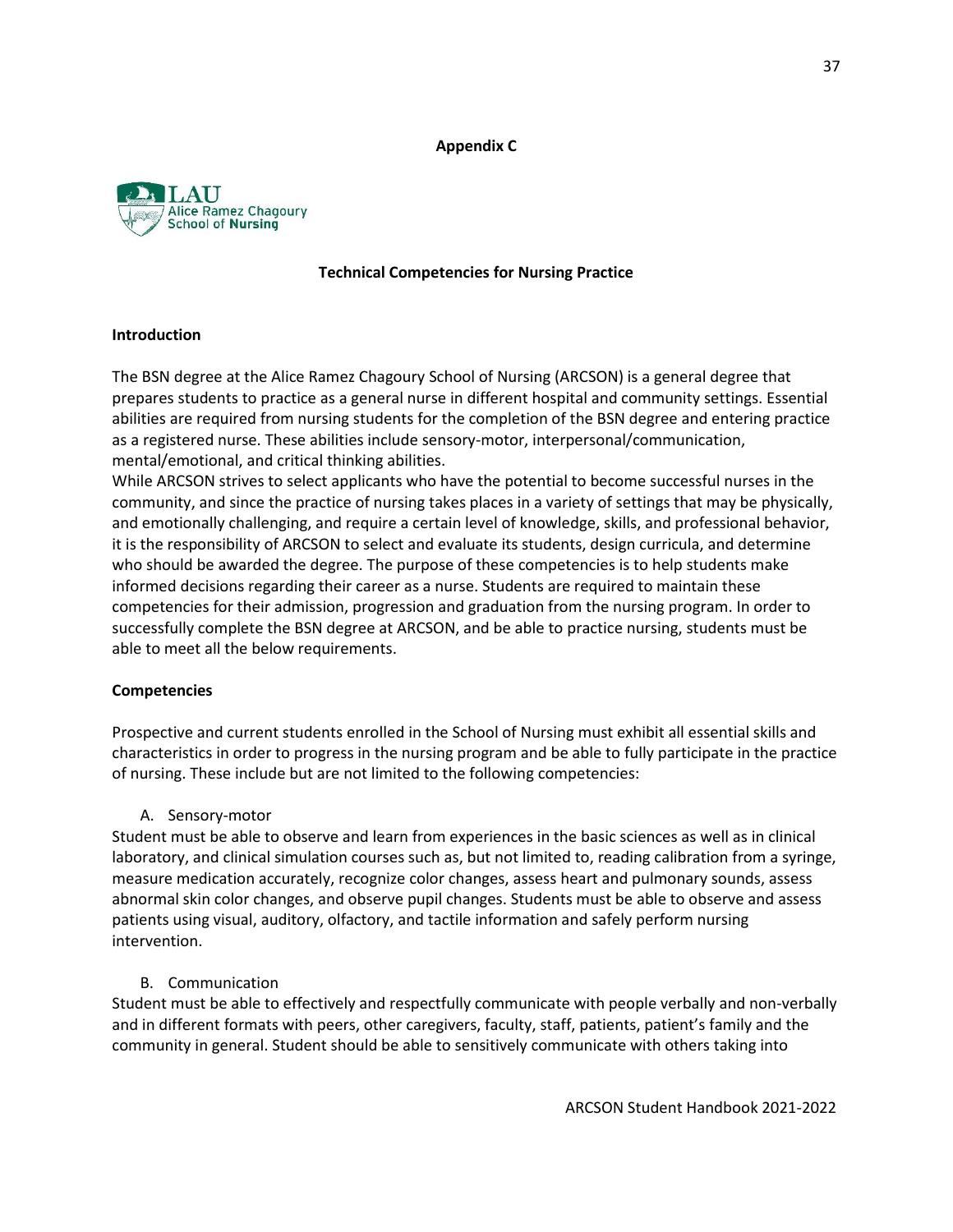consideration cultural values. Student must be able to accurately read information from images, and reports in order to meet academic and clinical requirements.

# C. Psychomotor

Student must have sufficient motor function in order to collect information from patients by palpation, auscultation, percussion among others. Students should be able to perform basic tests as well as being able to provide general care and emergency treatment to patients such as moving from one room to another, cardiopulmonary resuscitation, inserting IV, administration of intravenous medication, application of pressure to stop bleeding and assisting in moving/lifting patients.

# D. Cognitive

Student must demonstrate effective critical thinking skills in order to safely and effectively perform nursing processes, and must be able to recognize patterns and deviation from patterns in order to recognize clinical problems. Critical thinking is the ability to synthesize knowledge and integrate relevant aspects of a patient's history, physical exam and tests. Student must exhibit problem solving capacities such as observing facts, collecting, analyzing and interpreting data, and using scientific thinking.

# E. Mental/Emotional

Student must exhibit self-care and hygiene routine, demonstrate self-control when receiving feedback for his/her improvement, show awareness of and attend to the needs of others in an effective way. Student must be able to adapt with dynamic clinical, professional and academic contexts. Student must also possesses the emotional health required to use his/her intellectual abilities while caring for patients. Student must be able to work in a physically demanding work space, exhibit flexibility and learn to function under uncertain circumstances. Student must show compassion, integrity, concern for others as well as interest and motivation.

# F. Ethical

Students must adhere by the University and School code of conduct as well as all LAU's policies and procedures.

Student must demonstrate personal and professional integrity and commitment to uphold professional ethics and conduct in order to protect the patient and the community.

# Inclusion Statement

ARCSON does not discriminate against qualified individuals with disabilities who apply for admission or who are enrolled in the BSN program. Qualified students shall not be excluded from admission or participation in the program activities solely by reason of their disability or medical condition. ARCSON is committed to provide reasonable accommodation in its academic program to qualified individuals with disabilities. A reasonable accommodation is one that does not require a fundamental alteration in the nature of the program or lower academic and/or clinical standards.

Should a prospective or current student have or develop a condition that would place patients or others at risk, or that would jeopardize his or her ability to complete the BSN program and pursue licensure, the person may be denied admission or be removed from the program.

COMPLETE THIS FORM AND RETURN IN HARD COPY TO THE OFFICE OF THE DEAN